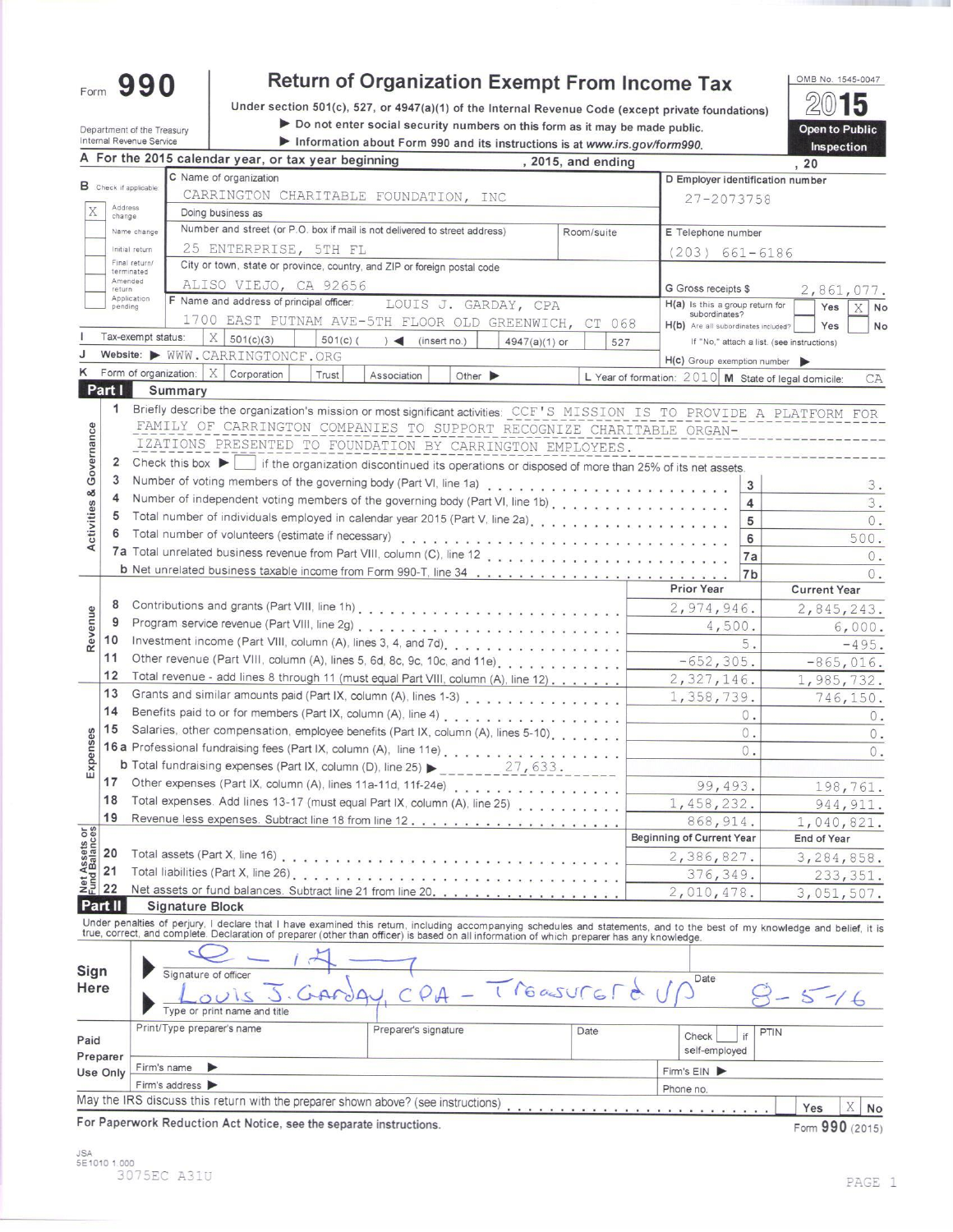|            | Form 990 (2015)                                                                                                                                                                                                                                                                                                                                 | Page 2                    |
|------------|-------------------------------------------------------------------------------------------------------------------------------------------------------------------------------------------------------------------------------------------------------------------------------------------------------------------------------------------------|---------------------------|
|            | Part III<br><b>Statement of Program Service Accomplishments</b>                                                                                                                                                                                                                                                                                 |                           |
|            | 1 Briefly describe the organization's mission:                                                                                                                                                                                                                                                                                                  |                           |
|            | ATTACHMENT 1                                                                                                                                                                                                                                                                                                                                    |                           |
|            |                                                                                                                                                                                                                                                                                                                                                 |                           |
|            |                                                                                                                                                                                                                                                                                                                                                 |                           |
|            | 2 Did the organization undertake any significant program services during the year which were not listed on the                                                                                                                                                                                                                                  | $\mid$ X $\mid$ No<br>Yes |
| 3          | If "Yes," describe these new services on Schedule O.<br>Did the organization cease conducting, or make significant changes in how it conducts, any program                                                                                                                                                                                      | $\mid$ X $\mid$ No<br>Yes |
|            | services?<br>If "Yes," describe these changes on Schedule O.                                                                                                                                                                                                                                                                                    |                           |
| 4          | Describe the organization's program service accomplishments for each of its three largest program services, as measured by<br>expenses. Section $501(c)(3)$ and $501(c)(4)$ organizations are required to report the amount of grants and allocations to others,<br>the total expenses, and revenue, if any, for each program service reported. |                           |
|            |                                                                                                                                                                                                                                                                                                                                                 |                           |
|            | ATTACHMENT 2                                                                                                                                                                                                                                                                                                                                    |                           |
|            |                                                                                                                                                                                                                                                                                                                                                 |                           |
|            |                                                                                                                                                                                                                                                                                                                                                 |                           |
|            |                                                                                                                                                                                                                                                                                                                                                 |                           |
|            |                                                                                                                                                                                                                                                                                                                                                 |                           |
|            |                                                                                                                                                                                                                                                                                                                                                 |                           |
|            |                                                                                                                                                                                                                                                                                                                                                 |                           |
|            |                                                                                                                                                                                                                                                                                                                                                 |                           |
|            |                                                                                                                                                                                                                                                                                                                                                 |                           |
|            | 4b (Code: ___________) (Expenses \$_____________including grants of \$_____________) (Revenue \$_________________)                                                                                                                                                                                                                              |                           |
|            |                                                                                                                                                                                                                                                                                                                                                 |                           |
|            |                                                                                                                                                                                                                                                                                                                                                 |                           |
|            |                                                                                                                                                                                                                                                                                                                                                 |                           |
|            |                                                                                                                                                                                                                                                                                                                                                 |                           |
|            |                                                                                                                                                                                                                                                                                                                                                 |                           |
|            |                                                                                                                                                                                                                                                                                                                                                 |                           |
|            |                                                                                                                                                                                                                                                                                                                                                 |                           |
|            |                                                                                                                                                                                                                                                                                                                                                 |                           |
|            |                                                                                                                                                                                                                                                                                                                                                 |                           |
|            |                                                                                                                                                                                                                                                                                                                                                 |                           |
|            | including grants of \$<br>) (Expenses \$<br>) (Revenue \$<br>4c (Code:                                                                                                                                                                                                                                                                          |                           |
|            |                                                                                                                                                                                                                                                                                                                                                 |                           |
|            |                                                                                                                                                                                                                                                                                                                                                 |                           |
|            |                                                                                                                                                                                                                                                                                                                                                 |                           |
|            |                                                                                                                                                                                                                                                                                                                                                 |                           |
|            |                                                                                                                                                                                                                                                                                                                                                 |                           |
|            |                                                                                                                                                                                                                                                                                                                                                 |                           |
|            |                                                                                                                                                                                                                                                                                                                                                 |                           |
|            |                                                                                                                                                                                                                                                                                                                                                 |                           |
|            |                                                                                                                                                                                                                                                                                                                                                 |                           |
|            | 4d Other program services (Describe in Schedule O.)                                                                                                                                                                                                                                                                                             |                           |
|            | (Expenses \$<br>) (Revenue \$<br>including grants of \$                                                                                                                                                                                                                                                                                         |                           |
|            | 4e Total program service expenses ><br>882,149.                                                                                                                                                                                                                                                                                                 |                           |
| <b>JSA</b> | 5E1020 1.000<br>3075EC A31U                                                                                                                                                                                                                                                                                                                     | Form 990 (2015)<br>PAGE 2 |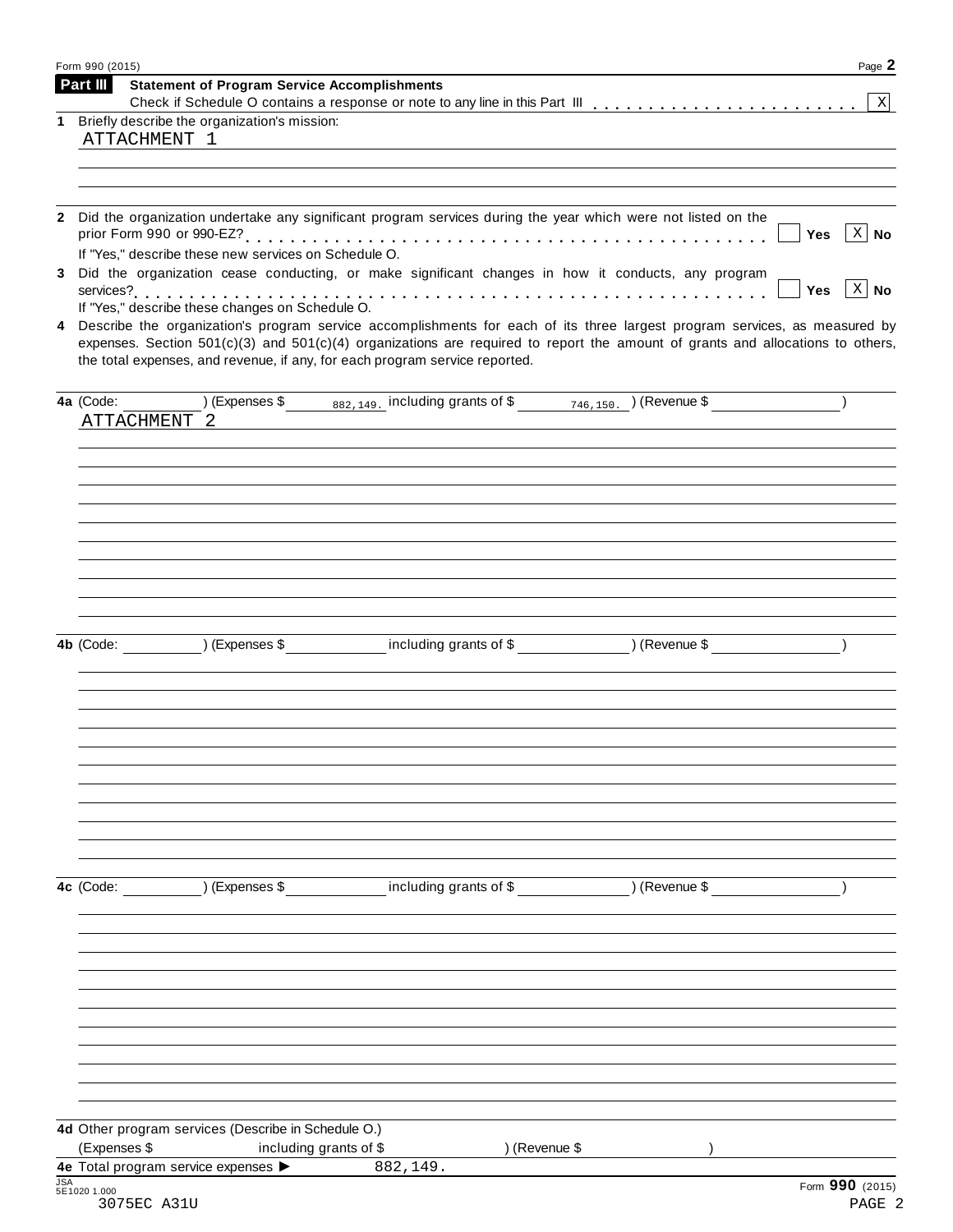|         | Form 990 (2015)                                                                                                           |                 |             | Page 3 |
|---------|---------------------------------------------------------------------------------------------------------------------------|-----------------|-------------|--------|
| Part IV | <b>Checklist of Required Schedules</b>                                                                                    |                 |             |        |
|         |                                                                                                                           |                 | Yes         | No     |
| 1       | Is the organization described in section $501(c)(3)$ or $4947(a)(1)$ (other than a private foundation)? If "Yes,"         |                 |             |        |
|         |                                                                                                                           | 1               | Χ           |        |
| 2       | Is the organization required to complete Schedule B, Schedule of Contributors (see instructions)?.                        | $\overline{2}$  | $\mathbf X$ |        |
| 3       | Did the organization engage in direct or indirect political campaign activities on behalf of or in opposition to          |                 |             |        |
|         | candidates for public office? If "Yes," complete Schedule C, Part I.                                                      | 3               |             | X      |
| 4       | Section 501(c)(3) organizations. Did the organization engage in lobbying activities, or have a section 501(h)             | 4               |             | X      |
| 5       | Is the organization a section $501(c)(4)$ , $501(c)(5)$ , or $501(c)(6)$ organization that receives membership dues,      |                 |             |        |
|         | assessments, or similar amounts as defined in Revenue Procedure 98-19? If "Yes," complete Schedule C,                     |                 |             |        |
|         |                                                                                                                           | 5               |             | X      |
| 6       | Did the organization maintain any donor advised funds or any similar funds or accounts for which donors                   |                 |             |        |
|         | have the right to provide advice on the distribution or investment of amounts in such funds or accounts? If               |                 |             |        |
|         |                                                                                                                           | 6               |             | X      |
| 7       | Did the organization receive or hold a conservation easement, including easements to preserve open space,                 |                 |             |        |
|         | the environment, historic land areas, or historic structures? If "Yes," complete Schedule D, Part II.                     | $\overline{7}$  |             | X      |
| 8       | Did the organization maintain collections of works of art, historical treasures, or other similar assets? If "Yes,"       |                 |             |        |
|         |                                                                                                                           | 8               |             | X      |
| 9       | Did the organization report an amount in Part X, line 21, for escrow or custodial account liability, serve as a           |                 |             |        |
|         | custodian for amounts not listed in Part X; or provide credit counseling, debt management, credit repair, or              |                 |             |        |
|         |                                                                                                                           | 9               |             | X      |
| 10      | Did the organization, directly or through a related organization, hold assets in temporarily restricted                   |                 |             |        |
|         | endowments, permanent endowments, or quasi-endowments? If "Yes," complete Schedule D, Part V.                             | 10              |             | Χ      |
| 11      | If the organization's answer to any of the following questions is "Yes," then complete Schedule D, Parts VI,              |                 |             |        |
|         | VII, VIII, IX, or X as applicable.                                                                                        |                 |             |        |
|         | a Did the organization report an amount for land, buildings, and equipment in Part X, line 10? If "Yes,"                  |                 |             |        |
|         |                                                                                                                           | 11a             | Χ           |        |
|         | <b>b</b> Did the organization report an amount for investments-other securities in Part X, line 12 that is 5% or more     |                 |             |        |
|         |                                                                                                                           | 11 <sub>b</sub> |             | Χ      |
|         | c Did the organization report an amount for investments-program related in Part X, line 13 that is 5% or more             |                 |             |        |
|         |                                                                                                                           | 11c             |             | X      |
|         | d Did the organization report an amount for other assets in Part X, line 15 that is 5% or more of its total assets        |                 |             |        |
|         | reported in Part X, line 16? If "Yes," complete Schedule D, Part IX.                                                      | 11d             |             | X      |
|         | e Did the organization report an amount for other liabilities in Part X, line 25? If "Yes," complete Schedule D, Part X   | 11e             |             | Χ      |
|         | f Did the organization's separate or consolidated financial statements for the tax year include a footnote that addresses |                 |             |        |
|         |                                                                                                                           |                 |             | Χ      |
|         | 12a Did the organization obtain separate, independent audited financial statements for the tax year? If "Yes," complete   |                 |             |        |
|         |                                                                                                                           | 12a             | Χ           |        |
|         | <b>b</b> Was the organization included in consolidated, independent audited financial statements for the tax year? If     |                 |             |        |
|         | "Yes," and if the organization answered "No" to line 12a, then completing Schedule D, Parts XI and XII is optional 1      | 12b             |             | Χ      |
| 13      | Is the organization a school described in section 170(b)(1)(A)(ii)? If "Yes," complete Schedule E.                        | 13              |             | Χ      |
|         | 14a Did the organization maintain an office, employees, or agents outside of the United States?.                          | 14a             |             | X      |
|         | <b>b</b> Did the organization have aggregate revenues or expenses of more than \$10,000 from grantmaking,                 |                 |             |        |
|         | fundraising, business, investment, and program service activities outside the United States, or aggregate                 |                 |             |        |
|         | foreign investments valued at \$100,000 or more? If "Yes," complete Schedule F, Parts I and IV                            | 14b             |             | Χ      |
| 15      | Did the organization report on Part IX, column (A), line 3, more than \$5,000 of grants or other assistance to or         |                 |             |        |
|         |                                                                                                                           | 15              |             | Χ      |
| 16      | Did the organization report on Part IX, column (A), line 3, more than \$5,000 of aggregate grants or other                |                 |             |        |
|         | assistance to or for foreign individuals? If "Yes," complete Schedule F, Parts III and IV                                 | 16              |             | X      |
| 17      | Did the organization report a total of more than \$15,000 of expenses for professional fundraising services on            |                 |             |        |
|         | Part IX, column (A), lines 6 and 11e? If "Yes," complete Schedule G, Part I (see instructions)                            | 17              |             | Χ      |
| 18      | Did the organization report more than \$15,000 total of fundraising event gross income and contributions on               |                 |             |        |
|         |                                                                                                                           | 18              | X           |        |
| 19      | Did the organization report more than \$15,000 of gross income from gaming activities on Part VIII, line 9a?              |                 |             |        |
|         |                                                                                                                           | 19              |             | X      |

Form 990 (2015)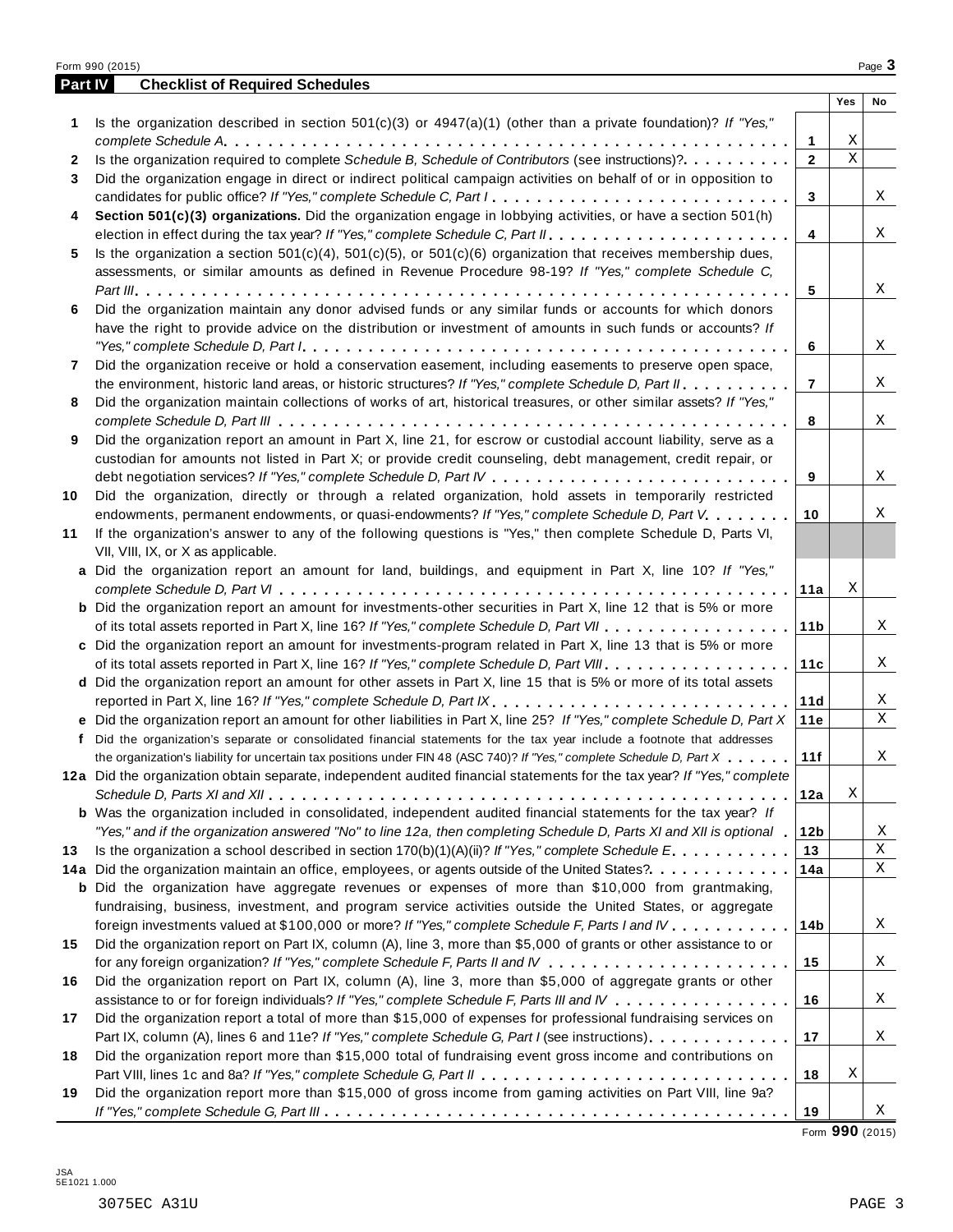|         | Form 990 (2015)                                                                                                                                                 |                 |             | Page 4 |
|---------|-----------------------------------------------------------------------------------------------------------------------------------------------------------------|-----------------|-------------|--------|
| Part IV | <b>Checklist of Required Schedules (continued)</b>                                                                                                              |                 |             |        |
|         |                                                                                                                                                                 |                 | Yes         | No     |
| 20a     | Did the organization operate one or more hospital facilities? If "Yes," complete Schedule H                                                                     | 20a             |             | Χ      |
| b       | If "Yes" to line 20a, did the organization attach a copy of its audited financial statements to this return?                                                    | 20 <sub>b</sub> |             |        |
| 21      | Did the organization report more than \$5,000 of grants or other assistance to any domestic organization or                                                     |                 |             |        |
|         | domestic government on Part IX, column (A), line 1? If "Yes," complete Schedule I, Parts I and II.                                                              | 21              | Χ           |        |
| 22      | Did the organization report more than \$5,000 of grants or other assistance to or for domestic individuals on                                                   |                 |             |        |
|         |                                                                                                                                                                 | 22              |             | Χ      |
| 23      | Did the organization answer "Yes" to Part VII, Section A, line 3, 4, or 5 about compensation of the                                                             |                 |             |        |
|         | organization's current and former officers, directors, trustees, key employees, and highest compensated                                                         |                 |             |        |
|         |                                                                                                                                                                 | 23              |             | X      |
| 24 a    | Did the organization have a tax-exempt bond issue with an outstanding principal amount of more than                                                             |                 |             |        |
|         | \$100,000 as of the last day of the year, that was issued after December 31, 2002? If "Yes," answer lines 24b                                                   |                 |             |        |
|         | through 24d and complete Schedule K. If "No," go to line 25a $\dots \dots \dots \dots \dots \dots \dots \dots \dots \dots \dots \dots$                          | 24a             |             | Χ      |
| b       | Did the organization invest any proceeds of tax-exempt bonds beyond a temporary period exception?                                                               | 24b             |             |        |
| c       | Did the organization maintain an escrow account other than a refunding escrow at any time during the year                                                       |                 |             |        |
|         |                                                                                                                                                                 | 24c             |             |        |
| d       | Did the organization act as an "on behalf of" issuer for bonds outstanding at any time during the year?                                                         | 24d             |             |        |
| 25 a    | Section 501(c)(3), 501(c)(4), and 501(c)(29) organizations. Did the organization engage in an excess benefit                                                    |                 |             |        |
|         | transaction with a disqualified person during the year? If "Yes," complete Schedule L, Part I                                                                   | 25a             |             | X      |
| b       | Is the organization aware that it engaged in an excess benefit transaction with a disqualified person in a prior                                                |                 |             |        |
|         | year, and that the transaction has not been reported on any of the organization's prior Forms 990 or 990-EZ?                                                    |                 |             |        |
|         |                                                                                                                                                                 | 25 <sub>b</sub> |             | X      |
| 26      | Did the organization report any amount on Part X, line 5, 6, or 22 for receivables from or payables to any                                                      |                 |             |        |
|         | current or former officers, directors, trustees, key employees, highest compensated employees, or                                                               |                 |             |        |
|         |                                                                                                                                                                 | 26              |             | X      |
| 27      | Did the organization provide a grant or other assistance to an officer, director, trustee, key employee,                                                        |                 |             |        |
|         | substantial contributor or employee thereof, a grant selection committee member, or to a 35% controlled                                                         |                 |             |        |
|         | entity or family member of any of these persons? If "Yes," complete Schedule L, Part III.                                                                       | 27              |             | X      |
| 28      | Was the organization a party to a business transaction with one of the following parties (see Schedule L,                                                       |                 |             |        |
|         | Part IV instructions for applicable filing thresholds, conditions, and exceptions):                                                                             |                 |             |        |
| a       | A current or former officer, director, trustee, or key employee? If "Yes," complete Schedule L, Part IV                                                         | 28a             |             | X      |
| b       | A family member of a current or former officer, director, trustee, or key employee? If "Yes," complete                                                          |                 |             |        |
|         |                                                                                                                                                                 | 28b             |             | Χ      |
| c       | An entity of which a current or former officer, director, trustee, or key employee (or a family member thereof)                                                 |                 |             |        |
|         | was an officer, director, trustee, or direct or indirect owner? If "Yes," complete Schedule L, Part IV.                                                         | 28c             |             | X      |
| 29      | Did the organization receive more than \$25,000 in non-cash contributions? If "Yes," complete Schedule M                                                        | 29              | $\mathbf X$ |        |
| 30      | Did the organization receive contributions of art, historical treasures, or other similar assets, or qualified                                                  |                 |             |        |
|         |                                                                                                                                                                 | 30              |             | X      |
| 31      | Did the organization liquidate, terminate, or dissolve and cease operations? If "Yes," complete Schedule N,                                                     |                 |             |        |
|         |                                                                                                                                                                 | 31              |             | Χ      |
| 32      | Did the organization sell, exchange, dispose of, or transfer more than 25% of its net assets? If "Yes,"                                                         |                 |             |        |
|         |                                                                                                                                                                 | 32              |             | Χ      |
| 33      | Did the organization own 100% of an entity disregarded as separate from the organization under Regulations                                                      |                 |             |        |
|         | sections 301.7701-2 and 301.7701-3? If "Yes," complete Schedule R, Part $l_1, \ldots, l_l, \ldots, l_l, \ldots, l_l, \ldots, l_l$                               | 33              | Χ           |        |
| 34      | Was the organization related to any tax-exempt or taxable entity? If "Yes," complete Schedule R, Part II, III,                                                  |                 |             |        |
|         |                                                                                                                                                                 | 34              |             | X      |
| 35 a    | Did the organization have a controlled entity within the meaning of section 512(b)(13)?                                                                         | 35a             |             | Χ      |
| b       | If "Yes" to line 35a, did the organization receive any payment from or engage in any transaction with a                                                         |                 |             |        |
|         | controlled entity within the meaning of section 512(b)(13)? If "Yes," complete Schedule R, Part V, line 2                                                       | 35b             |             |        |
| 36      | Section 501(c)(3) organizations. Did the organization make any transfers to an exempt non-charitable                                                            |                 |             |        |
|         |                                                                                                                                                                 | 36              |             | Χ      |
| 37      | Did the organization conduct more than 5% of its activities through an entity that is not a related organization                                                |                 |             |        |
|         | and that is treated as a partnership for federal income tax purposes? If "Yes," complete Schedule R,                                                            |                 |             |        |
|         |                                                                                                                                                                 | 37              |             | Χ      |
| 38      | Did the organization complete Schedule O and provide explanations in Schedule O for Part VI, lines 11b and                                                      |                 |             |        |
|         | 19? Note. All Form 990 filers are required to complete Schedule O.<br>the control of the control of the control of the control of the control of the control of | 38              | Χ           |        |

Form **990** (2015)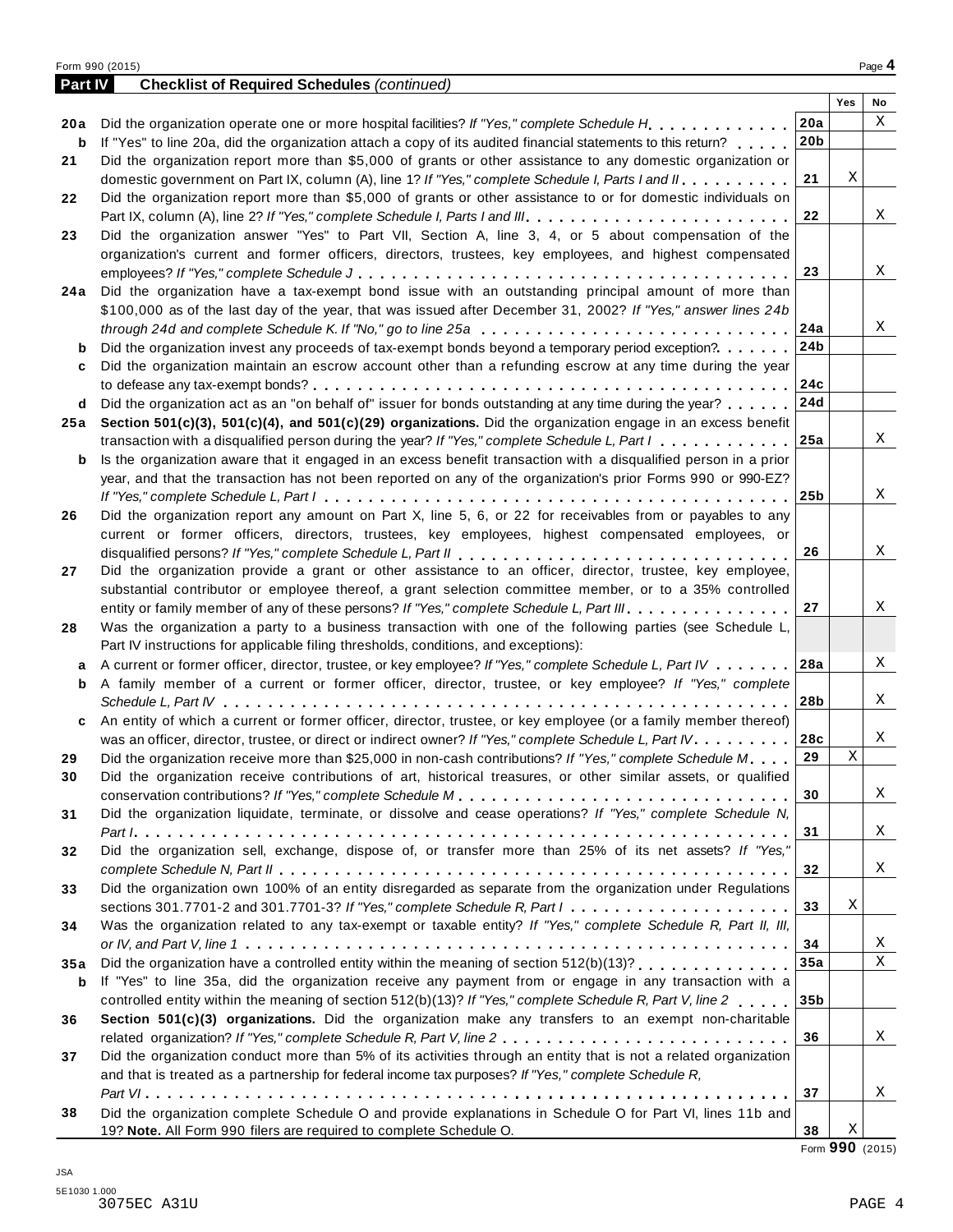|    | Form 990 (2015)                                                                                                                                         |     | Page 5 |
|----|---------------------------------------------------------------------------------------------------------------------------------------------------------|-----|--------|
|    | Part V<br><b>Statements Regarding Other IRS Filings and Tax Compliance</b>                                                                              |     |        |
|    | Check if Schedule O contains a response or note to any line in this Part V                                                                              |     |        |
|    |                                                                                                                                                         | Yes | No     |
|    | 0.<br>  1a<br>1a Enter the number reported in Box 3 of Form 1096. Enter -0- if not applicable                                                           |     |        |
|    | 0.<br>1 <sub>b</sub><br><b>b</b> Enter the number of Forms W-2G included in line 1a. Enter -0- if not applicable.                                       |     |        |
|    | c Did the organization comply with backup withholding rules for reportable payments to vendors and                                                      |     |        |
|    | 1с                                                                                                                                                      | Χ   |        |
|    | 2a Enter the number of employees reported on Form W-3, Transmittal of Wage and Tax                                                                      |     |        |
|    | 0.<br>Statements, filed for the calendar year ending with or within the year covered by this return 2a                                                  |     |        |
|    | 2b<br><b>b</b> If at least one is reported on line 2a, did the organization file all required federal employment tax returns?                           |     |        |
|    | Note. If the sum of lines 1a and 2a is greater than 250, you may be required to e-file (see instructions)                                               |     |        |
|    | 3a<br>3a Did the organization have unrelated business gross income of \$1,000 or more during the year?                                                  |     | X      |
|    | 3b<br><b>b</b> If "Yes," has it filed a Form 990-T for this year? If "No" to line 3b, provide an explanation in Schedule O.                             |     |        |
|    | 4a At any time during the calendar year, did the organization have an interest in, or a signature or other authority                                    |     |        |
|    | over, a financial account in a foreign country (such as a bank account, securities account, or other financial                                          |     |        |
|    | 4a                                                                                                                                                      |     | Χ      |
|    | <b>b</b> If "Yes," enter the name of the foreign country: $\blacktriangleright$ ______                                                                  |     |        |
|    | See instructions for filing requirements for FinCEN Form 114, Report of Foreign Bank and Financial Accounts                                             |     |        |
|    | (FBAR).                                                                                                                                                 |     |        |
|    | 5a<br>5a Was the organization a party to a prohibited tax shelter transaction at any time during the tax year?                                          |     | X      |
|    | 5b<br><b>b</b> Did any taxable party notify the organization that it was or is a party to a prohibited tax shelter transaction?                         |     | Χ      |
|    | 5c                                                                                                                                                      |     |        |
|    | 6a Does the organization have annual gross receipts that are normally greater than \$100,000, and did the                                               |     |        |
|    | 6a<br>organization solicit any contributions that were not tax deductible as charitable contributions?                                                  |     | X      |
|    | <b>b</b> If "Yes," did the organization include with every solicitation an express statement that such contributions or                                 |     |        |
|    | 6b                                                                                                                                                      |     |        |
|    | Organizations that may receive deductible contributions under section 170(c).                                                                           |     |        |
| 7  |                                                                                                                                                         |     |        |
|    | a Did the organization receive a payment in excess of \$75 made partly as a contribution and partly for goods<br>7a                                     | Χ   |        |
|    | 7b                                                                                                                                                      | Χ   |        |
|    | <b>b</b> If "Yes," did the organization notify the donor of the value of the goods or services provided?                                                |     |        |
|    | c Did the organization sell, exchange, or otherwise dispose of tangible personal property for which it was<br>7с                                        | Χ   |        |
|    | 56                                                                                                                                                      |     |        |
|    |                                                                                                                                                         |     | X      |
|    | 7e<br>e Did the organization receive any funds, directly or indirectly, to pay premiums on a personal benefit contract?                                 |     | Χ      |
|    | 7f<br>f Did the organization, during the year, pay premiums, directly or indirectly, on a personal benefit contract?                                    |     |        |
|    | 7g<br>g If the organization received a contribution of qualified intellectual property, did the organization file Form 8899 as required?                |     |        |
|    | $7\,\mathrm{h}$<br>h If the organization received a contribution of cars, boats, airplanes, or other vehicles, did the organization file a Form 1098-C? |     |        |
| 8  | Sponsoring organizations maintaining donor advised funds. Did a donor advised fund maintained by the                                                    |     |        |
|    | 8<br>sponsoring organization have excess business holdings at any time during the year?                                                                 |     |        |
| 9  | Sponsoring organizations maintaining donor advised funds.                                                                                               |     |        |
|    | 9а<br>a Did the sponsoring organization make any taxable distributions under section 4966?                                                              |     |        |
|    | 9b<br><b>b</b> Did the sponsoring organization make a distribution to a donor, donor advisor, or related person?                                        |     |        |
| 10 | Section 501(c)(7) organizations. Enter:                                                                                                                 |     |        |
|    | 10a<br>a Initiation fees and capital contributions included on Part VIII, line 12                                                                       |     |        |
|    | 10 <sub>b</sub><br><b>b</b> Gross receipts, included on Form 990, Part VIII, line 12, for public use of club facilities.                                |     |        |
| 11 | Section 501(c)(12) organizations. Enter:                                                                                                                |     |        |
|    | 11a<br>a Gross income from members or shareholders                                                                                                      |     |        |
|    | <b>b</b> Gross income from other sources (Do not net amounts due or paid to other sources                                                               |     |        |
|    | 11 <sub>b</sub>                                                                                                                                         |     |        |
|    | 12a<br>12a Section 4947(a)(1) non-exempt charitable trusts. Is the organization filing Form 990 in lieu of Form 1041?                                   |     |        |
|    | 12b<br>b If "Yes," enter the amount of tax-exempt interest received or accrued during the year.                                                         |     |        |
| 13 | Section 501(c)(29) qualified nonprofit health insurance issuers.                                                                                        |     |        |
|    | 13а<br>a Is the organization licensed to issue qualified health plans in more than one state?                                                           |     |        |
|    | Note. See the instructions for additional information the organization must report on Schedule O.                                                       |     |        |
|    | <b>b</b> Enter the amount of reserves the organization is required to maintain by the states in which                                                   |     |        |
|    | 13 <sub>b</sub><br>the organization is licensed to issue qualified health plans                                                                         |     |        |
|    | 13c                                                                                                                                                     |     |        |
|    |                                                                                                                                                         |     | Χ      |
|    | 14a<br>14a Did the organization receive any payments for indoor tanning services during the tax year?                                                   |     |        |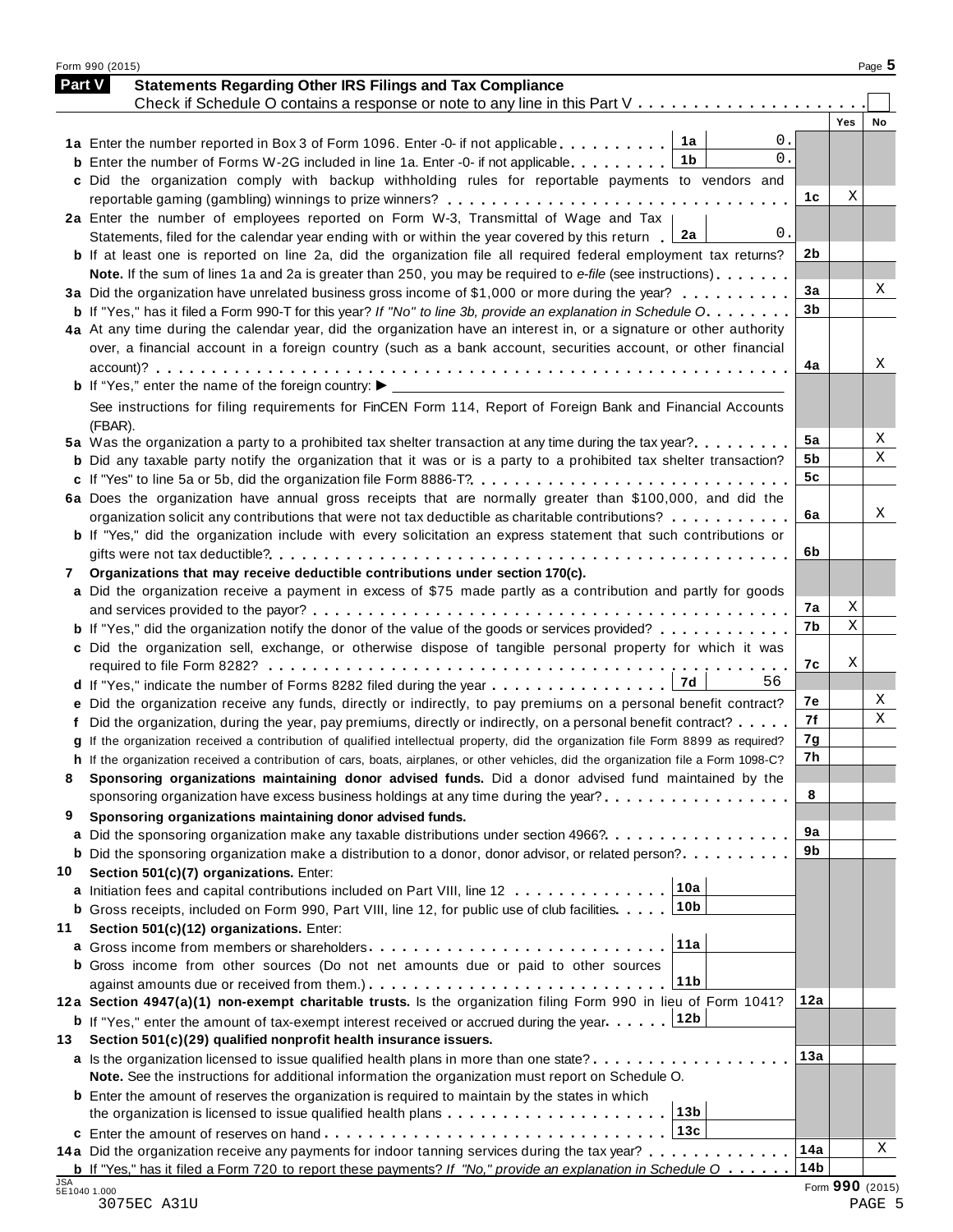|             | Form 990 (2015)                                                                                                                                                                                                                                    |                 |     | Page 6      |
|-------------|----------------------------------------------------------------------------------------------------------------------------------------------------------------------------------------------------------------------------------------------------|-----------------|-----|-------------|
|             | Part VI<br>Governance, Management, and Disclosure For each "Yes" response to lines 2 through 7b below, and for a "No"<br>response to line 8a, 8b, or 10b below, describe the circumstances, processes, or changes in Schedule O. See instructions. |                 |     |             |
|             |                                                                                                                                                                                                                                                    |                 |     | $\mathbf X$ |
|             | <b>Section A. Governing Body and Management</b>                                                                                                                                                                                                    |                 |     |             |
|             |                                                                                                                                                                                                                                                    |                 | Yes | No          |
|             | 1a<br>1a Enter the number of voting members of the governing body at the end of the tax year                                                                                                                                                       |                 |     |             |
|             | If there are material differences in voting rights among members of the governing body, or if the governing                                                                                                                                        |                 |     |             |
|             | body delegated broad authority to an executive committee or similar committee, explain in Schedule O.                                                                                                                                              |                 |     |             |
| b           | 1b<br>Enter the number of voting members included in line 1a, above, who are independent                                                                                                                                                           |                 |     |             |
| 2           | Did any officer, director, trustee, or key employee have a family relationship or a business relationship with                                                                                                                                     |                 |     |             |
|             |                                                                                                                                                                                                                                                    | 2               |     | Χ           |
| 3           | Did the organization delegate control over management duties customarily performed by or under the direct                                                                                                                                          |                 |     |             |
|             | supervision of officers, directors, or trustees, or key employees to a management company or other person?                                                                                                                                         | 3               |     | Χ           |
| 4           | Did the organization make any significant changes to its governing documents since the prior Form 990 was filed?                                                                                                                                   | 4               |     | Х           |
| 5           | Did the organization become aware during the year of a significant diversion of the organization's assets?                                                                                                                                         | 5               |     | Х           |
| 6           |                                                                                                                                                                                                                                                    | 6               |     | X           |
| 7a          | Did the organization have members, stockholders, or other persons who had the power to elect or appoint                                                                                                                                            |                 |     |             |
|             |                                                                                                                                                                                                                                                    | 7a              |     | Χ           |
| b           | Are any governance decisions of the organization reserved to (or subject to approval by) members,                                                                                                                                                  |                 |     |             |
|             |                                                                                                                                                                                                                                                    | 7b              |     | Χ           |
| 8           | Did the organization contemporaneously document the meetings held or written actions undertaken during                                                                                                                                             |                 |     |             |
|             | the year by the following:                                                                                                                                                                                                                         |                 |     |             |
|             |                                                                                                                                                                                                                                                    | 8а              | х   |             |
| b           |                                                                                                                                                                                                                                                    | 8b              | Χ   |             |
| 9           | Is there any officer, director, trustee, or key employee listed in Part VII, Section A, who cannot be reached at                                                                                                                                   |                 |     |             |
|             | the organization's mailing address? If "Yes," provide the names and addresses in Schedule O                                                                                                                                                        | 9               |     | Χ           |
|             | Section B. Policies (This Section B requests information about policies not required by the Internal Revenue Code.)                                                                                                                                |                 |     |             |
|             |                                                                                                                                                                                                                                                    |                 | Yes | No          |
| 10a         | Did the organization have local chapters, branches, or affiliates?                                                                                                                                                                                 | 10a             |     | Χ           |
| b           | If "Yes," did the organization have written policies and procedures governing the activities of such chapters,                                                                                                                                     |                 |     |             |
|             | affiliates, and branches to ensure their operations are consistent with the organization's exempt purposes?                                                                                                                                        | 10 <sub>b</sub> |     |             |
| 11 a        | Has the organization provided a complete copy of this Form 990 to all members of its governing body before filing the form?                                                                                                                        | 11a             | X   |             |
| b           | Describe in Schedule O the process, if any, used by the organization to review this Form 990.                                                                                                                                                      |                 |     |             |
| 12a         | Did the organization have a written conflict of interest policy? If "No," go to line 13                                                                                                                                                            | 12a             | Χ   |             |
| b           | Were officers, directors, or trustees, and key employees required to disclose annually interests that could give                                                                                                                                   |                 |     |             |
|             |                                                                                                                                                                                                                                                    | 12 <sub>b</sub> | X   |             |
|             | Did the organization regularly and consistently monitor and enforce compliance with the policy? If "Yes,"                                                                                                                                          |                 |     |             |
|             |                                                                                                                                                                                                                                                    | 12c             | X   |             |
| 13          | Did the organization have a written whistleblower policy?                                                                                                                                                                                          | 13              |     | Χ           |
|             | Did the organization have a written document retention and destruction policy?.                                                                                                                                                                    | 14              | Χ   |             |
| 14          |                                                                                                                                                                                                                                                    |                 |     |             |
| 15          | Did the process for determining compensation of the following persons include a review and approval by                                                                                                                                             |                 |     |             |
|             | independent persons, comparability data, and contemporaneous substantiation of the deliberation and decision?                                                                                                                                      | 15a             |     | Χ           |
|             |                                                                                                                                                                                                                                                    | 15b             |     | X           |
|             |                                                                                                                                                                                                                                                    |                 |     |             |
|             |                                                                                                                                                                                                                                                    |                 |     |             |
|             | If "Yes" to line 15a or 15b, describe the process in Schedule O (see instructions).                                                                                                                                                                |                 |     |             |
|             | Did the organization invest in, contribute assets to, or participate in a joint venture or similar arrangement                                                                                                                                     |                 |     |             |
|             |                                                                                                                                                                                                                                                    | 16a             |     | Χ           |
| а<br>b<br>b | If "Yes," did the organization follow a written policy or procedure requiring the organization to evaluate its                                                                                                                                     |                 |     |             |
|             | participation in joint venture arrangements under applicable federal tax law, and take steps to safeguard the                                                                                                                                      |                 |     |             |
|             |                                                                                                                                                                                                                                                    | 16 <sub>b</sub> |     |             |
|             | <b>Section C. Disclosure</b>                                                                                                                                                                                                                       |                 |     |             |
| 16a<br>17   | List the states with which a copy of this Form 990 is required to be filed $\blacktriangleright$ CA, CT, IN, NY,                                                                                                                                   |                 |     |             |
| 18          | Section 6104 requires an organization to make its Forms 1023 (or 1024 if applicable), 990, and 990-T (Section 501(c)(3)s only)<br>available for public inspection. Indicate how you made these available. Check all that apply.                    |                 |     |             |

**19** Describe in Schedule O whether (and if so, how) the organization made its governing documents, conflict of interest policy, and financial statements available to the public during the tax year.

**20** nnancial statements available to the public during the tax year.<br>State the name, address, and telephone number of the person who possesses the organization's books and records:<br>TIM RICHTHAMMER 1700 E PUTNAM AVE, 5TH FLOOR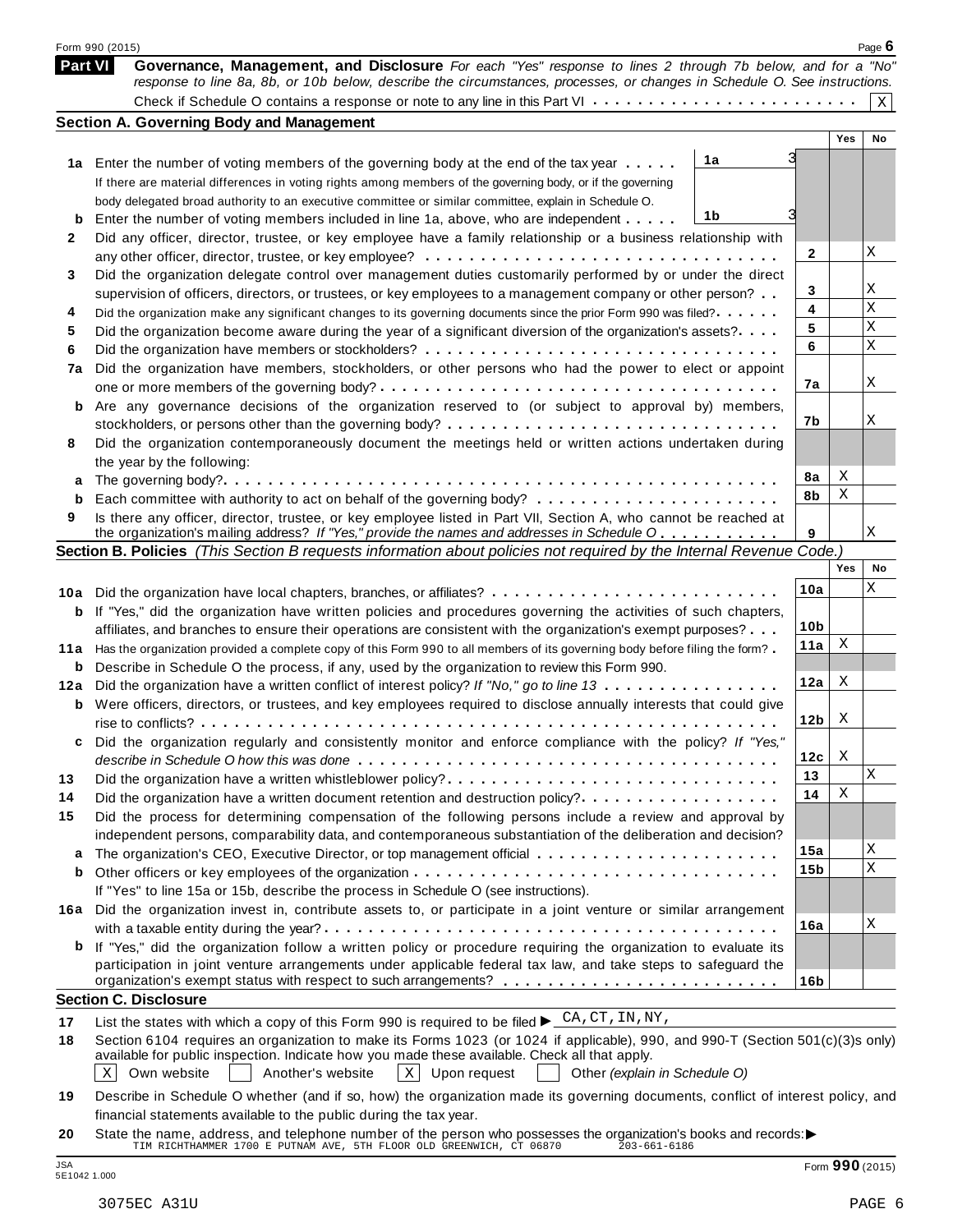| Form 990 (2015)          | Page 7                                                                                                                             |  |
|--------------------------|------------------------------------------------------------------------------------------------------------------------------------|--|
| <b>Part VII</b>          | Compensation of Officers, Directors, Trustees, Key Employees, Highest Compensated Employees, and<br><b>Independent Contractors</b> |  |
|                          |                                                                                                                                    |  |
|                          | Section A. Officers, Directors, Trustees, Key Employees, and Highest Compensated Employees                                         |  |
| organization's tax year. | 1a Complete this table for all persons required to be listed. Report compensation for the calendar year ending with or within the  |  |

anization's lax year.<br>● List all of the organization's **current** officers, directors, trustees (whether individuals or organizations), regardless of amount of<br>nnensation Enter -0- in columns (D) (E) and (E) if no compensa compensation. Enter -0- in columns (D), (E), and (F) if no compensation was paid.

• List all of the organization's **current** key employees, if any. See instructions for definition of "key employee."<br>● List the experientials five expect highest expressed explores (other than an efficer director of

**Example in the organization's current** key employees, if any. See instructions for definition of key employee.<br>• List the organization's five **current** highest compensated employees (other than an officer, director, trust who received reportable compensation (Box 5 of Form W-2 and/or Box 7 of Form 1099-MISC) of more than \$100,000 from the

organization and any related organizations.<br>• List all of the organization's **former** officers, key employees, and highest compensated employees who received more than<br>\$1.00.000 of reportable componention from the erganiza \$100,000 of reportable compensation from the organization and any related organizations.

% List all of the organization's **former directors or trustees** that received, in the capacity as a former director or trustee of the organization, more than \$10,000 of reportable compensation from the organization and any related organizations.

List persons in the following order: individual trustees or directors; institutional trustees; officers; key employees; highest compensated employees; and former such persons.

Check this box if neither the organization nor any related organization compensated any current officer, director, or trustee.

|                                     |                      | (C)                               |                       |                                 |              |                                 |        |                 |                          |                          |
|-------------------------------------|----------------------|-----------------------------------|-----------------------|---------------------------------|--------------|---------------------------------|--------|-----------------|--------------------------|--------------------------|
| (A)                                 | (B)                  |                                   |                       | Position                        |              |                                 |        | (D)             | (E)                      | (F)                      |
| Name and Title                      | Average              |                                   |                       |                                 |              | (do not check more than one     |        | Reportable      | Reportable               | Estimated                |
|                                     | hours per            | box, unless person is both an     |                       |                                 |              |                                 |        | compensation    | compensation from        | amount of                |
|                                     | week (list any       |                                   |                       | officer and a director/trustee) |              |                                 |        | from<br>the     | related<br>organizations | other                    |
|                                     | hours for<br>related | Individual trustee<br>or director | Institutional trustee | Officer                         | Key employee |                                 | Former | organization    | (W-2/1099-MISC)          | compensation<br>from the |
|                                     | organizations        |                                   |                       |                                 |              |                                 |        | (W-2/1099-MISC) |                          | organization             |
|                                     | below dotted         |                                   |                       |                                 |              |                                 |        |                 |                          | and related              |
|                                     | line)                |                                   |                       |                                 |              |                                 |        |                 |                          | organizations            |
|                                     |                      |                                   |                       |                                 |              | Highest compensated<br>employee |        |                 |                          |                          |
|                                     |                      |                                   |                       |                                 |              |                                 |        |                 |                          |                          |
| (1) ROSEMARY ROSE                   | 5.00                 |                                   |                       |                                 |              |                                 |        |                 |                          |                          |
| CHAIRPERESON & DIRECTOR             |                      | X                                 |                       |                                 |              |                                 |        | 0.              | 0.                       | 0.                       |
| (2) LORNA GORDON                    | 5.00                 |                                   |                       |                                 |              |                                 |        |                 |                          |                          |
| <b>DIRECTOR</b>                     |                      | X                                 |                       |                                 |              |                                 |        | 0.              | 0.                       | 0.                       |
| (3) SHELLEY CLOYD                   | 5.00                 |                                   |                       |                                 |              |                                 |        |                 |                          |                          |
| <b>DIRECTOR</b>                     |                      | Χ                                 |                       |                                 |              |                                 |        | 0.              | 0.                       | 0.                       |
| (4) LOUIS J GARDAY, CPA             | 1.00                 |                                   |                       |                                 |              |                                 |        |                 |                          |                          |
| VICE PRESIDENT                      | 45.00                |                                   |                       | X                               |              |                                 |        | 0.              | $0$ .                    | $\mathsf 0$ .            |
| (5) RICHARD HOROWITZ ESQ.           | 1.00                 |                                   |                       |                                 |              |                                 |        |                 |                          |                          |
| VICE PRESIDENT SECRETARY            | 45.00                |                                   |                       | Χ                               |              |                                 |        | 0.              | $0$ .                    | $\mathsf 0$ .            |
| (6) LORI GRIGG                      | 1.00                 |                                   |                       |                                 |              |                                 |        |                 |                          |                          |
| VICE PRESIDENT                      | 45.00                |                                   |                       | Χ                               |              |                                 |        | 0.              | 0.                       | 0.                       |
| (7) EMILIA LARA                     | 1.00                 |                                   |                       |                                 |              |                                 |        |                 |                          |                          |
| TREASURER                           | 45.00                |                                   |                       | Χ                               |              |                                 |        | $\Omega$ .      | 0.                       | $0$ .                    |
| (8) PHIL GRASSBAUGH                 | 1.00                 |                                   |                       |                                 |              |                                 |        |                 |                          |                          |
| COMPTROLLER                         | 45.00                |                                   |                       | X                               |              |                                 |        | 0.              | 0.                       | $0$ .                    |
| (9) MICHELLE ROSE                   | 35.00                |                                   |                       |                                 |              |                                 |        |                 |                          |                          |
| DIRECTOR OF COMMUNITY RELATONS      | 5.00                 |                                   |                       |                                 | X            |                                 |        | 0.              | 0.                       | $\mathsf 0$ .            |
| (10)_______________________________ |                      |                                   |                       |                                 |              |                                 |        |                 |                          |                          |
|                                     |                      |                                   |                       |                                 |              |                                 |        |                 |                          |                          |
| (11)                                |                      |                                   |                       |                                 |              |                                 |        |                 |                          |                          |
| (12)                                |                      |                                   |                       |                                 |              |                                 |        |                 |                          |                          |
| (13)                                |                      |                                   |                       |                                 |              |                                 |        |                 |                          |                          |
| (14)                                |                      |                                   |                       |                                 |              |                                 |        |                 |                          |                          |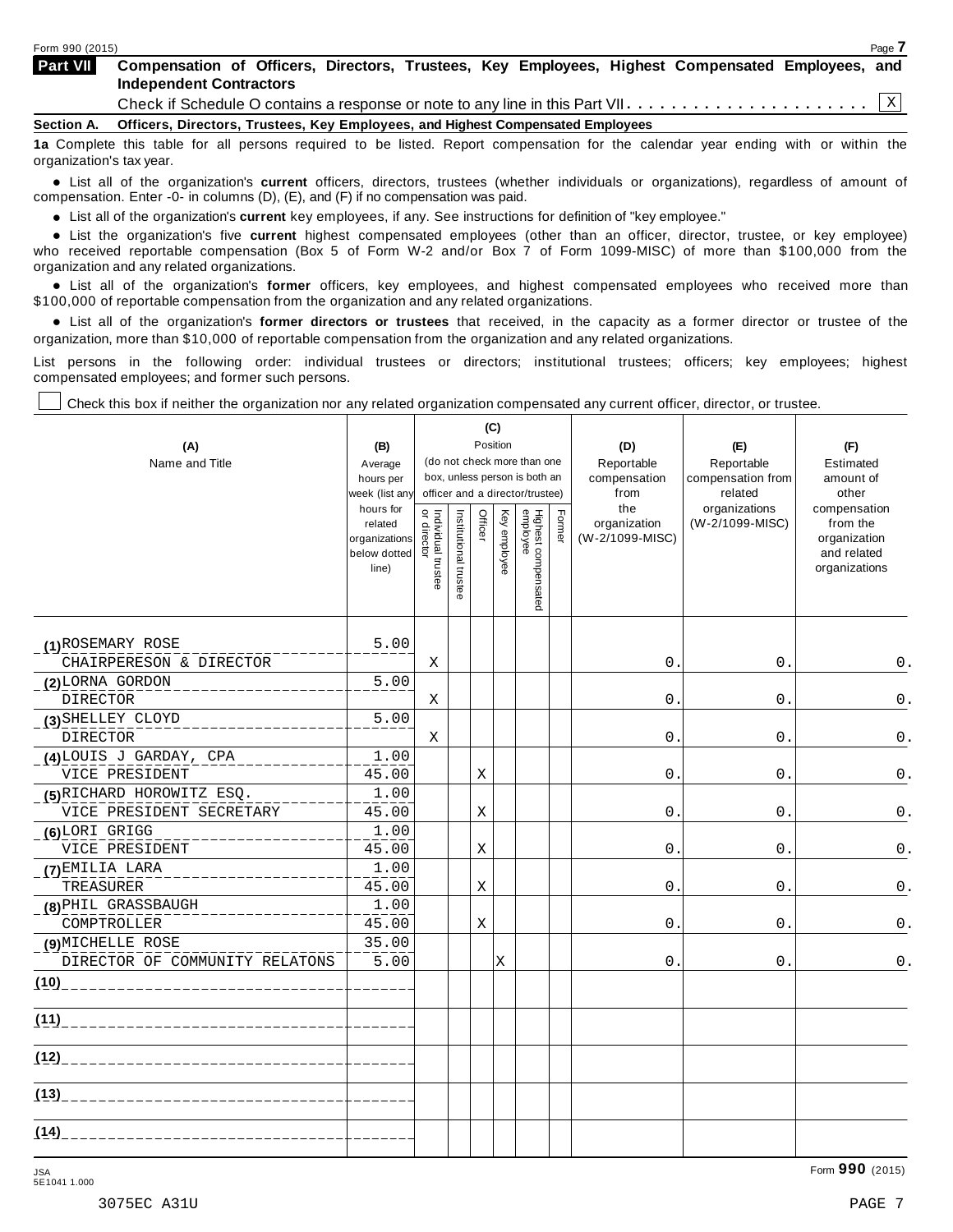|  |  | Form 990 (2015) |
|--|--|-----------------|
|--|--|-----------------|

| Form 990 (2015)<br>Part VII<br>Section A. Officers, Directors, Trustees, Key Employees, and Highest Compensated Employees (continued)                                                                                                                           |                                                                       |                                     |                       |                 |              |                                                                                                 |        |                                                  |                                                                    |                                                    |                                                                    | Page 8         |
|-----------------------------------------------------------------------------------------------------------------------------------------------------------------------------------------------------------------------------------------------------------------|-----------------------------------------------------------------------|-------------------------------------|-----------------------|-----------------|--------------|-------------------------------------------------------------------------------------------------|--------|--------------------------------------------------|--------------------------------------------------------------------|----------------------------------------------------|--------------------------------------------------------------------|----------------|
| (A)<br>Name and title                                                                                                                                                                                                                                           | (B)<br>Average<br>hours per<br>week (list any<br>hours for<br>related |                                     |                       | (C)<br>Position |              | (do not check more than one<br>box, unless person is both an<br>officer and a director/trustee) |        | (D)<br>Reportable<br>compensation<br>from<br>the | (E)<br>Reportable<br>compensation from<br>related<br>organizations |                                                    | (F)<br>Estimated<br>amount of<br>other<br>compensation<br>from the |                |
|                                                                                                                                                                                                                                                                 | organizations<br>below dotted<br>line)                                | Individual trustee<br>  or director | Institutional trustee | Officer         | Key employee | Highest compensated<br>employee                                                                 | Former | organization<br>(W-2/1099-MISC)                  | (W-2/1099-MISC)                                                    |                                                    | organization<br>and related<br>organizations                       |                |
|                                                                                                                                                                                                                                                                 |                                                                       |                                     |                       |                 |              |                                                                                                 |        |                                                  |                                                                    |                                                    |                                                                    |                |
|                                                                                                                                                                                                                                                                 |                                                                       |                                     |                       |                 |              |                                                                                                 |        |                                                  |                                                                    |                                                    |                                                                    |                |
|                                                                                                                                                                                                                                                                 |                                                                       |                                     |                       |                 |              |                                                                                                 |        |                                                  |                                                                    |                                                    |                                                                    |                |
|                                                                                                                                                                                                                                                                 |                                                                       |                                     |                       |                 |              |                                                                                                 |        |                                                  |                                                                    |                                                    |                                                                    |                |
|                                                                                                                                                                                                                                                                 |                                                                       |                                     |                       |                 |              |                                                                                                 |        |                                                  |                                                                    |                                                    |                                                                    |                |
|                                                                                                                                                                                                                                                                 |                                                                       |                                     |                       |                 |              |                                                                                                 |        |                                                  |                                                                    |                                                    |                                                                    |                |
|                                                                                                                                                                                                                                                                 |                                                                       |                                     |                       |                 |              |                                                                                                 |        |                                                  |                                                                    |                                                    |                                                                    |                |
|                                                                                                                                                                                                                                                                 |                                                                       |                                     |                       |                 |              |                                                                                                 |        |                                                  |                                                                    |                                                    |                                                                    |                |
|                                                                                                                                                                                                                                                                 |                                                                       |                                     |                       |                 |              |                                                                                                 |        |                                                  |                                                                    |                                                    |                                                                    |                |
|                                                                                                                                                                                                                                                                 |                                                                       |                                     |                       |                 |              |                                                                                                 |        |                                                  |                                                                    |                                                    |                                                                    |                |
|                                                                                                                                                                                                                                                                 |                                                                       |                                     |                       |                 |              |                                                                                                 |        |                                                  |                                                                    |                                                    |                                                                    |                |
| 1b Sub-total<br>c Total from continuation sheets to Part VII, Section A                                                                                                                                                                                         |                                                                       |                                     |                       |                 |              |                                                                                                 |        | $\mathbf 0$ .<br>0.<br>0.                        |                                                                    | $\mathsf{O}$ .<br>$\mathsf{O}$ .<br>$\mathbf{0}$ . |                                                                    | 0.<br>О.<br>0. |
| 2 Total number of individuals (including but not limited to those listed above) who received more than \$100,000 of<br>reportable compensation from the organization $\blacktriangleright$                                                                      |                                                                       | 0.                                  |                       |                 |              |                                                                                                 |        |                                                  |                                                                    |                                                    |                                                                    |                |
| 3 Did the organization list any former officer, director, or trustee, key employee, or highest compensated<br>employee on line 1a? If "Yes," complete Schedule J for such individual                                                                            |                                                                       |                                     |                       |                 |              |                                                                                                 |        |                                                  |                                                                    | 3                                                  | Yes                                                                | No<br>Χ        |
| 4 For any individual listed on line 1a, is the sum of reportable compensation and other compensation from the<br>organization and related organizations greater than \$150,000? If "Yes," complete Schedule J for such                                          |                                                                       |                                     |                       |                 |              |                                                                                                 |        |                                                  |                                                                    | 4                                                  |                                                                    | Χ              |
| 5 Did any person listed on line 1a receive or accrue compensation from any unrelated organization or individual<br>for services rendered to the organization? If "Yes," complete Schedule J for such person                                                     |                                                                       |                                     |                       |                 |              |                                                                                                 |        |                                                  |                                                                    | 5                                                  |                                                                    | Χ              |
| <b>Section B. Independent Contractors</b>                                                                                                                                                                                                                       |                                                                       |                                     |                       |                 |              |                                                                                                 |        |                                                  |                                                                    |                                                    |                                                                    |                |
| Complete this table for your five highest compensated independent contractors that received more than \$100,000 of<br>1.<br>compensation from the organization. Report compensation for the calendar year ending with or within the organization's tax<br>year. |                                                                       |                                     |                       |                 |              |                                                                                                 |        |                                                  |                                                                    |                                                    |                                                                    |                |
| (A)<br>Name and business address                                                                                                                                                                                                                                |                                                                       |                                     |                       |                 |              |                                                                                                 |        | (B)<br>Description of services                   |                                                                    | (C)<br>Compensation                                |                                                                    |                |
| ATTACHMENT 3                                                                                                                                                                                                                                                    |                                                                       |                                     |                       |                 |              |                                                                                                 |        |                                                  |                                                                    |                                                    |                                                                    |                |
|                                                                                                                                                                                                                                                                 |                                                                       |                                     |                       |                 |              |                                                                                                 |        |                                                  |                                                                    |                                                    |                                                                    |                |
|                                                                                                                                                                                                                                                                 |                                                                       |                                     |                       |                 |              |                                                                                                 |        |                                                  |                                                                    |                                                    |                                                                    |                |

**2** Total number of independent contractors (including but not limited to those listed above) who received<br>more than \$100,000 in compensation from the organization  $\rightarrow$  1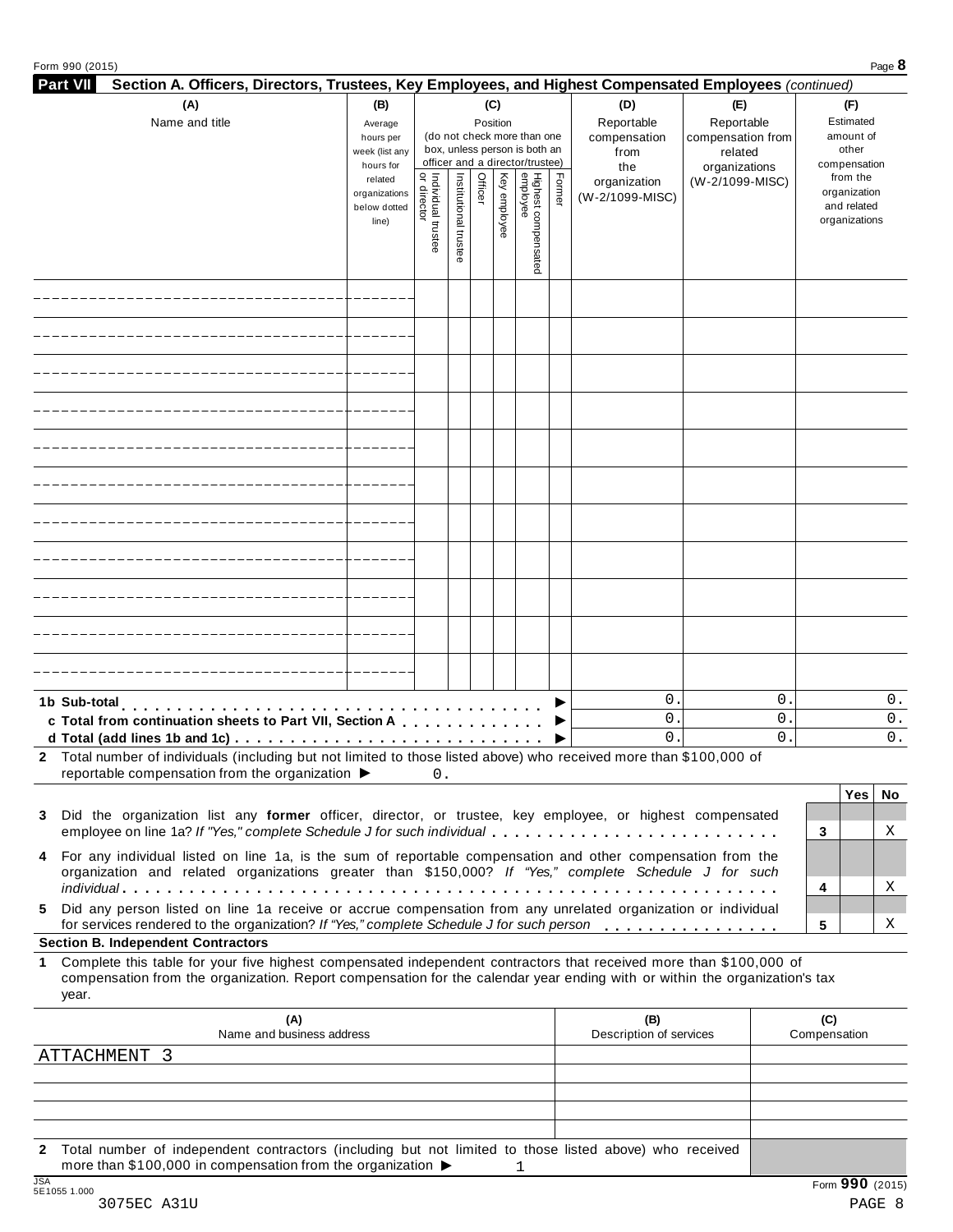|                                                           | Part VIII                        | <b>Statement of Revenue</b>                                                                                                                                                                                                                                                                                                                                                                                                                                                                                                                |                                      |                |                                             |                                  |                                                           |
|-----------------------------------------------------------|----------------------------------|--------------------------------------------------------------------------------------------------------------------------------------------------------------------------------------------------------------------------------------------------------------------------------------------------------------------------------------------------------------------------------------------------------------------------------------------------------------------------------------------------------------------------------------------|--------------------------------------|----------------|---------------------------------------------|----------------------------------|-----------------------------------------------------------|
|                                                           |                                  |                                                                                                                                                                                                                                                                                                                                                                                                                                                                                                                                            |                                      | (A)            | (B)                                         | (C)                              | Χ<br>(D)                                                  |
|                                                           |                                  |                                                                                                                                                                                                                                                                                                                                                                                                                                                                                                                                            |                                      | Total revenue  | Related or<br>exempt<br>function<br>revenue | Unrelated<br>business<br>revenue | Revenue<br>excluded from tax<br>under sections<br>512-514 |
| Contributions, Gifts, Grants<br>and Other Similar Amounts | 1a<br>b<br>c<br>d<br>е<br>f<br>g | 1a<br>Federated campaigns<br>1b<br>Membership dues<br>1с<br>Fundraising events <b>Fundraising</b><br>1d<br>Related organizations <b>and the set of the set of the set of the set of the set of the set of the set of the set of the set of the set of the set of the set of the set of the set of the set of the set of the set of the set </b><br>1е<br>Government grants (contributions)<br>All other contributions, gifts, grants,<br>1f<br>and similar amounts not included above<br>Noncash contributions included in lines 1a-1f: \$ | 1,829,669.<br>1,015,574.<br>682,274. |                |                                             |                                  |                                                           |
|                                                           | h                                | Total. Add lines 1a-1f ▶                                                                                                                                                                                                                                                                                                                                                                                                                                                                                                                   | <b>Business Code</b>                 | 2,845,243      |                                             |                                  |                                                           |
| Program Service Revenue                                   | 2a<br>b<br>c<br>d                | CARRINGTON HOUSE<br><u> 1989 - Johann Barn, mars ann an t-Amhain an t-Amhain an t-Amhain an t-Amhain an t-Amhain an t-Amhain an t-Amh</u>                                                                                                                                                                                                                                                                                                                                                                                                  |                                      | 6,000.         | 6,000                                       |                                  |                                                           |
|                                                           | е                                |                                                                                                                                                                                                                                                                                                                                                                                                                                                                                                                                            |                                      |                |                                             |                                  |                                                           |
|                                                           | f                                | All other program service revenue                                                                                                                                                                                                                                                                                                                                                                                                                                                                                                          |                                      |                |                                             |                                  |                                                           |
|                                                           | g                                |                                                                                                                                                                                                                                                                                                                                                                                                                                                                                                                                            |                                      | 6,000          |                                             |                                  |                                                           |
|                                                           | 3                                | (including<br>dividends,<br>Investment<br>income                                                                                                                                                                                                                                                                                                                                                                                                                                                                                           | interest,                            | $\mathbf 0$ .  |                                             |                                  |                                                           |
|                                                           | 4                                | Income from investment of tax-exempt bond proceeds $\blacksquare$                                                                                                                                                                                                                                                                                                                                                                                                                                                                          |                                      | $\mathbf{0}$ . |                                             |                                  |                                                           |
|                                                           | 5                                |                                                                                                                                                                                                                                                                                                                                                                                                                                                                                                                                            |                                      | $\mathbf{0}$ . |                                             |                                  |                                                           |
|                                                           | 6a<br>b                          | (i) Real<br>Gross rents<br>Less: rental expenses<br>Rental income or (loss)                                                                                                                                                                                                                                                                                                                                                                                                                                                                | (ii) Personal                        |                |                                             |                                  |                                                           |
|                                                           | c<br>d                           | Net rental income or (loss) <b>interact in the set of the set of the set of the set of the set of the set of the set of the set of the set of the set of the set of the set of the set of the set of the set of the set of the </b>                                                                                                                                                                                                                                                                                                        |                                      | $\mathsf{0}$ . |                                             |                                  |                                                           |
|                                                           | 7а                               | (i) Securities<br>Gross amount from sales of                                                                                                                                                                                                                                                                                                                                                                                                                                                                                               | (ii) Other                           |                |                                             |                                  |                                                           |
|                                                           |                                  | assets other than inventory<br>9,834.                                                                                                                                                                                                                                                                                                                                                                                                                                                                                                      |                                      |                |                                             |                                  |                                                           |
|                                                           | b                                | Less: cost or other basis<br>10,329<br>and sales expenses $\qquad \qquad \downarrow$                                                                                                                                                                                                                                                                                                                                                                                                                                                       |                                      |                |                                             |                                  |                                                           |
|                                                           | c                                | $-495$                                                                                                                                                                                                                                                                                                                                                                                                                                                                                                                                     |                                      |                |                                             |                                  |                                                           |
|                                                           | d                                | Net gain or (loss) example a property and property and property and property and property and property and property of $\blacktriangleright$                                                                                                                                                                                                                                                                                                                                                                                               |                                      | $-495.$        |                                             |                                  | $-495$                                                    |
| Revenue<br>Other                                          | 8а                               | Gross income from fundraising<br>events (not including $$1,829,669$ .<br>of contributions reported on line 1c).<br>See Part IV, line 18 and the state of the state of the state of the state of the state of the state of the state of the state of the state of the state of the state of the state of the state of the state of the state of th                                                                                                                                                                                          | ATCH 4                               |                |                                             |                                  |                                                           |
|                                                           | c                                | b Less: direct expenses<br>Net income or (loss) from fundraising events $\text{ATCH } 5$                                                                                                                                                                                                                                                                                                                                                                                                                                                   | b <br>865,016.                       | $-865,016.$    |                                             |                                  | $-865,016.$                                               |
|                                                           | 9а                               | Gross income from gaming activities.<br>See Part IV, line 19 a                                                                                                                                                                                                                                                                                                                                                                                                                                                                             |                                      |                |                                             |                                  |                                                           |
|                                                           | b                                | Less: direct expenses $\ldots$ , $\ldots$ , $\mathbf{b}$                                                                                                                                                                                                                                                                                                                                                                                                                                                                                   |                                      |                |                                             |                                  |                                                           |
|                                                           | c<br>10a                         | Net income or (loss) from gaming activities $\qquad \qquad \blacktriangleright$<br>Gross sales of inventory,<br>less<br>returns and allowances and allowances                                                                                                                                                                                                                                                                                                                                                                              |                                      | 0.             |                                             |                                  |                                                           |
|                                                           | b<br>c                           | Less: cost of goods sold $\qquad \qquad \text{b} \downarrow$                                                                                                                                                                                                                                                                                                                                                                                                                                                                               |                                      |                |                                             |                                  |                                                           |
|                                                           |                                  | Miscellaneous Revenue                                                                                                                                                                                                                                                                                                                                                                                                                                                                                                                      | <b>Business Code</b>                 | $\Omega$ .     |                                             |                                  |                                                           |
|                                                           | 11a                              | <u> 1989 - Johann Barn, mars and de Brasilian (b. 1989)</u>                                                                                                                                                                                                                                                                                                                                                                                                                                                                                |                                      |                |                                             |                                  |                                                           |
|                                                           | b                                | the control of the control of the control of the control of the control of                                                                                                                                                                                                                                                                                                                                                                                                                                                                 |                                      |                |                                             |                                  |                                                           |
|                                                           | с                                | the control of the control of the control of the control of the control of                                                                                                                                                                                                                                                                                                                                                                                                                                                                 |                                      |                |                                             |                                  |                                                           |
|                                                           | d                                | All other revenue entitled and the state of the latest                                                                                                                                                                                                                                                                                                                                                                                                                                                                                     |                                      |                |                                             |                                  |                                                           |
|                                                           | е                                |                                                                                                                                                                                                                                                                                                                                                                                                                                                                                                                                            |                                      | 0.             |                                             |                                  |                                                           |
|                                                           | 12                               |                                                                                                                                                                                                                                                                                                                                                                                                                                                                                                                                            |                                      | 1,985,732.     | 6,000.                                      |                                  | $-865, 511.$                                              |
| .ISA                                                      |                                  |                                                                                                                                                                                                                                                                                                                                                                                                                                                                                                                                            |                                      |                |                                             |                                  |                                                           |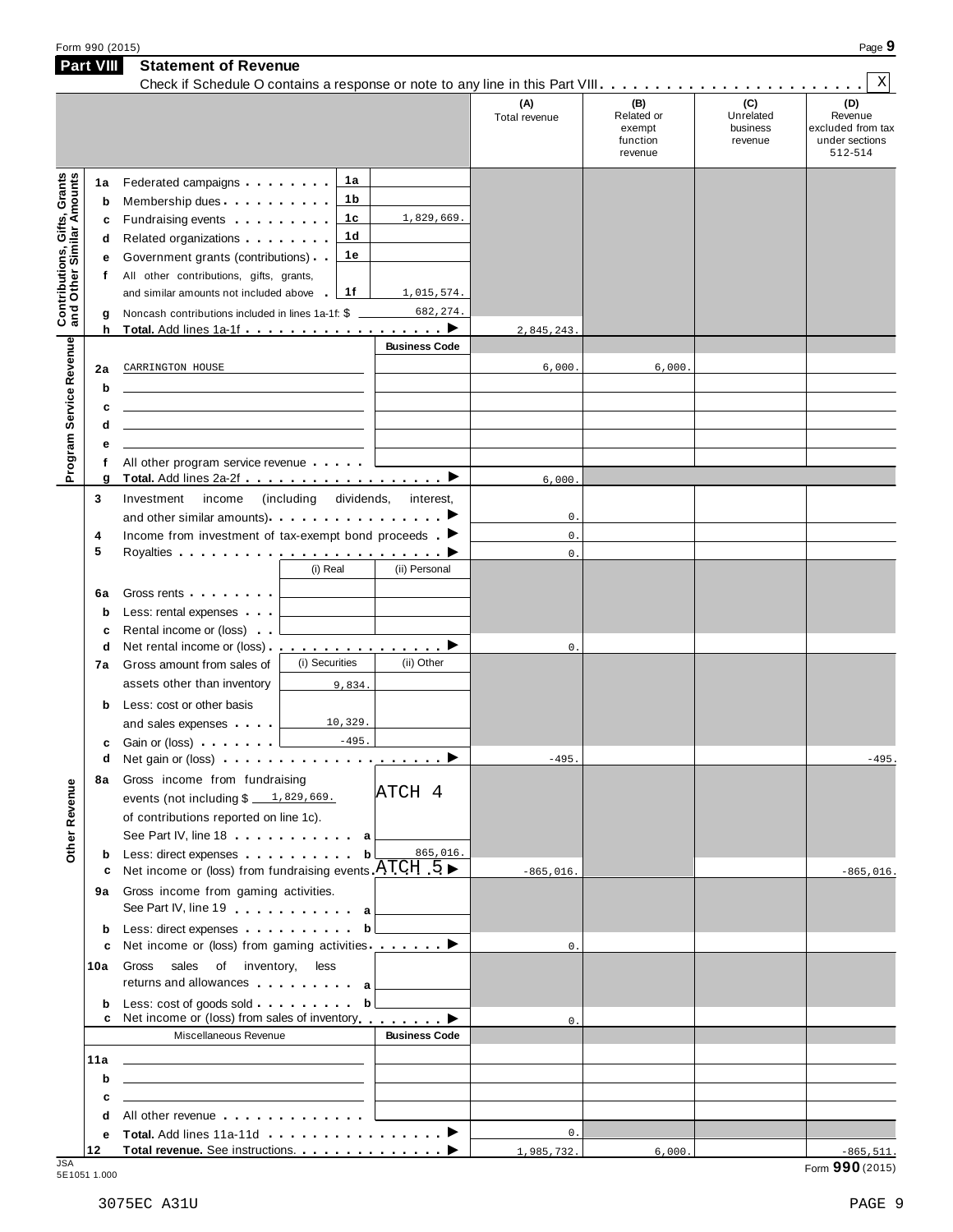**Part IX Statement of Functional Expenses**

#### Section 501(c)(3) and 501(c)(4) organizations must complete all columns. All other organizations must complete column (A). Check if Schedule O contains a response or note to any line in this Part  $X$ <br> **Check if Schedule O contains a response or note to any line in this Part**  $X$ <br> **CO** (C) (D) (D) (D) (D) (D) (D) (D) (D) management and Fundrai *Do no* **(A) (B) (C) (D)** *t include amounts reported on lines 6b, 7b,* **8b, 9b, and 10b of Part VIII.** The contract position of **Part VIII.** The contract Program services Program services expenses Management and general expenses Fundraising expenses **1** Grants and other assistance to domestic organizations and domestic governments. See Part IV, line 21 m m m **2** Grants and other assistance to domestic individuals. See Part IV, line 22 **3** Grants and other assistance to foreign organizations, foreign governments, and foreign individuals. See Part IV, lines <sup>15</sup> and <sup>16</sup> <sup>m</sup> <sup>m</sup> <sup>m</sup> <sup>m</sup> <sup>m</sup> **<sup>4</sup>** Benefits paid to or for members <sup>m</sup> <sup>m</sup> <sup>m</sup> <sup>m</sup> <sup>m</sup> <sup>m</sup> <sup>m</sup> <sup>m</sup> <sup>m</sup> **5** Compensation of current officers, directors, trustees, and key employees **6** Compensation not included above, to disqualified persons (as defined under section 4958(f)(1)) and persons described in section 4958(c)(3)(B) <sup>m</sup> <sup>m</sup> <sup>m</sup> <sup>m</sup> <sup>m</sup> <sup>m</sup> **<sup>7</sup>** Other salaries and wages <sup>m</sup> <sup>m</sup> <sup>m</sup> <sup>m</sup> <sup>m</sup> <sup>m</sup> <sup>m</sup> <sup>m</sup> <sup>m</sup> <sup>m</sup> <sup>m</sup> <sup>m</sup> **8** Pension plan accruals and contributions (include section 401(k) and 403(b) employer contributions) **9** Section 401(k) and 403(b) employer contributions<br>9 Other employee benefits 9 Other employee benefits **10** Payroll taxes **10** Fees for services (non-employees): **11** Fees for services (non-employees):<br>**a** Management ..................<br>**b** Legal ......................... Legal m m m m m m m m m m m m m m m m m m m m m c Accounting . . . . . . . . . . . . . Lobbying **cd** m m m m m m m m m m m m m m m m m m m A) amount, list line 11g expenses on Schedule O.<br>**12** Advertising and promotion **manual 13** Office expenses **13** Office expenses<br>**14** Information technology **manual manual metal of the metal of the metal of the metal of 15** Royalties m m m m m m m m m m m m m m m m m m m m **16** Occupancy m m m m m m m m m m m m m m m m m m **16** Occupancy ...................<br>17 Travel..................... **18** Payments of travel or entertainment expenses for any federal, state, or local public officials<br>**19** Conferences, conventions, and meetings **19** Conferences, conventions, and meetings **endorship.**<br>20 Interest **manual meeting 21** Payments to affiliates m m m m m m m m m m m m m m 21 Payments to affiliates<br>22 Depreciation, depletion, and amortization <sub>1</sub> , , , **22** Depreciation, depletion, and amortization **manufation**<br>23 Insurance 24 Other expenses. Itemize expenses not covered | **d** Lobbying **e**<br> **e** Professional fundraising services. See Part IV, line 17 **P** Professional fundraising services. See Part IV, line 17<br>**f** Investment management fees **g** Other. (If line 11g amount exceeds 10% of line 25, column m m m m m m m m m m m m m m m m m m (A) amount, list line 11g expenses on Schedule O.) means m m m m m m m m m m m m m m m m for any federal, state, or local public officials above (List miscellaneous expenses in line 24e. If line 24e amount exceeds 10% of line 25, column (A) amount, list line 24e expenses on Schedule O.) **a** STATE & CITY REGISTRATION FE 21,512.<br> **b** CREDIT CARD MERCHANT PROC. F 21,512. **cd** SUPPLIES 6,121. 6,121. **e** All other expenses  $ARCH_6$  120,118. 120,118. **25 Total functional expenses.** Add lines 1 through 24e **26 Joint costs.** Complete this line only if the organization reported in column (B) joint costs from a combined educational campaign and 746,150. 746,150. 0.  $\Omega$ 0. 0. 0. 0. 0. 0. 0.  $\Omega$  $\overline{0}$ 2,160. 2,160.  $\mathsf{O}$  . 0. 0. 0. 0. 23,548. 23,548. 5,322. 5,322. 0. 0. 0. 0. 0. 0.  $\mathsf{O}$  . 11,872. 8,781. 3,091 0. **a**STATE & CITY REGISTRATION FE  $\vert$  1,008.  $\vert$  1,008. cCARRINGTON HOUSE MAINT/PPT T 7,100. 7,100. 944,911. 882,149. 35,129. 27,633.

0.

fundraising solicitation. Check here  $\blacktriangleright$   $\Box$  if following SOP 98-2 (ASC 958-720)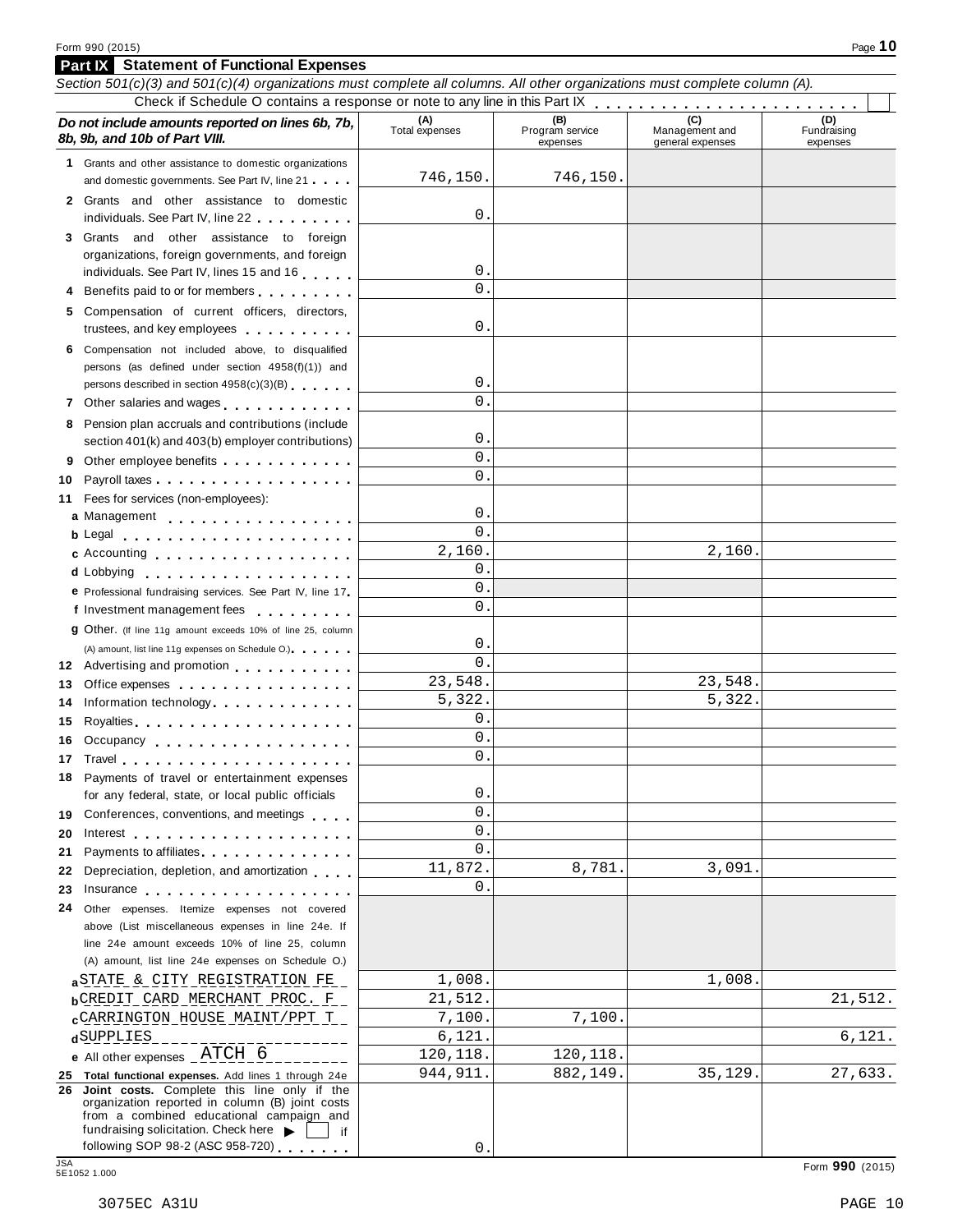Form <sup>990</sup> (2015) Page **11**

|                      | Part X       | <b>Balance Sheet</b>                                                                                                                                                                                                                           |                          |                |                    |  |  |  |  |  |
|----------------------|--------------|------------------------------------------------------------------------------------------------------------------------------------------------------------------------------------------------------------------------------------------------|--------------------------|----------------|--------------------|--|--|--|--|--|
|                      |              |                                                                                                                                                                                                                                                |                          |                | $\mathbf{x}$       |  |  |  |  |  |
|                      |              |                                                                                                                                                                                                                                                | (A)<br>Beginning of year |                | (B)<br>End of year |  |  |  |  |  |
|                      | 1            | Cash - non-interest-bearing                                                                                                                                                                                                                    | 607, 259.                | $\overline{1}$ | 2, 421, 417.       |  |  |  |  |  |
|                      | $\mathbf{2}$ | Savings and temporary cash investments                                                                                                                                                                                                         | 15,019.                  | $\overline{2}$ | 15,019.            |  |  |  |  |  |
|                      | 3            |                                                                                                                                                                                                                                                | 224,186.                 | 3 <sup>1</sup> | 173,475.           |  |  |  |  |  |
|                      | 4            |                                                                                                                                                                                                                                                | 0.1                      | 4              | 0.                 |  |  |  |  |  |
|                      | 5            | Loans and other receivables from current and former officers, directors,                                                                                                                                                                       |                          |                |                    |  |  |  |  |  |
|                      |              | trustees, key employees, and highest compensated employees.                                                                                                                                                                                    |                          |                |                    |  |  |  |  |  |
|                      |              | Complete Part II of Schedule L<br>Loans and other receivables from other disqualified persons (as defined under section                                                                                                                        | 0.1                      | 5              | 0.                 |  |  |  |  |  |
|                      | 6            | 4958(f)(1)), persons described in section 4958(c)(3)(B), and contributing employers<br>and sponsoring organizations of section 501(c)(9) voluntary employees' beneficiary<br>organizations (see instructions). Complete Part II of Schedule L. | 0.1                      | 6              | 0.                 |  |  |  |  |  |
|                      | 7            |                                                                                                                                                                                                                                                | 0.1                      | $\overline{7}$ | $0$ .              |  |  |  |  |  |
| ssets                | 8            | Inventories for sale or use enterprise to contact the sale or use of the contact the same of the same of the s                                                                                                                                 | 1,048,063.               | 8              | 204,288.           |  |  |  |  |  |
|                      | 9            | Prepaid expenses and deferred charges ATCH 7.                                                                                                                                                                                                  | 73, 433.                 | 9              | 73,786.            |  |  |  |  |  |
|                      |              | 10a Land, buildings, and equipment: cost or                                                                                                                                                                                                    |                          |                |                    |  |  |  |  |  |
|                      |              | 412,199.<br> 10a <br>other basis. Complete Part VI of Schedule D                                                                                                                                                                               |                          |                |                    |  |  |  |  |  |
|                      |              | <b>b</b> Less: accumulated depreciation $\cdots$ $\cdots$ $\cdots$ $\boxed{10b}$ 16,099.                                                                                                                                                       | $404,881.$ 10c           |                | 396,100.           |  |  |  |  |  |
|                      | 11           | Investments - publicly traded securities ATCH 8.                                                                                                                                                                                               | $10, 122.$ 11            |                | 0.                 |  |  |  |  |  |
|                      | 12           | Investments - other securities. See Part IV, line 11                                                                                                                                                                                           |                          | $0.1$ 12       | 0.                 |  |  |  |  |  |
|                      | 13           | Investments - program-related. See Part IV, line 11                                                                                                                                                                                            |                          | 0.113          | 0.                 |  |  |  |  |  |
|                      | 14           |                                                                                                                                                                                                                                                |                          | 0.114          | 0.                 |  |  |  |  |  |
|                      | 15           |                                                                                                                                                                                                                                                | $3,864.$ 15              |                | 773.               |  |  |  |  |  |
|                      | 16           | Total assets. Add lines 1 through 15 (must equal line 34)                                                                                                                                                                                      | $2,386,827.$ 16          |                | 3, 284, 858.       |  |  |  |  |  |
|                      | 17           |                                                                                                                                                                                                                                                | $326, 349.$ 17           |                | 228,351.           |  |  |  |  |  |
|                      | 18           |                                                                                                                                                                                                                                                | $50,000.$ 18             |                | 5,000.             |  |  |  |  |  |
|                      | 19           |                                                                                                                                                                                                                                                |                          | 0.19           | 0.                 |  |  |  |  |  |
|                      | 20           |                                                                                                                                                                                                                                                | 0.                       | 20             | 0.                 |  |  |  |  |  |
|                      | 21           | Escrow or custodial account liability. Complete Part IV of Schedule D.                                                                                                                                                                         | 0.1                      | 21             | 0.                 |  |  |  |  |  |
| Liabilities          | 22           | Loans and other payables to current and former officers, directors,                                                                                                                                                                            |                          |                |                    |  |  |  |  |  |
|                      |              | trustees, key employees, highest compensated employees, and<br>disqualified persons. Complete Part II of Schedule L.                                                                                                                           |                          | $0.1$ 22       | 0.                 |  |  |  |  |  |
|                      | 23           | Secured mortgages and notes payable to unrelated third parties                                                                                                                                                                                 | $0$ .                    | 23             | 0.                 |  |  |  |  |  |
|                      | 24           | Unsecured notes and loans payable to unrelated third parties                                                                                                                                                                                   | 0.                       | 24             | 0.                 |  |  |  |  |  |
|                      | 25           | Other liabilities (including federal income tax, payables to related third                                                                                                                                                                     |                          |                |                    |  |  |  |  |  |
|                      |              | parties, and other liabilities not included on lines 17-24). Complete Part X                                                                                                                                                                   |                          |                |                    |  |  |  |  |  |
|                      |              | of Schedule D                                                                                                                                                                                                                                  | 0.                       | 25             | 0.                 |  |  |  |  |  |
|                      | 26           |                                                                                                                                                                                                                                                | 376, 349.                | 26             | 233, 351.          |  |  |  |  |  |
|                      |              | $ X $ and<br>Organizations that follow SFAS 117 (ASC 958), check here ▶<br>complete lines 27 through 29, and lines 33 and 34.                                                                                                                  |                          |                |                    |  |  |  |  |  |
|                      | 27           | Unrestricted net assets                                                                                                                                                                                                                        | 935,750.                 | 27             | 1,263,512.         |  |  |  |  |  |
|                      | 28           |                                                                                                                                                                                                                                                | 1,074,728.               | 28             | 1,787,995.         |  |  |  |  |  |
| <b>Fund Balances</b> | 29           | Permanently restricted net assets entering the set of the set of the set of the set of the set of the set of the set of the set of the set of the set of the set of the set of the set of the set of the set of the set of the                 | 0.                       | 29             | 0.                 |  |  |  |  |  |
| $\bf \bar{o}$        |              | Organizations that do not follow SFAS 117 (ASC 958), check here ▶ │<br>and<br>complete lines 30 through 34.                                                                                                                                    |                          |                |                    |  |  |  |  |  |
|                      | 30           | Capital stock or trust principal, or current funds<br>.                                                                                                                                                                                        |                          | 30             |                    |  |  |  |  |  |
| <b>Net Assets</b>    | 31           |                                                                                                                                                                                                                                                |                          | 31             |                    |  |  |  |  |  |
|                      | 32           | Retained earnings, endowment, accumulated income, or other funds                                                                                                                                                                               |                          | 32             |                    |  |  |  |  |  |
|                      | 33           |                                                                                                                                                                                                                                                | 2,010,478.               | 33             | 3,051,507.         |  |  |  |  |  |
|                      | 34           | Total liabilities and net assets/fund balances                                                                                                                                                                                                 | 2,386,827.               | 34             | 3,284,858.         |  |  |  |  |  |

Form **990** (2015)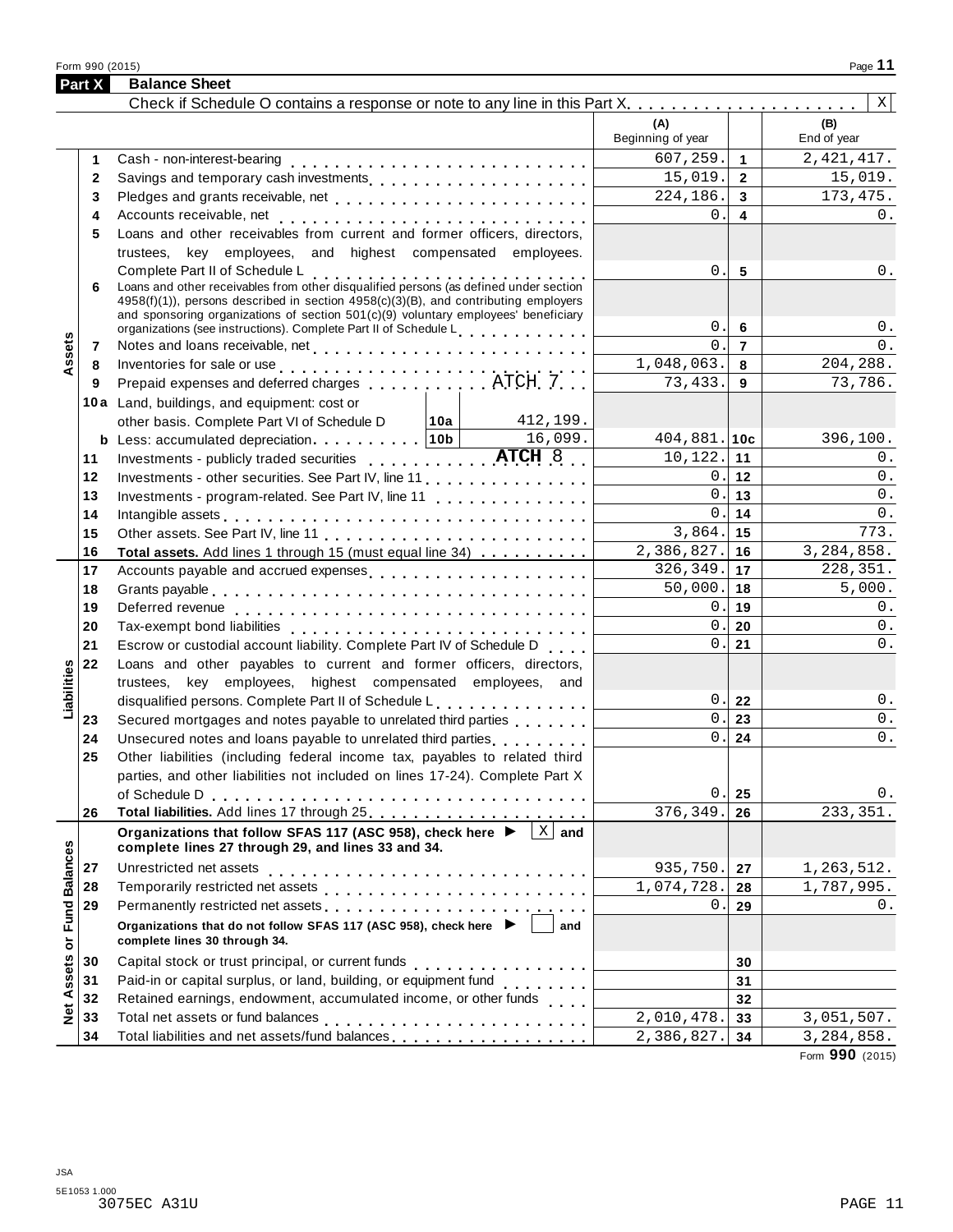| Part XI<br><b>Reconciliation of Net Assets</b><br>Check if Schedule O contains a response or note to any line in this Part XI<br>$\mathbf{1}$<br>1,985,732.<br>1<br>944, 911.<br>Total expenses (must equal Part IX, column (A), line 25)<br>$\mathbf{2}$<br>$\mathbf{2}$<br>1,040,821.<br>3<br>$\overline{3}$<br>2,010,478.<br>Net assets or fund balances at beginning of year (must equal Part X, line 33, column (A))<br>$\overline{\mathbf{4}}$<br>4<br>5<br>5<br>390,049.<br>6<br>6<br>7<br>$\overline{7}$<br>8<br>8<br>$-390,049.$<br>9<br>9<br>Net assets or fund balances at end of year. Combine lines 3 through 9 (must equal Part X, line<br>10<br>3,051,507.<br>10<br><b>Financial Statements and Reporting</b><br>Part XII<br>Check if Schedule O contains a response or note to any line in this Part XII<br>$Yes \mid$<br>$ X $ Accrual<br>Accounting method used to prepare the Form 990:     Cash<br>Other<br>1<br>If the organization changed its method of accounting from a prior year or checked "Other," explain in<br>Schedule O.<br>2a Were the organization's financial statements compiled or reviewed by an independent accountant?<br>2a<br>If "Yes," check a box below to indicate whether the financial statements for the year were compiled or<br>reviewed on a separate basis, consolidated basis, or both:<br>Separate basis<br>Consolidated basis<br>Both consolidated and separate basis<br>Χ<br>2 <sub>b</sub><br><b>b</b> Were the organization's financial statements audited by an independent accountant?<br>If "Yes," check a box below to indicate whether the financial statements for the year were audited on a<br>separate basis, consolidated basis, or both:<br>$X$ Separate basis<br><b>Consolidated basis</b><br>Both consolidated and separate basis<br>c If "Yes" to line 2a or 2b, does the organization have a committee that assumes responsibility for oversight<br>Χ<br>2 <sub>c</sub><br>of the audit, review, or compilation of its financial statements and selection of an independent accountant?<br>If the organization changed either its oversight process or selection process during the tax year, explain in<br>Schedule O.<br>3a As a result of a federal award, was the organization required to undergo an audit or audits as set forth in<br>3a<br>the Single Audit Act and OMB Circular A-133? $\ldots$<br><b>b</b> If "Yes," did the organization undergo the required audit or audits? If the organization did not undergo the<br>required audit or audits, explain why in Schedule O and describe any steps taken to undergo such audits.<br>3 <sub>b</sub><br>Form 990 (2015) | Form 990 (2015) |  | Page 12   |
|--------------------------------------------------------------------------------------------------------------------------------------------------------------------------------------------------------------------------------------------------------------------------------------------------------------------------------------------------------------------------------------------------------------------------------------------------------------------------------------------------------------------------------------------------------------------------------------------------------------------------------------------------------------------------------------------------------------------------------------------------------------------------------------------------------------------------------------------------------------------------------------------------------------------------------------------------------------------------------------------------------------------------------------------------------------------------------------------------------------------------------------------------------------------------------------------------------------------------------------------------------------------------------------------------------------------------------------------------------------------------------------------------------------------------------------------------------------------------------------------------------------------------------------------------------------------------------------------------------------------------------------------------------------------------------------------------------------------------------------------------------------------------------------------------------------------------------------------------------------------------------------------------------------------------------------------------------------------------------------------------------------------------------------------------------------------------------------------------------------------------------------------------------------------------------------------------------------------------------------------------------------------------------------------------------------------------------------------------------------------------------------------------------------------------------------------------------------------------------------------------------------------------------------------------------------------------------------------------------------------------------------------------------------|-----------------|--|-----------|
|                                                                                                                                                                                                                                                                                                                                                                                                                                                                                                                                                                                                                                                                                                                                                                                                                                                                                                                                                                                                                                                                                                                                                                                                                                                                                                                                                                                                                                                                                                                                                                                                                                                                                                                                                                                                                                                                                                                                                                                                                                                                                                                                                                                                                                                                                                                                                                                                                                                                                                                                                                                                                                                              |                 |  |           |
|                                                                                                                                                                                                                                                                                                                                                                                                                                                                                                                                                                                                                                                                                                                                                                                                                                                                                                                                                                                                                                                                                                                                                                                                                                                                                                                                                                                                                                                                                                                                                                                                                                                                                                                                                                                                                                                                                                                                                                                                                                                                                                                                                                                                                                                                                                                                                                                                                                                                                                                                                                                                                                                              |                 |  | X         |
|                                                                                                                                                                                                                                                                                                                                                                                                                                                                                                                                                                                                                                                                                                                                                                                                                                                                                                                                                                                                                                                                                                                                                                                                                                                                                                                                                                                                                                                                                                                                                                                                                                                                                                                                                                                                                                                                                                                                                                                                                                                                                                                                                                                                                                                                                                                                                                                                                                                                                                                                                                                                                                                              |                 |  |           |
|                                                                                                                                                                                                                                                                                                                                                                                                                                                                                                                                                                                                                                                                                                                                                                                                                                                                                                                                                                                                                                                                                                                                                                                                                                                                                                                                                                                                                                                                                                                                                                                                                                                                                                                                                                                                                                                                                                                                                                                                                                                                                                                                                                                                                                                                                                                                                                                                                                                                                                                                                                                                                                                              |                 |  |           |
|                                                                                                                                                                                                                                                                                                                                                                                                                                                                                                                                                                                                                                                                                                                                                                                                                                                                                                                                                                                                                                                                                                                                                                                                                                                                                                                                                                                                                                                                                                                                                                                                                                                                                                                                                                                                                                                                                                                                                                                                                                                                                                                                                                                                                                                                                                                                                                                                                                                                                                                                                                                                                                                              |                 |  |           |
|                                                                                                                                                                                                                                                                                                                                                                                                                                                                                                                                                                                                                                                                                                                                                                                                                                                                                                                                                                                                                                                                                                                                                                                                                                                                                                                                                                                                                                                                                                                                                                                                                                                                                                                                                                                                                                                                                                                                                                                                                                                                                                                                                                                                                                                                                                                                                                                                                                                                                                                                                                                                                                                              |                 |  |           |
|                                                                                                                                                                                                                                                                                                                                                                                                                                                                                                                                                                                                                                                                                                                                                                                                                                                                                                                                                                                                                                                                                                                                                                                                                                                                                                                                                                                                                                                                                                                                                                                                                                                                                                                                                                                                                                                                                                                                                                                                                                                                                                                                                                                                                                                                                                                                                                                                                                                                                                                                                                                                                                                              |                 |  | 208.      |
|                                                                                                                                                                                                                                                                                                                                                                                                                                                                                                                                                                                                                                                                                                                                                                                                                                                                                                                                                                                                                                                                                                                                                                                                                                                                                                                                                                                                                                                                                                                                                                                                                                                                                                                                                                                                                                                                                                                                                                                                                                                                                                                                                                                                                                                                                                                                                                                                                                                                                                                                                                                                                                                              |                 |  |           |
|                                                                                                                                                                                                                                                                                                                                                                                                                                                                                                                                                                                                                                                                                                                                                                                                                                                                                                                                                                                                                                                                                                                                                                                                                                                                                                                                                                                                                                                                                                                                                                                                                                                                                                                                                                                                                                                                                                                                                                                                                                                                                                                                                                                                                                                                                                                                                                                                                                                                                                                                                                                                                                                              |                 |  | 0.        |
|                                                                                                                                                                                                                                                                                                                                                                                                                                                                                                                                                                                                                                                                                                                                                                                                                                                                                                                                                                                                                                                                                                                                                                                                                                                                                                                                                                                                                                                                                                                                                                                                                                                                                                                                                                                                                                                                                                                                                                                                                                                                                                                                                                                                                                                                                                                                                                                                                                                                                                                                                                                                                                                              |                 |  | 0.        |
|                                                                                                                                                                                                                                                                                                                                                                                                                                                                                                                                                                                                                                                                                                                                                                                                                                                                                                                                                                                                                                                                                                                                                                                                                                                                                                                                                                                                                                                                                                                                                                                                                                                                                                                                                                                                                                                                                                                                                                                                                                                                                                                                                                                                                                                                                                                                                                                                                                                                                                                                                                                                                                                              |                 |  |           |
|                                                                                                                                                                                                                                                                                                                                                                                                                                                                                                                                                                                                                                                                                                                                                                                                                                                                                                                                                                                                                                                                                                                                                                                                                                                                                                                                                                                                                                                                                                                                                                                                                                                                                                                                                                                                                                                                                                                                                                                                                                                                                                                                                                                                                                                                                                                                                                                                                                                                                                                                                                                                                                                              |                 |  |           |
|                                                                                                                                                                                                                                                                                                                                                                                                                                                                                                                                                                                                                                                                                                                                                                                                                                                                                                                                                                                                                                                                                                                                                                                                                                                                                                                                                                                                                                                                                                                                                                                                                                                                                                                                                                                                                                                                                                                                                                                                                                                                                                                                                                                                                                                                                                                                                                                                                                                                                                                                                                                                                                                              |                 |  |           |
|                                                                                                                                                                                                                                                                                                                                                                                                                                                                                                                                                                                                                                                                                                                                                                                                                                                                                                                                                                                                                                                                                                                                                                                                                                                                                                                                                                                                                                                                                                                                                                                                                                                                                                                                                                                                                                                                                                                                                                                                                                                                                                                                                                                                                                                                                                                                                                                                                                                                                                                                                                                                                                                              |                 |  |           |
|                                                                                                                                                                                                                                                                                                                                                                                                                                                                                                                                                                                                                                                                                                                                                                                                                                                                                                                                                                                                                                                                                                                                                                                                                                                                                                                                                                                                                                                                                                                                                                                                                                                                                                                                                                                                                                                                                                                                                                                                                                                                                                                                                                                                                                                                                                                                                                                                                                                                                                                                                                                                                                                              |                 |  |           |
|                                                                                                                                                                                                                                                                                                                                                                                                                                                                                                                                                                                                                                                                                                                                                                                                                                                                                                                                                                                                                                                                                                                                                                                                                                                                                                                                                                                                                                                                                                                                                                                                                                                                                                                                                                                                                                                                                                                                                                                                                                                                                                                                                                                                                                                                                                                                                                                                                                                                                                                                                                                                                                                              |                 |  | <b>No</b> |
|                                                                                                                                                                                                                                                                                                                                                                                                                                                                                                                                                                                                                                                                                                                                                                                                                                                                                                                                                                                                                                                                                                                                                                                                                                                                                                                                                                                                                                                                                                                                                                                                                                                                                                                                                                                                                                                                                                                                                                                                                                                                                                                                                                                                                                                                                                                                                                                                                                                                                                                                                                                                                                                              |                 |  |           |
|                                                                                                                                                                                                                                                                                                                                                                                                                                                                                                                                                                                                                                                                                                                                                                                                                                                                                                                                                                                                                                                                                                                                                                                                                                                                                                                                                                                                                                                                                                                                                                                                                                                                                                                                                                                                                                                                                                                                                                                                                                                                                                                                                                                                                                                                                                                                                                                                                                                                                                                                                                                                                                                              |                 |  |           |
|                                                                                                                                                                                                                                                                                                                                                                                                                                                                                                                                                                                                                                                                                                                                                                                                                                                                                                                                                                                                                                                                                                                                                                                                                                                                                                                                                                                                                                                                                                                                                                                                                                                                                                                                                                                                                                                                                                                                                                                                                                                                                                                                                                                                                                                                                                                                                                                                                                                                                                                                                                                                                                                              |                 |  |           |
|                                                                                                                                                                                                                                                                                                                                                                                                                                                                                                                                                                                                                                                                                                                                                                                                                                                                                                                                                                                                                                                                                                                                                                                                                                                                                                                                                                                                                                                                                                                                                                                                                                                                                                                                                                                                                                                                                                                                                                                                                                                                                                                                                                                                                                                                                                                                                                                                                                                                                                                                                                                                                                                              |                 |  | Χ         |
|                                                                                                                                                                                                                                                                                                                                                                                                                                                                                                                                                                                                                                                                                                                                                                                                                                                                                                                                                                                                                                                                                                                                                                                                                                                                                                                                                                                                                                                                                                                                                                                                                                                                                                                                                                                                                                                                                                                                                                                                                                                                                                                                                                                                                                                                                                                                                                                                                                                                                                                                                                                                                                                              |                 |  |           |
|                                                                                                                                                                                                                                                                                                                                                                                                                                                                                                                                                                                                                                                                                                                                                                                                                                                                                                                                                                                                                                                                                                                                                                                                                                                                                                                                                                                                                                                                                                                                                                                                                                                                                                                                                                                                                                                                                                                                                                                                                                                                                                                                                                                                                                                                                                                                                                                                                                                                                                                                                                                                                                                              |                 |  |           |
|                                                                                                                                                                                                                                                                                                                                                                                                                                                                                                                                                                                                                                                                                                                                                                                                                                                                                                                                                                                                                                                                                                                                                                                                                                                                                                                                                                                                                                                                                                                                                                                                                                                                                                                                                                                                                                                                                                                                                                                                                                                                                                                                                                                                                                                                                                                                                                                                                                                                                                                                                                                                                                                              |                 |  |           |
|                                                                                                                                                                                                                                                                                                                                                                                                                                                                                                                                                                                                                                                                                                                                                                                                                                                                                                                                                                                                                                                                                                                                                                                                                                                                                                                                                                                                                                                                                                                                                                                                                                                                                                                                                                                                                                                                                                                                                                                                                                                                                                                                                                                                                                                                                                                                                                                                                                                                                                                                                                                                                                                              |                 |  |           |
|                                                                                                                                                                                                                                                                                                                                                                                                                                                                                                                                                                                                                                                                                                                                                                                                                                                                                                                                                                                                                                                                                                                                                                                                                                                                                                                                                                                                                                                                                                                                                                                                                                                                                                                                                                                                                                                                                                                                                                                                                                                                                                                                                                                                                                                                                                                                                                                                                                                                                                                                                                                                                                                              |                 |  |           |
|                                                                                                                                                                                                                                                                                                                                                                                                                                                                                                                                                                                                                                                                                                                                                                                                                                                                                                                                                                                                                                                                                                                                                                                                                                                                                                                                                                                                                                                                                                                                                                                                                                                                                                                                                                                                                                                                                                                                                                                                                                                                                                                                                                                                                                                                                                                                                                                                                                                                                                                                                                                                                                                              |                 |  |           |
|                                                                                                                                                                                                                                                                                                                                                                                                                                                                                                                                                                                                                                                                                                                                                                                                                                                                                                                                                                                                                                                                                                                                                                                                                                                                                                                                                                                                                                                                                                                                                                                                                                                                                                                                                                                                                                                                                                                                                                                                                                                                                                                                                                                                                                                                                                                                                                                                                                                                                                                                                                                                                                                              |                 |  |           |
|                                                                                                                                                                                                                                                                                                                                                                                                                                                                                                                                                                                                                                                                                                                                                                                                                                                                                                                                                                                                                                                                                                                                                                                                                                                                                                                                                                                                                                                                                                                                                                                                                                                                                                                                                                                                                                                                                                                                                                                                                                                                                                                                                                                                                                                                                                                                                                                                                                                                                                                                                                                                                                                              |                 |  |           |
|                                                                                                                                                                                                                                                                                                                                                                                                                                                                                                                                                                                                                                                                                                                                                                                                                                                                                                                                                                                                                                                                                                                                                                                                                                                                                                                                                                                                                                                                                                                                                                                                                                                                                                                                                                                                                                                                                                                                                                                                                                                                                                                                                                                                                                                                                                                                                                                                                                                                                                                                                                                                                                                              |                 |  |           |
|                                                                                                                                                                                                                                                                                                                                                                                                                                                                                                                                                                                                                                                                                                                                                                                                                                                                                                                                                                                                                                                                                                                                                                                                                                                                                                                                                                                                                                                                                                                                                                                                                                                                                                                                                                                                                                                                                                                                                                                                                                                                                                                                                                                                                                                                                                                                                                                                                                                                                                                                                                                                                                                              |                 |  |           |
|                                                                                                                                                                                                                                                                                                                                                                                                                                                                                                                                                                                                                                                                                                                                                                                                                                                                                                                                                                                                                                                                                                                                                                                                                                                                                                                                                                                                                                                                                                                                                                                                                                                                                                                                                                                                                                                                                                                                                                                                                                                                                                                                                                                                                                                                                                                                                                                                                                                                                                                                                                                                                                                              |                 |  |           |
|                                                                                                                                                                                                                                                                                                                                                                                                                                                                                                                                                                                                                                                                                                                                                                                                                                                                                                                                                                                                                                                                                                                                                                                                                                                                                                                                                                                                                                                                                                                                                                                                                                                                                                                                                                                                                                                                                                                                                                                                                                                                                                                                                                                                                                                                                                                                                                                                                                                                                                                                                                                                                                                              |                 |  |           |
|                                                                                                                                                                                                                                                                                                                                                                                                                                                                                                                                                                                                                                                                                                                                                                                                                                                                                                                                                                                                                                                                                                                                                                                                                                                                                                                                                                                                                                                                                                                                                                                                                                                                                                                                                                                                                                                                                                                                                                                                                                                                                                                                                                                                                                                                                                                                                                                                                                                                                                                                                                                                                                                              |                 |  | Χ         |
|                                                                                                                                                                                                                                                                                                                                                                                                                                                                                                                                                                                                                                                                                                                                                                                                                                                                                                                                                                                                                                                                                                                                                                                                                                                                                                                                                                                                                                                                                                                                                                                                                                                                                                                                                                                                                                                                                                                                                                                                                                                                                                                                                                                                                                                                                                                                                                                                                                                                                                                                                                                                                                                              |                 |  |           |
|                                                                                                                                                                                                                                                                                                                                                                                                                                                                                                                                                                                                                                                                                                                                                                                                                                                                                                                                                                                                                                                                                                                                                                                                                                                                                                                                                                                                                                                                                                                                                                                                                                                                                                                                                                                                                                                                                                                                                                                                                                                                                                                                                                                                                                                                                                                                                                                                                                                                                                                                                                                                                                                              |                 |  |           |
|                                                                                                                                                                                                                                                                                                                                                                                                                                                                                                                                                                                                                                                                                                                                                                                                                                                                                                                                                                                                                                                                                                                                                                                                                                                                                                                                                                                                                                                                                                                                                                                                                                                                                                                                                                                                                                                                                                                                                                                                                                                                                                                                                                                                                                                                                                                                                                                                                                                                                                                                                                                                                                                              |                 |  |           |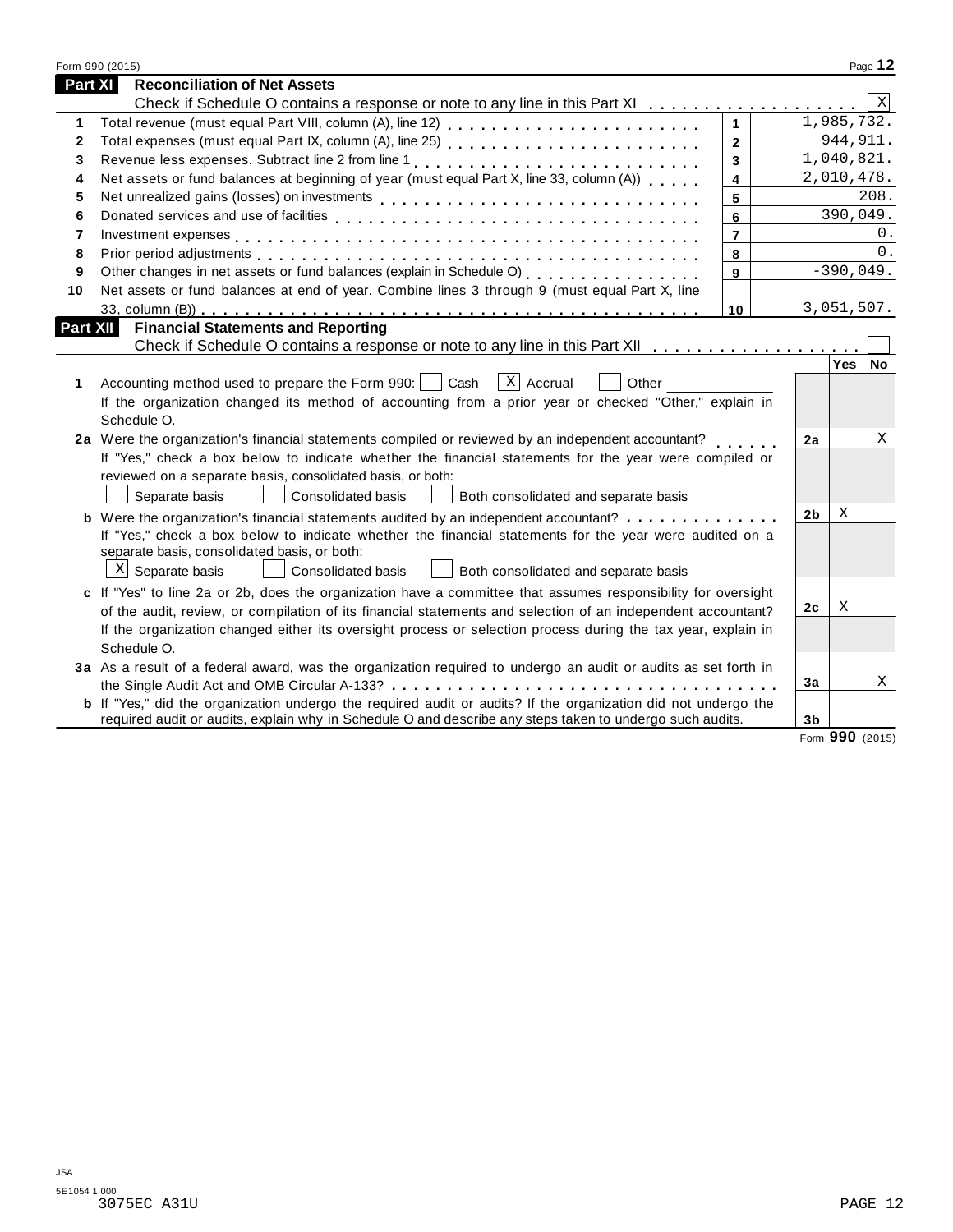# **SCHEDULE A Pub** OMB No. 1545-0047 **lic Charity Status and Public Support**

(Form 990 or 990-EZ) Complete if the organization is a section 501(c)(3) organization or a section  $4947(a)(1)$  nonexempt charitable trust.

|                                                                          |                                                            | 4947 (a) TIONEXEMPL CHANGE LIUSE                                                                                                                                                                                |     |                                                      |                                                                                                                                                                                                                                                                | — ت                                   |
|--------------------------------------------------------------------------|------------------------------------------------------------|-----------------------------------------------------------------------------------------------------------------------------------------------------------------------------------------------------------------|-----|------------------------------------------------------|----------------------------------------------------------------------------------------------------------------------------------------------------------------------------------------------------------------------------------------------------------------|---------------------------------------|
| Department of the Treasury<br>Internal Revenue Service                   |                                                            | Attach to Form 990 or Form 990-EZ.                                                                                                                                                                              |     |                                                      |                                                                                                                                                                                                                                                                | Open to Public                        |
|                                                                          |                                                            |                                                                                                                                                                                                                 |     |                                                      | Information about Schedule A (Form 990 or 990-EZ) and its instructions is at www.irs.gov/form990.                                                                                                                                                              | <b>Inspection</b>                     |
| Name of the organization                                                 |                                                            |                                                                                                                                                                                                                 |     |                                                      |                                                                                                                                                                                                                                                                | <b>Employer identification number</b> |
| CARRINGTON CHARITABLE FOUNDATION, INC                                    |                                                            |                                                                                                                                                                                                                 |     |                                                      |                                                                                                                                                                                                                                                                | 27-2073758                            |
| Part I                                                                   |                                                            |                                                                                                                                                                                                                 |     |                                                      | Reason for Public Charity Status (All organizations must complete this part.) See instructions.                                                                                                                                                                |                                       |
|                                                                          |                                                            | The organization is not a private foundation because it is: (For lines 1 through 11, check only one box.)<br>A church, convention of churches, or association of churches described in section 170(b)(1)(A)(i). |     |                                                      |                                                                                                                                                                                                                                                                |                                       |
|                                                                          |                                                            | A school described in section 170(b)(1)(A)(ii). (Attach Schedule E (Form 990 or 990-EZ).)                                                                                                                       |     |                                                      |                                                                                                                                                                                                                                                                |                                       |
|                                                                          |                                                            | A hospital or a cooperative hospital service organization described in section 170(b)(1)(A)(iii).                                                                                                               |     |                                                      |                                                                                                                                                                                                                                                                |                                       |
|                                                                          |                                                            |                                                                                                                                                                                                                 |     |                                                      | A medical research organization operated in conjunction with a hospital described in section 170(b)(1)(A)(iii). Enter the                                                                                                                                      |                                       |
| hospital's name, city, and state:                                        |                                                            |                                                                                                                                                                                                                 |     |                                                      |                                                                                                                                                                                                                                                                |                                       |
| 5                                                                        |                                                            |                                                                                                                                                                                                                 |     |                                                      | An organization operated for the benefit of a college or university owned or operated by a governmental unit described in                                                                                                                                      |                                       |
|                                                                          | section 170(b)(1)(A)(iv). (Complete Part II.)              |                                                                                                                                                                                                                 |     |                                                      |                                                                                                                                                                                                                                                                |                                       |
|                                                                          |                                                            | A federal, state, or local government or governmental unit described in section 170(b)(1)(A)(v).                                                                                                                |     |                                                      |                                                                                                                                                                                                                                                                |                                       |
| Χ<br>7                                                                   |                                                            |                                                                                                                                                                                                                 |     |                                                      | An organization that normally receives a substantial part of its support from a governmental unit or from the general public                                                                                                                                   |                                       |
|                                                                          | described in section 170(b)(1)(A)(vi). (Complete Part II.) |                                                                                                                                                                                                                 |     |                                                      |                                                                                                                                                                                                                                                                |                                       |
| 8                                                                        |                                                            | A community trust described in section 170(b)(1)(A)(vi). (Complete Part II.)                                                                                                                                    |     |                                                      |                                                                                                                                                                                                                                                                |                                       |
|                                                                          |                                                            |                                                                                                                                                                                                                 |     |                                                      | An organization that normally receives: (1) more than 331/3% of its support from contributions, membership fees, and gross                                                                                                                                     |                                       |
|                                                                          |                                                            |                                                                                                                                                                                                                 |     |                                                      | receipts from activities related to its exempt functions - subject to certain exceptions, and (2) no more than 331/3% of its                                                                                                                                   |                                       |
|                                                                          |                                                            |                                                                                                                                                                                                                 |     |                                                      | support from gross investment income and unrelated business taxable income (less section 511 tax) from businesses                                                                                                                                              |                                       |
|                                                                          |                                                            | acquired by the organization after June 30, 1975. See section 509(a)(2). (Complete Part III.)                                                                                                                   |     |                                                      |                                                                                                                                                                                                                                                                |                                       |
|                                                                          |                                                            | An organization organized and operated exclusively to test for public safety. See section 509(a)(4).                                                                                                            |     |                                                      |                                                                                                                                                                                                                                                                |                                       |
|                                                                          |                                                            |                                                                                                                                                                                                                 |     |                                                      | An organization organized and operated exclusively for the benefit of, to perform the functions of, or to carry out the purposes of                                                                                                                            |                                       |
|                                                                          |                                                            |                                                                                                                                                                                                                 |     |                                                      | one or more publicly supported organizations described in section 509(a)(1) or section 509(a)(2). See section 509(a)(3). Check<br>the box in lines 11a through 11d that describes the type of supporting organization and complete lines 11e, 11f, and 11g.    |                                       |
|                                                                          |                                                            |                                                                                                                                                                                                                 |     |                                                      |                                                                                                                                                                                                                                                                |                                       |
| a                                                                        |                                                            |                                                                                                                                                                                                                 |     |                                                      | Type I. A supporting organization operated, supervised, or controlled by its supported organization(s), typically by giving<br>the supported organization(s) the power to regularly appoint or elect a majority of the directors or trustees of the supporting |                                       |
|                                                                          | organization. You must complete Part IV, Sections A and B. |                                                                                                                                                                                                                 |     |                                                      |                                                                                                                                                                                                                                                                |                                       |
| b                                                                        |                                                            |                                                                                                                                                                                                                 |     |                                                      | Type II. A supporting organization supervised or controlled in connection with its supported organization(s), by having                                                                                                                                        |                                       |
|                                                                          |                                                            |                                                                                                                                                                                                                 |     |                                                      | control or management of the supporting organization vested in the same persons that control or manage the supported                                                                                                                                           |                                       |
|                                                                          |                                                            | organization(s). You must complete Part IV, Sections A and C.                                                                                                                                                   |     |                                                      |                                                                                                                                                                                                                                                                |                                       |
| c                                                                        |                                                            |                                                                                                                                                                                                                 |     |                                                      | Type III functionally integrated. A supporting organization operated in connection with, and functionally integrated with,                                                                                                                                     |                                       |
|                                                                          |                                                            | its supported organization(s) (see instructions). You must complete Part IV, Sections A, D, and E.                                                                                                              |     |                                                      |                                                                                                                                                                                                                                                                |                                       |
| d                                                                        |                                                            |                                                                                                                                                                                                                 |     |                                                      | Type III non-functionally integrated. A supporting organization operated in connection with its supported organization(s)                                                                                                                                      |                                       |
|                                                                          |                                                            |                                                                                                                                                                                                                 |     |                                                      | that is not functionally integrated. The organization generally must satisfy a distribution requirement and an attentiveness                                                                                                                                   |                                       |
|                                                                          |                                                            | requirement (see instructions). You must complete Part IV, Sections A and D, and Part V.                                                                                                                        |     |                                                      |                                                                                                                                                                                                                                                                |                                       |
| e                                                                        |                                                            |                                                                                                                                                                                                                 |     |                                                      | Check this box if the organization received a written determination from the IRS that it is a Type I, Type II, Type III                                                                                                                                        |                                       |
|                                                                          |                                                            | functionally integrated, or Type III non-functionally integrated supporting organization.                                                                                                                       |     |                                                      |                                                                                                                                                                                                                                                                |                                       |
| Ť.                                                                       |                                                            |                                                                                                                                                                                                                 |     |                                                      |                                                                                                                                                                                                                                                                |                                       |
| g Provide the following information about the supported organization(s). |                                                            |                                                                                                                                                                                                                 |     |                                                      |                                                                                                                                                                                                                                                                |                                       |
| (i) Name of supported organization                                       | $(ii)$ EIN                                                 | (iii) Type of organization<br>(described on lines 1-9                                                                                                                                                           |     | (iv) Is the organization<br>listed in your governing | (v) Amount of monetary<br>support (see                                                                                                                                                                                                                         | (vi) Amount of<br>other support (see  |
|                                                                          |                                                            | above (see instructions))                                                                                                                                                                                       |     | document?                                            | instructions)                                                                                                                                                                                                                                                  | instructions)                         |
|                                                                          |                                                            |                                                                                                                                                                                                                 |     |                                                      |                                                                                                                                                                                                                                                                |                                       |
|                                                                          |                                                            |                                                                                                                                                                                                                 | Yes | No                                                   |                                                                                                                                                                                                                                                                |                                       |
| (A)                                                                      |                                                            |                                                                                                                                                                                                                 |     |                                                      |                                                                                                                                                                                                                                                                |                                       |
|                                                                          |                                                            |                                                                                                                                                                                                                 |     |                                                      |                                                                                                                                                                                                                                                                |                                       |
| (B)                                                                      |                                                            |                                                                                                                                                                                                                 |     |                                                      |                                                                                                                                                                                                                                                                |                                       |
|                                                                          |                                                            |                                                                                                                                                                                                                 |     |                                                      |                                                                                                                                                                                                                                                                |                                       |
| (C)                                                                      |                                                            |                                                                                                                                                                                                                 |     |                                                      |                                                                                                                                                                                                                                                                |                                       |
| (D)                                                                      |                                                            |                                                                                                                                                                                                                 |     |                                                      |                                                                                                                                                                                                                                                                |                                       |
|                                                                          |                                                            |                                                                                                                                                                                                                 |     |                                                      |                                                                                                                                                                                                                                                                |                                       |
| (E)                                                                      |                                                            |                                                                                                                                                                                                                 |     |                                                      |                                                                                                                                                                                                                                                                |                                       |
|                                                                          |                                                            |                                                                                                                                                                                                                 |     |                                                      |                                                                                                                                                                                                                                                                |                                       |
| Total                                                                    |                                                            |                                                                                                                                                                                                                 |     |                                                      |                                                                                                                                                                                                                                                                |                                       |

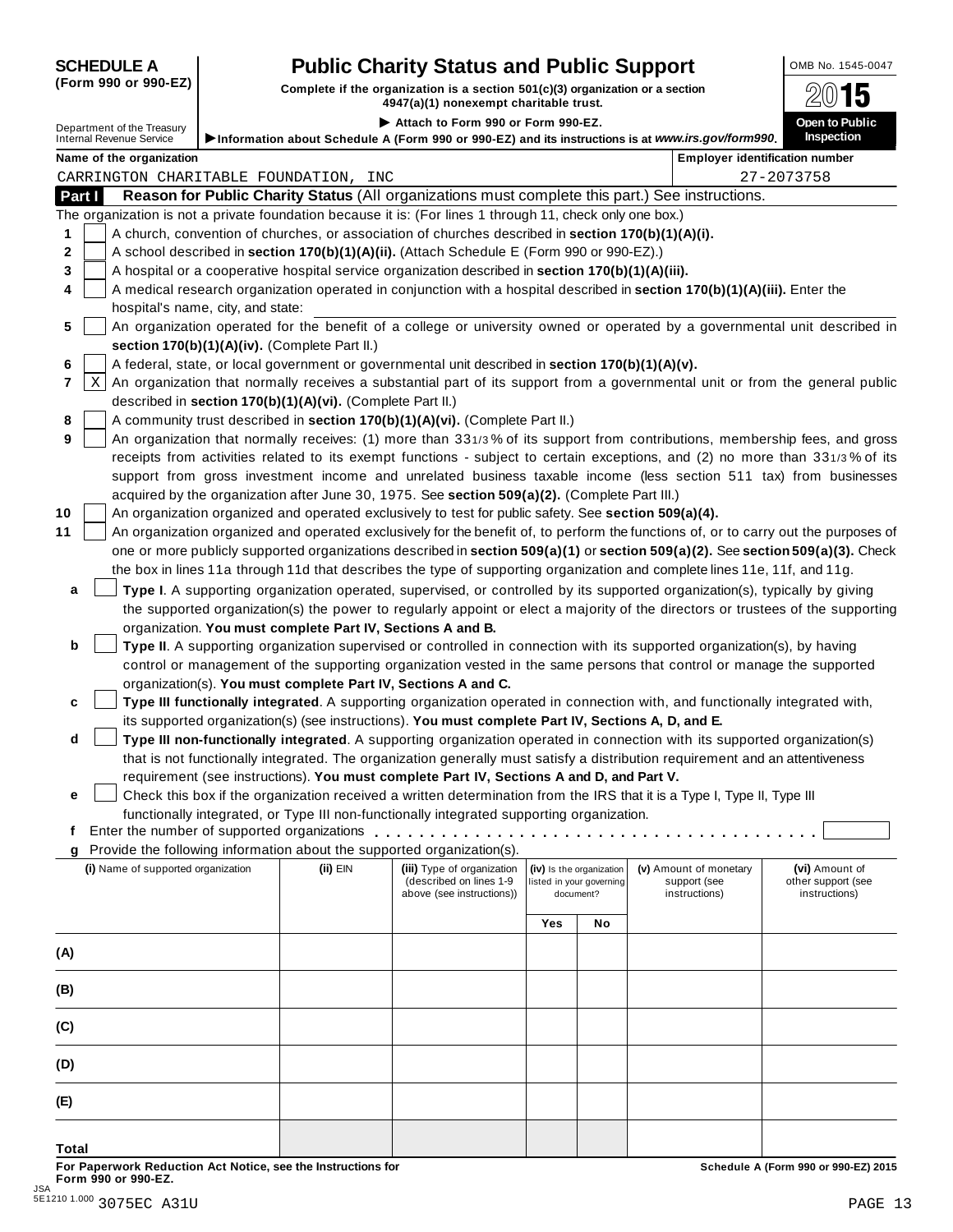**Support Schedule for Organizations Described in Sections 170(b)(1)(A)(iv) and 170(b)(1)(A)(vi)** (Complete only if you checked the box on line 5, 7, or 8 of Part I or if the organization failed to qualify under Part III. If the organization fails to qualify under the tests listed below, please complete Part III.) **Part II**

|              | <b>Section A. Public Support</b>                                                                                                                                                                                                                                                                                                                               |                                                                                                                                                                                                                                                      |                  |                  |                  |              |                    |  |  |
|--------------|----------------------------------------------------------------------------------------------------------------------------------------------------------------------------------------------------------------------------------------------------------------------------------------------------------------------------------------------------------------|------------------------------------------------------------------------------------------------------------------------------------------------------------------------------------------------------------------------------------------------------|------------------|------------------|------------------|--------------|--------------------|--|--|
|              | Calendar year (or fiscal year beginning in)                                                                                                                                                                                                                                                                                                                    | (a) 2011                                                                                                                                                                                                                                             | (b) 2012         | $(c)$ 2013       | (d) $2014$       | (e) 2015     | (f) Total          |  |  |
| 1.           | Gifts,<br>grants,<br>contributions,<br>and<br>membership fees received. (Do not<br>include any "unusual grants.")                                                                                                                                                                                                                                              | 669,546.                                                                                                                                                                                                                                             | 1,539,440.       | 1,374,116.       | 3,103,597.       | 3,337,816.   | 10,024,515.        |  |  |
| $\mathbf{2}$ | Tax<br>levied<br>revenues<br>for<br>the<br>organization's benefit and either paid<br>to or expended on its behalf                                                                                                                                                                                                                                              |                                                                                                                                                                                                                                                      |                  |                  |                  |              | 0.                 |  |  |
| 3            | The value of services or facilities<br>furnished by a governmental unit to the<br>organization without charge                                                                                                                                                                                                                                                  |                                                                                                                                                                                                                                                      |                  |                  |                  |              | 0.                 |  |  |
| 4            | Total. Add lines 1 through 3                                                                                                                                                                                                                                                                                                                                   | 669,546.                                                                                                                                                                                                                                             | 1,539,440.       | 1,374,116.       | 3,103,597.       | 3,337,816.   | 10,024,515.        |  |  |
| 5            | The portion of total contributions by<br>person<br>(other<br>each<br>than<br>a<br>unit<br>publicly<br>governmental<br>or<br>supported organization) included on<br>line 1 that exceeds 2% of the amount                                                                                                                                                        |                                                                                                                                                                                                                                                      |                  |                  |                  |              |                    |  |  |
|              | shown on line 11, column (f)                                                                                                                                                                                                                                                                                                                                   |                                                                                                                                                                                                                                                      |                  |                  |                  |              | 3, 243, 898.       |  |  |
| 6            | Public support. Subtract line 5 from line 4.                                                                                                                                                                                                                                                                                                                   |                                                                                                                                                                                                                                                      |                  |                  |                  |              | 6,780,617.         |  |  |
|              | <b>Section B. Total Support</b><br>Calendar year (or fiscal year beginning in) ▶                                                                                                                                                                                                                                                                               | (a) $2011$                                                                                                                                                                                                                                           | (b) 2012         | (c) 2013         | (d) $2014$       | (e) $2015$   | (f) Total          |  |  |
| 7            | Amounts from line 4                                                                                                                                                                                                                                                                                                                                            |                                                                                                                                                                                                                                                      |                  |                  |                  |              |                    |  |  |
| 8            | Gross income from interest, dividends,<br>payments received on securities loans,<br>rents, royalties and income from similar<br>sources and the set of the set of the set of the set of the set of the set of the set of the set of the set of the set of the set of the set of the set of the set of the set of the set of the set of the set of the set of t | 669,546.<br>$\overline{2}$ .                                                                                                                                                                                                                         | 1,539,440.<br>5. | 1,374,116.<br>7. | 3,103,597.<br>6. | 3, 337, 816. | 10,024,515.<br>20. |  |  |
|              |                                                                                                                                                                                                                                                                                                                                                                |                                                                                                                                                                                                                                                      |                  |                  |                  |              |                    |  |  |
| 9            | Net income from unrelated business<br>activities, whether or not the business<br>is regularly carried on the control of the control of the control of the control of the control of the control o                                                                                                                                                              |                                                                                                                                                                                                                                                      |                  |                  |                  |              | 0.                 |  |  |
| 10           | Other income. Do not include gain or<br>loss from the sale of capital assets<br>(Explain in Part VI.)                                                                                                                                                                                                                                                          |                                                                                                                                                                                                                                                      |                  |                  |                  |              | 0.                 |  |  |
| 11           | Total support. Add lines 7 through 10                                                                                                                                                                                                                                                                                                                          |                                                                                                                                                                                                                                                      |                  |                  |                  |              | 10,024,535.        |  |  |
| 12           |                                                                                                                                                                                                                                                                                                                                                                |                                                                                                                                                                                                                                                      |                  |                  |                  | 12           |                    |  |  |
| 13           | First five years. If the Form 990 is for the organization's first, second, third, fourth, or fifth tax year as a section 501(c)(3)                                                                                                                                                                                                                             |                                                                                                                                                                                                                                                      |                  |                  |                  |              |                    |  |  |
|              | <b>Section C. Computation of Public Support Percentage</b>                                                                                                                                                                                                                                                                                                     |                                                                                                                                                                                                                                                      |                  |                  |                  |              |                    |  |  |
| 14           | Public support percentage for 2015 (line 6, column (f) divided by line 11, column (f) $\ldots$ ,,,,,,                                                                                                                                                                                                                                                          |                                                                                                                                                                                                                                                      |                  |                  |                  | 14           | 67.64%             |  |  |
| 15           | Public support percentage from 2014 Schedule A, Part II, line 14 [Concepts 1, 1, 1, 1, 1, 1, 1, 1, 1, 1, 1, 1,                                                                                                                                                                                                                                                 |                                                                                                                                                                                                                                                      |                  |                  |                  | 15           | %                  |  |  |
|              | 16a 331/3% support test - 2015. If the organization did not check the box on line 13, and line 14 is 331/3% or more, check                                                                                                                                                                                                                                     |                                                                                                                                                                                                                                                      |                  |                  |                  |              |                    |  |  |
|              | this box and stop here. The organization qualifies as a publicly supported organization                                                                                                                                                                                                                                                                        |                                                                                                                                                                                                                                                      |                  |                  |                  |              | X                  |  |  |
|              | b 331/3% support test - 2014. If the organization did not check a box on line 13 or 16a, and line 15 is 331/3% or more,                                                                                                                                                                                                                                        |                                                                                                                                                                                                                                                      |                  |                  |                  |              |                    |  |  |
|              | check this box and stop here. The organization qualifies as a publicly supported organization $\ldots$ ,                                                                                                                                                                                                                                                       |                                                                                                                                                                                                                                                      |                  |                  |                  |              |                    |  |  |
|              | 17a 10%-facts-and-circumstances test - 2015. If the organization did not check a box on line 13, 16a, or 16b, and line 14 is                                                                                                                                                                                                                                   |                                                                                                                                                                                                                                                      |                  |                  |                  |              |                    |  |  |
|              |                                                                                                                                                                                                                                                                                                                                                                | 10% or more, and if the organization meets the "facts-and-circumstances" test, check this box and stop here. Explain in<br>Part VI how the organization meets the "facts-and-circumstances" test. The organization qualifies as a publicly supported |                  |                  |                  |              |                    |  |  |
|              |                                                                                                                                                                                                                                                                                                                                                                |                                                                                                                                                                                                                                                      |                  |                  |                  |              |                    |  |  |
|              |                                                                                                                                                                                                                                                                                                                                                                |                                                                                                                                                                                                                                                      |                  |                  |                  |              |                    |  |  |
|              | b 10%-facts-and-circumstances test - 2014. If the organization did not check a box on line 13, 16a, 16b, or 17a, and line<br>15 is 10% or more, and if the organization meets the "facts-and-circumstances" test, check this box and stop here.                                                                                                                |                                                                                                                                                                                                                                                      |                  |                  |                  |              |                    |  |  |
|              | Explain in Part VI how the organization meets the "facts-and-circumstances" test. The organization qualifies as a publicly                                                                                                                                                                                                                                     |                                                                                                                                                                                                                                                      |                  |                  |                  |              |                    |  |  |
|              | Private foundation. If the organization did not check a box on line 13, 16a, 16b, 17a, or 17b, check this box and see                                                                                                                                                                                                                                          |                                                                                                                                                                                                                                                      |                  |                  |                  |              |                    |  |  |
| 18           |                                                                                                                                                                                                                                                                                                                                                                |                                                                                                                                                                                                                                                      |                  |                  |                  |              |                    |  |  |
|              |                                                                                                                                                                                                                                                                                                                                                                |                                                                                                                                                                                                                                                      |                  |                  |                  |              |                    |  |  |

**Schedule A (Form 990 or 990-EZ) 2015**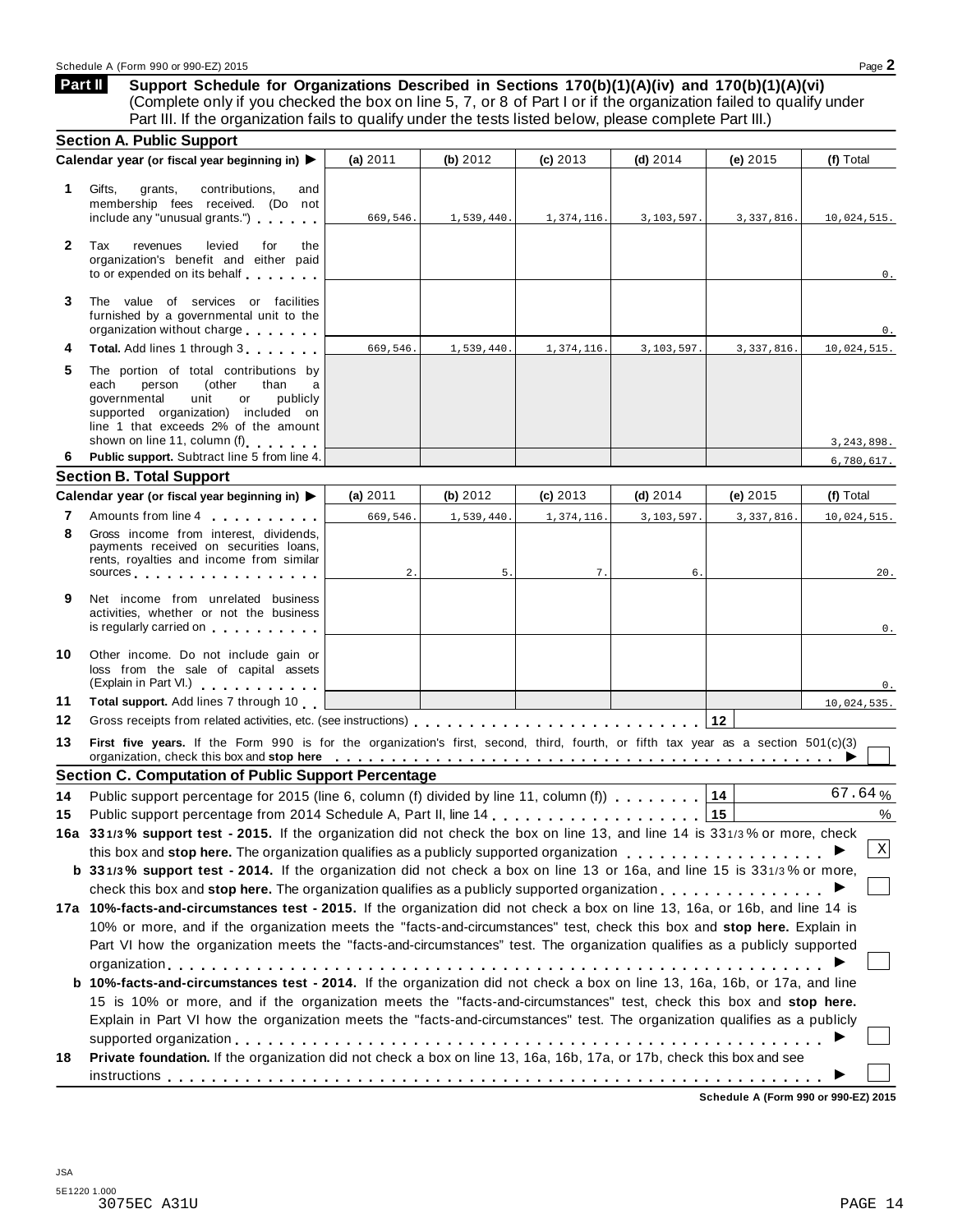#### Schedule <sup>A</sup> (Form <sup>990</sup> or 990-EZ) <sup>2015</sup> Page **3**

#### **Support Schedule for Organizations Described in Section 509(a)(2) Part III**

(Complete only if you checked the box on line 9 of Part I or if the organization failed to qualify under Part II. If the organization fails to qualify under the tests listed below, please complete Part II.)

|                            | <b>Section A. Public Support</b>                                                                                                                                                                                                                             |          |            |            |            |            |           |
|----------------------------|--------------------------------------------------------------------------------------------------------------------------------------------------------------------------------------------------------------------------------------------------------------|----------|------------|------------|------------|------------|-----------|
|                            | Calendar year (or fiscal year beginning in) $\blacktriangleright$                                                                                                                                                                                            | (a) 2011 | (b) 2012   | $(c)$ 2013 | $(d)$ 2014 | (e) 2015   | (f) Total |
| 1.                         | Gifts, grants, contributions, and membership fees                                                                                                                                                                                                            |          |            |            |            |            |           |
|                            | received. (Do not include any "unusual grants.")                                                                                                                                                                                                             |          |            |            |            |            |           |
| 2                          | Gross receipts from admissions, merchandise                                                                                                                                                                                                                  |          |            |            |            |            |           |
|                            | sold or services performed, or facilities                                                                                                                                                                                                                    |          |            |            |            |            |           |
|                            | furnished in any activity that is related to the                                                                                                                                                                                                             |          |            |            |            |            |           |
|                            | organization's tax-exempt purpose                                                                                                                                                                                                                            |          |            |            |            |            |           |
| 3                          | Gross receipts from activities that are not an                                                                                                                                                                                                               |          |            |            |            |            |           |
|                            | unrelated trade or business under section 513                                                                                                                                                                                                                |          |            |            |            |            |           |
| 4                          | Tax<br>revenues<br>levied<br>for<br>the                                                                                                                                                                                                                      |          |            |            |            |            |           |
|                            | organization's benefit and either paid                                                                                                                                                                                                                       |          |            |            |            |            |           |
|                            | to or expended on its behalf                                                                                                                                                                                                                                 |          |            |            |            |            |           |
| 5                          | The value of services or facilities                                                                                                                                                                                                                          |          |            |            |            |            |           |
|                            |                                                                                                                                                                                                                                                              |          |            |            |            |            |           |
|                            | furnished by a governmental unit to the                                                                                                                                                                                                                      |          |            |            |            |            |           |
|                            | organization without charge                                                                                                                                                                                                                                  |          |            |            |            |            |           |
| 6                          | Total. Add lines 1 through 5                                                                                                                                                                                                                                 |          |            |            |            |            |           |
|                            | <b>7a</b> Amounts included on lines 1, 2, and 3                                                                                                                                                                                                              |          |            |            |            |            |           |
|                            | received from disqualified persons<br><b>b</b> Amounts included on lines 2 and 3                                                                                                                                                                             |          |            |            |            |            |           |
|                            | received from other than disqualified                                                                                                                                                                                                                        |          |            |            |            |            |           |
|                            | persons that exceed the greater of \$5,000                                                                                                                                                                                                                   |          |            |            |            |            |           |
|                            | or 1% of the amount on line 13 for the year                                                                                                                                                                                                                  |          |            |            |            |            |           |
|                            | c Add lines 7a and 7b                                                                                                                                                                                                                                        |          |            |            |            |            |           |
| 8                          | <b>Public support.</b> (Subtract line 7c from                                                                                                                                                                                                                |          |            |            |            |            |           |
|                            | $line 6.)$ $\ldots$ $\ldots$ $\ldots$ $\ldots$                                                                                                                                                                                                               |          |            |            |            |            |           |
|                            | <b>Section B. Total Support</b>                                                                                                                                                                                                                              |          |            |            |            |            |           |
|                            | Calendar year (or fiscal year beginning in)                                                                                                                                                                                                                  | (a) 2011 | (b) $2012$ | $(c)$ 2013 | $(d)$ 2014 | (e) $2015$ | (f) Total |
| 9                          | Amounts from line 6. The state of the state of the state of the state of the state of the state of the state of the state of the state of the state of the state of the state of the state of the state of the state of the st                               |          |            |            |            |            |           |
|                            | 10 a Gross income from interest, dividends,<br>payments received on securities loans,<br>rents, royalties and income from similar                                                                                                                            |          |            |            |            |            |           |
|                            | sources and the set of the set of the set of the set of the set of the set of the set of the set of the set of                                                                                                                                               |          |            |            |            |            |           |
|                            | <b>b</b> Unrelated business taxable income (less                                                                                                                                                                                                             |          |            |            |            |            |           |
|                            | section 511 taxes) from businesses                                                                                                                                                                                                                           |          |            |            |            |            |           |
|                            | acquired after June 30, 1975                                                                                                                                                                                                                                 |          |            |            |            |            |           |
|                            | c Add lines 10a and 10b                                                                                                                                                                                                                                      |          |            |            |            |            |           |
| 11                         | Net income from unrelated business<br>activities not included in line 10b,<br>whether or not the business is regularly<br>carried on with the carried on                                                                                                     |          |            |            |            |            |           |
| 12                         | Other income. Do not include gain or                                                                                                                                                                                                                         |          |            |            |            |            |           |
|                            | loss from the sale of capital assets                                                                                                                                                                                                                         |          |            |            |            |            |           |
|                            | (Explain in Part VI.) <b>All and Strategies</b>                                                                                                                                                                                                              |          |            |            |            |            |           |
| 13                         | Total support. (Add lines 9, 10c, 11,                                                                                                                                                                                                                        |          |            |            |            |            |           |
|                            | and 12.) $\cdots$ $\cdots$ $\cdots$ $\cdots$                                                                                                                                                                                                                 |          |            |            |            |            |           |
| 14                         | First five years. If the Form 990 is for the organization's first, second, third, fourth, or fifth tax year as a section 501(c)(3)                                                                                                                           |          |            |            |            |            |           |
|                            |                                                                                                                                                                                                                                                              |          |            |            |            |            |           |
|                            |                                                                                                                                                                                                                                                              |          |            |            |            |            |           |
|                            |                                                                                                                                                                                                                                                              |          |            |            |            |            |           |
|                            | Section C. Computation of Public Support Percentage                                                                                                                                                                                                          |          |            |            |            | 15         | %         |
|                            | Public support percentage for 2015 (line 8, column (f) divided by line 13, column (f))                                                                                                                                                                       |          |            |            |            | 16         |           |
|                            | Public support percentage from 2014 Schedule A, Part III, line 15.                                                                                                                                                                                           |          |            |            |            |            | %         |
|                            | Section D. Computation of Investment Income Percentage                                                                                                                                                                                                       |          |            |            |            |            |           |
|                            | Investment income percentage for 2015 (line 10c, column (f) divided by line 13, column (f)                                                                                                                                                                   |          |            |            |            | 17         | %         |
|                            |                                                                                                                                                                                                                                                              |          |            |            |            | 18         | %         |
|                            | 19a 331/3% support tests - 2015. If the organization did not check the box on line 14, and line 15 is more than 331/3%, and line                                                                                                                             |          |            |            |            |            |           |
|                            | 17 is not more than 331/3%, check this box and stop here. The organization qualifies as a publicly supported organization                                                                                                                                    |          |            |            |            |            |           |
|                            | <b>b</b> 331/3% support tests - 2014. If the organization did not check a box on line 14 or line 19a, and line 16 is more than 331/3%, and                                                                                                                   |          |            |            |            |            |           |
| 15<br>16<br>17<br>18<br>20 | line 18 is not more than 331/3%, check this box and stop here. The organization qualifies as a publicly supported organization<br>Private foundation. If the organization did not check a box on line 14, 19a, or 19b, check this box and see instructions ▶ |          |            |            |            |            |           |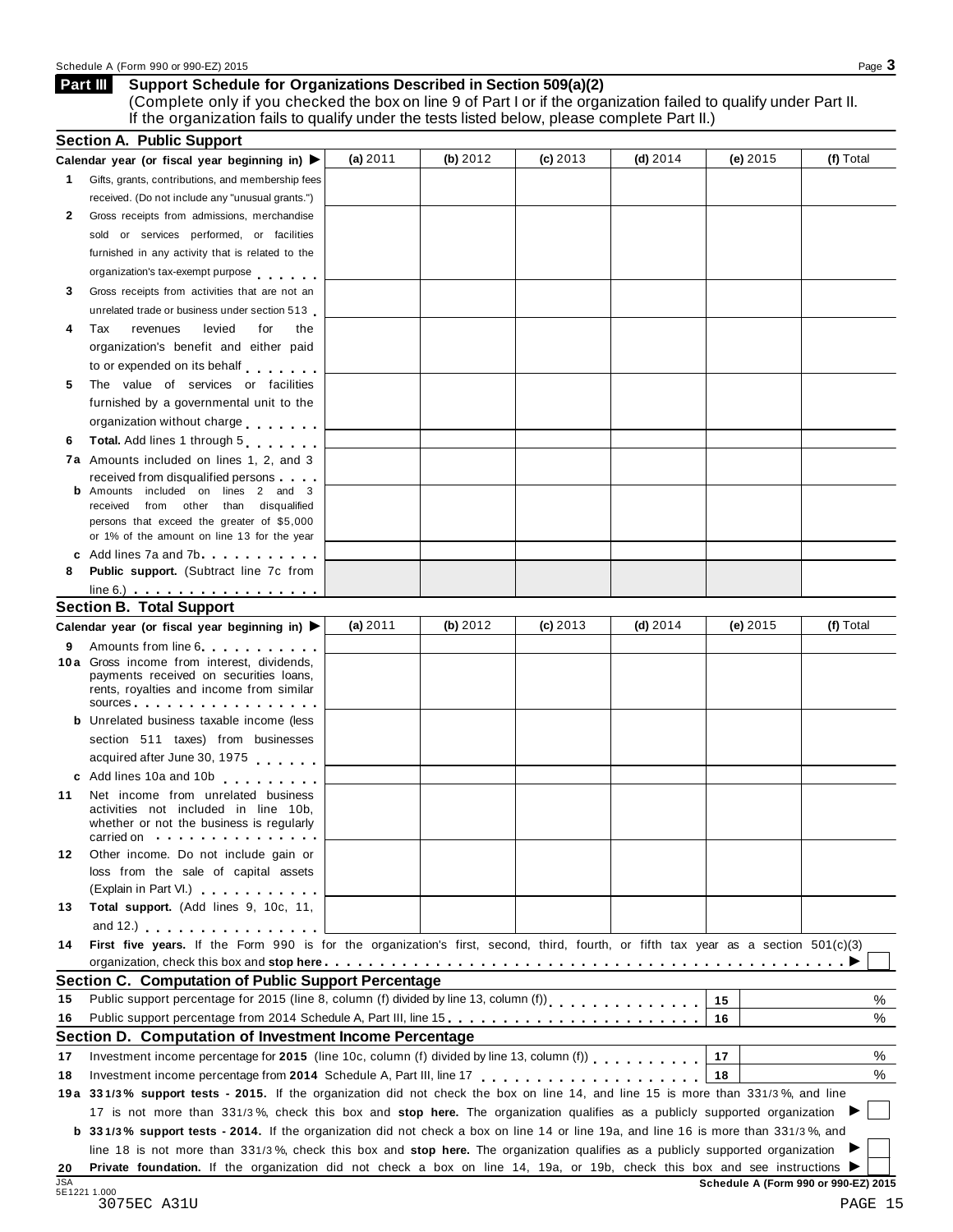## **Part IV Supporting Organizations**

(Complete only if you checked a box in line 11 of Part I. If you checked 11a of Part I, complete Sections A and B. If you checked 11b of Part I, complete Sections A and C. If you checked 11c of Part I, complete Sections A, D, and E. If you checked 11d of Part I, complete Sections A and D, and complete Part V.)

## **Section A. All Supporting Organizations**

- **1** Are all of the organization's supported organizations listed by name in the organization's governing documents? *If* "*No,*" *describe in Part VI how the supported organizations are designated. If designated by class or purpose, describe the designation. If historic and continuing relationship, explain.* **1**
- **2** Did the organization have any supported organization that does not have an IRS determination of status under section 509(a)(1) or (2)? *If*"*Yes,*" *explain in Part VI how the organization determined that the supported organization was described in section 509(a)(1) or (2).*
- **3 a** Did the organization have a supported organization described in section 501(c)(4), (5), or (6)? *If* "*Yes,*" *answer (b) and (c) below.*
- **b** Did the organization confirm that each supported organization qualified under section 501(c)(4), (5), or (6) and | satisfied the public support tests under section 509(a)(2)? *If* "*Yes,*" *describe in Part VI when and how the organization made the determination.*
- **c** Did the organization ensure that all support to such organizations was used exclusively for section 170(c)(2)(B) purposes? *If*"*Yes,*" *explain in Part VI what controls the organization put in place to ensure such use.*
- **4 a** Was any supported organization not organized in the United States ("foreign supported organization")? *If* "*Yes,*" *and if you checked 11a or 11b in Part I, answer (b) and (c) below.*
- **b** Did the organization have ultimate control and discretion in deciding whether to make grants to the foreign | supported organization? *If* "*Yes,*" *describe in Part VI how the organization had such control and discretion despite being controlled or supervised by or in connection with its supported organizations.*
- **c** Did the organization support any foreign supported organization that does not have an IRS determination | under sections 501(c)(3) and 509(a)(1) or (2)? *If* "*Yes,*" *explain in Part VI what controls the organization used to ensure that all support to the foreign supported organization was used exclusively for section 170(c)(2)(B) purposes.*
- **5 a** Did the organization add, substitute, or remove any supported organizations during the tax year? *If* "*Yes,*" answer (b) and (c) below (if applicable). Also, provide detail in Part VI, including (i) the names and EIN *numbers of the supported organizations added, substituted, or removed; (ii) the reasons for each such action;* (iii) the authority under the organization's organizing document authorizing such action; and (iv) how the action *was accomplished (such as by amendment to the organizing document).*
- **b** Type I or Type II only. Was any added or substituted supported organization part of a class already | designated in the organization's organizing document?
- **c Substitutions only.** Was the substitution the result of an event beyond the organization's control?
- **6** Did the organization provide support (whether in the form of grants or the provision of services or facilities) to anyone other than (i) its supported organizations, (ii) individuals that are part of the charitable class benefited by one or more of its supported organizations, or (iii) other supporting organizations that also support or benefit one or more of the filing organization's supported organizations? *If*"*Yes,*" *provide detail in Part VI.*
- **7** Did the organization provide a grant, loan, compensation, or other similar payment to a substantial contributor (defined in section 4958(c)(3)(C)), a family member of a substantial contributor, or a 35% controlled entity with regard to a substantial contributor? *If*"*Yes,*" *complete Part I of Schedule L (Form 990 or 990-EZ).*
- **8** Did the organization make a loan to a disqualified person (as defined in section 4958) not described in line 7? *If* "*Yes,*" *complete Part I of Schedule L (Form 990 or 990-EZ).*
- **a** Was the organization controlled directly or indirectly at any time during the tax year by one or more | **9** disqualified persons as defined in section 4946 (other than foundation managers and organizations described in section 509(a)(1) or (2))? *If*"*Yes,*" *provide detail in Part VI.*
- **b** Did one or more disqualified persons (as defined in line 9a) hold a controlling interest in any entity in which | the supporting organization had an interest? *If*"*Yes,*" *provide detail in Part VI.*
- **c** Did a disqualified person (as defined in line 9a) have an ownership interest in, or derive any personal benefit from, assets in which the supporting organization also had an interest? *If*"*Yes,*" *provide detail in Part VI.*
- **10a** Was the organization subject to the excess business holdings rules of section 4943 because of section | 4943(f) (regarding certain Type II supporting organizations, and all Type III non-functionally integrated supporting organizations)? *If*"*Yes,*" *answer 10b below.*
	- **b** Did the organization have any excess business holdings in the tax year? *(Use Schedule C, Form 4720, to determine whether the organization had excess business holdings.)*

**Yes No**

**2**

**3a**

**3b**

**3c**

**4a**

**4b**

**4c**

**5a**

**5b 5c**

**6**

**7**

**8**

**9a**

**9b**

**9c**

**10a**

**10b** JSA **Schedule A (Form 990 or 990-EZ) 2015**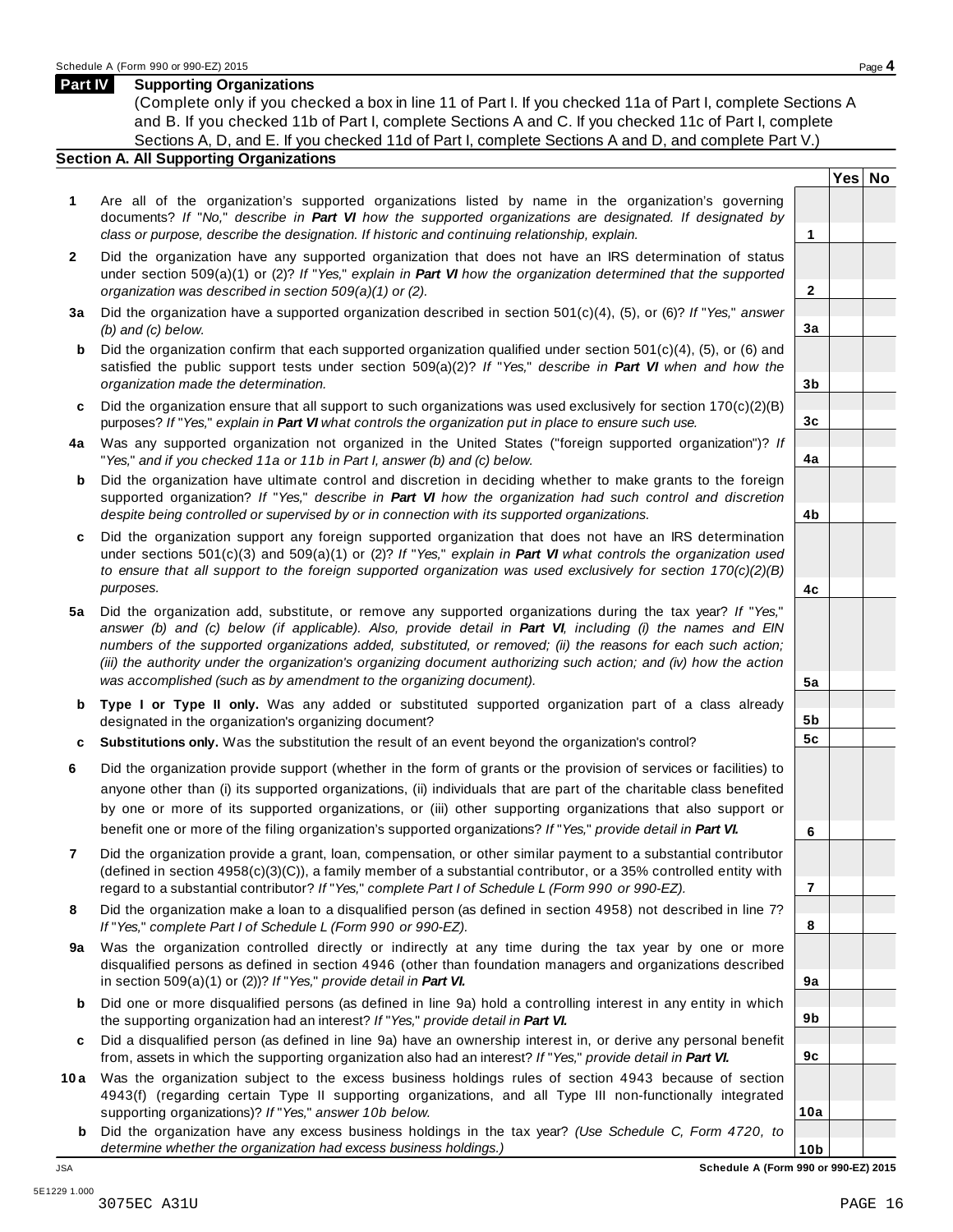|             | a A person who directly or indirectly controls, either alone or together with persons described in (b) and (c)                                                                                                                                                                                                                                                                                                                                                                                                                                                     |                 |        |  |
|-------------|--------------------------------------------------------------------------------------------------------------------------------------------------------------------------------------------------------------------------------------------------------------------------------------------------------------------------------------------------------------------------------------------------------------------------------------------------------------------------------------------------------------------------------------------------------------------|-----------------|--------|--|
|             | below, the governing body of a supported organization?                                                                                                                                                                                                                                                                                                                                                                                                                                                                                                             | 11a             |        |  |
|             | <b>b</b> A family member of a person described in (a) above?                                                                                                                                                                                                                                                                                                                                                                                                                                                                                                       | 11 <sub>b</sub> |        |  |
|             | c A 35% controlled entity of a person described in (a) or (b) above? If "Yes" to a, b, or c, provide detail in Part VI.                                                                                                                                                                                                                                                                                                                                                                                                                                            | 11c             |        |  |
|             | <b>Section B. Type I Supporting Organizations</b>                                                                                                                                                                                                                                                                                                                                                                                                                                                                                                                  |                 |        |  |
|             |                                                                                                                                                                                                                                                                                                                                                                                                                                                                                                                                                                    |                 | Yes No |  |
| 1           | Did the directors, trustees, or membership of one or more supported organizations have the power to<br>regularly appoint or elect at least a majority of the organization's directors or trustees at all times during the<br>tax year? If "No," describe in Part VI how the supported organization(s) effectively operated, supervised, or<br>controlled the organization's activities. If the organization had more than one supported organization,<br>describe how the powers to appoint and/or remove directors or trustees were allocated among the supported |                 |        |  |
|             | organizations and what conditions or restrictions, if any, applied to such powers during the tax year.                                                                                                                                                                                                                                                                                                                                                                                                                                                             | 1               |        |  |
| 2           | Did the organization operate for the benefit of any supported organization other than the supported<br>organization(s) that operated, supervised, or controlled the supporting organization? If "Yes," explain in Part<br>VI how providing such benefit carried out the purposes of the supported organization(s) that operated,<br>supervised, or controlled the supporting organization.                                                                                                                                                                         | $\mathbf 2$     |        |  |
|             | <b>Section C. Type II Supporting Organizations</b>                                                                                                                                                                                                                                                                                                                                                                                                                                                                                                                 |                 |        |  |
|             |                                                                                                                                                                                                                                                                                                                                                                                                                                                                                                                                                                    |                 | Yes No |  |
| 1           | Were a majority of the organization's directors or trustees during the tax year also a majority of the directors<br>or trustees of each of the organization's supported organization(s)? If "No," describe in Part VI how control<br>or management of the supporting organization was vested in the same persons that controlled or managed<br>the supported organization(s).                                                                                                                                                                                      | 1               |        |  |
|             | <b>Section D. All Type III Supporting Organizations</b>                                                                                                                                                                                                                                                                                                                                                                                                                                                                                                            |                 |        |  |
|             |                                                                                                                                                                                                                                                                                                                                                                                                                                                                                                                                                                    |                 | Yes No |  |
| 1           | Did the organization provide to each of its supported organizations, by the last day of the fifth month of the<br>organization's tax year, (i) a written notice describing the type and amount of support provided during the prior<br>tax year, (ii) a copy of the Form 990 that was most recently filed as of the date of notification, and (iii) copies of<br>the organization's governing documents in effect on the date of notification, to the extent not previously<br>provided?                                                                           | 1               |        |  |
| 2           | Were any of the organization's officers, directors, or trustees either (i) appointed or elected by the supported<br>organization(s) or (ii) serving on the governing body of a supported organization? If "No," explain in Part VI how<br>the organization maintained a close and continuous working relationship with the supported organization(s).                                                                                                                                                                                                              | $\mathbf{2}$    |        |  |
| 3           | By reason of the relationship described in (2), did the organization's supported organizations have a<br>significant voice in the organization's investment policies and in directing the use of the organization's<br>income or assets at all times during the tax year? If "Yes," describe in Part VI the role the organization's<br>supported organizations played in this regard.                                                                                                                                                                              |                 |        |  |
|             |                                                                                                                                                                                                                                                                                                                                                                                                                                                                                                                                                                    | 3               |        |  |
|             | Section E. Type III Functionally-Integrated Supporting Organizations                                                                                                                                                                                                                                                                                                                                                                                                                                                                                               |                 |        |  |
| 1<br>b<br>C | Check the box next to the method that the organization used to satisfy the Integral Part Test during the year (see instructions):<br>The organization satisfied the Activities Test. Complete line 2 below.<br>The organization is the parent of each of its supported organizations. Complete line 3 below.<br>The organization supported a governmental entity. Describe in Part VI how you supported a government entity (see instructions).                                                                                                                    |                 |        |  |
| 2           | Activities Test. Answer (a) and (b) below.                                                                                                                                                                                                                                                                                                                                                                                                                                                                                                                         |                 | Yes No |  |
| a           | Did substantially all of the organization's activities during the tax year directly further the exempt purposes of<br>the supported organization(s) to which the organization was responsive? If "Yes," then in Part VI identify<br>those supported organizations and explain how these activities directly furthered their exempt purposes,<br>how the organization was responsive to those supported organizations, and how the organization determined<br>that these activities constituted substantially all of its activities.                                | 2a              |        |  |
| b           | Did the activities described in (a) constitute activities that, but for the organization's involvement, one or more<br>of the organization's supported organization(s) would have been engaged in? If "Yes," explain in Part VI the<br>reasons for the organization's position that its supported organization(s) would have engaged in these<br>activities but for the organization's involvement.                                                                                                                                                                | 2 <sub>b</sub>  |        |  |
| 3<br>a      | Parent of Supported Organizations. Answer (a) and (b) below.<br>Did the organization have the power to regularly appoint or elect a majority of the officers, directors, or<br>trustees of each of the supported organizations? Provide details in Part VI.                                                                                                                                                                                                                                                                                                        | 3a              |        |  |
| b           | Did the organization exercise a substantial degree of direction over the policies, programs, and activities of each<br>of its supported organizations? If "Yes," describe in Part VI the role played by the organization in this regard.                                                                                                                                                                                                                                                                                                                           | 3 <sub>b</sub>  |        |  |

**Part IV Supporting Organizations** *(continued)*

**11** Has the organization accepted a gift or contribution from any of the following persons?

**Yes No**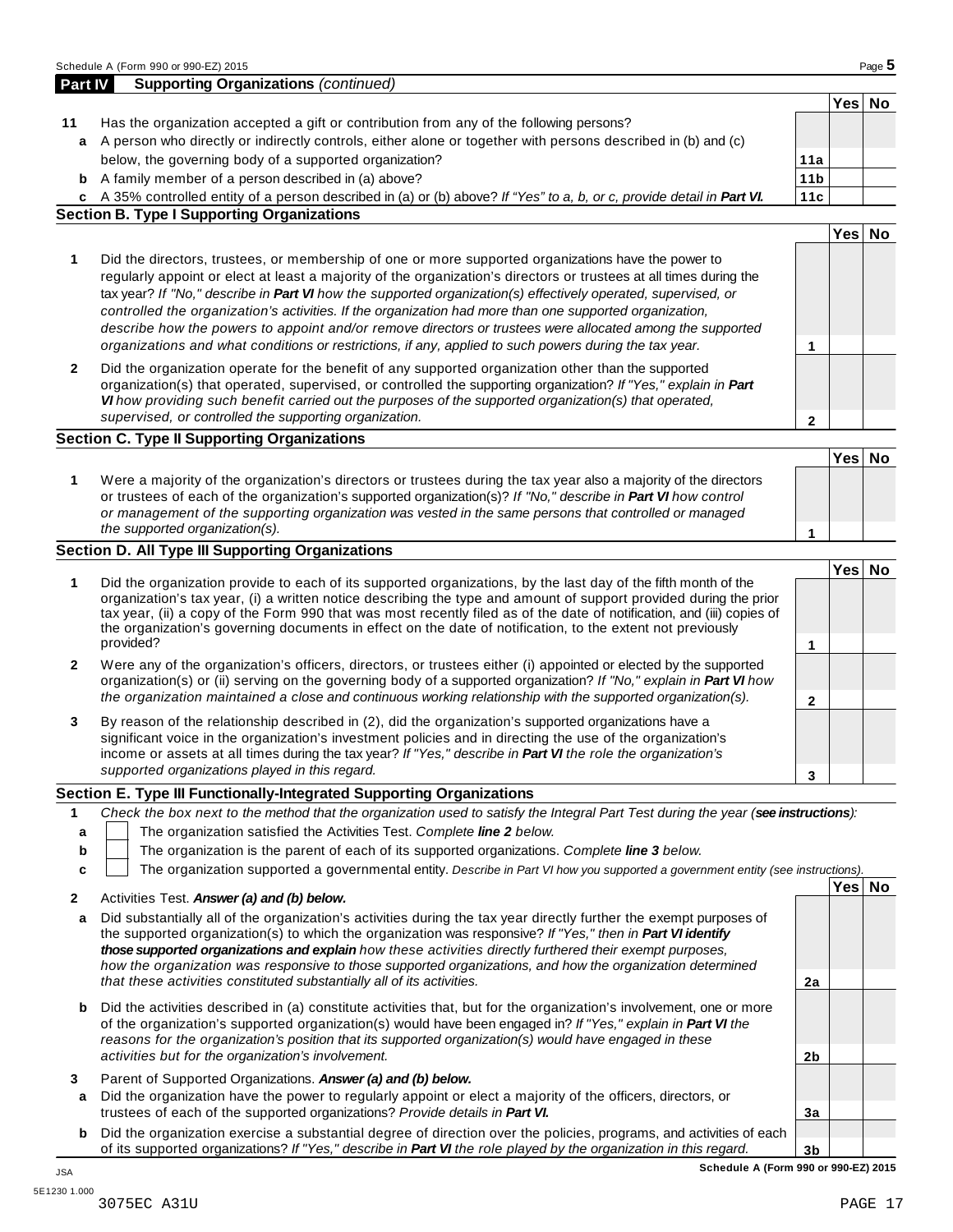| Schedule A (Form 990 or 990-EZ) 2015                                                                                                         |                         |                | Page $6$                       |
|----------------------------------------------------------------------------------------------------------------------------------------------|-------------------------|----------------|--------------------------------|
| Type III Non-Functionally Integrated 509(a)(3) Supporting Organizations<br><b>Part V</b>                                                     |                         |                |                                |
| $\mathbf 1$<br>Check here if the organization satisfied the Integral Part Test as a qualifying trust on Nov. 20, 1970. See instructions. All |                         |                |                                |
| other Type III non-functionally integrated supporting organizations must complete Sections A through E.                                      |                         |                |                                |
| Section A - Adjusted Net Income                                                                                                              |                         | (A) Prior Year | (B) Current Year<br>(optional) |
| 1 Net short-term capital gain                                                                                                                | 1                       |                |                                |
| 2 Recoveries of prior-year distributions                                                                                                     | $\mathbf{2}$            |                |                                |
| 3 Other gross income (see instructions)                                                                                                      | 3                       |                |                                |
| 4 Add lines 1 through 3                                                                                                                      | 4                       |                |                                |
| 5 Depreciation and depletion                                                                                                                 | 5                       |                |                                |
| 6 Portion of operating expenses paid or incurred for production or                                                                           |                         |                |                                |
| collection of gross income or for management, conservation, or                                                                               |                         |                |                                |
| maintenance of property held for production of income (see instructions)                                                                     | 6                       |                |                                |
| 7 Other expenses (see instructions)                                                                                                          | $\overline{\mathbf{r}}$ |                |                                |
| 8 Adjusted Net Income (subtract lines 5, 6 and 7 from line 4)                                                                                | 8                       |                |                                |
| <b>Section B - Minimum Asset Amount</b>                                                                                                      |                         | (A) Prior Year | (B) Current Year<br>(optional) |
| 1 Aggregate fair market value of all non-exempt-use assets (see                                                                              |                         |                |                                |
| instructions for short tax year or assets held for part of year):                                                                            |                         |                |                                |
| a Average monthly value of securities                                                                                                        | 1a                      |                |                                |
| <b>b</b> Average monthly cash balances                                                                                                       | 1 <sub>b</sub>          |                |                                |
| c Fair market value of other non-exempt-use assets                                                                                           | 1c                      |                |                                |
| d Total (add lines 1a, 1b, and 1c)                                                                                                           | 1d                      |                |                                |
| e Discount claimed for blockage or other<br>factors (explain in detail in Part VI):                                                          |                         |                |                                |
| 2 Acquisition indebtedness applicable to non-exempt-use assets                                                                               | $\mathbf{2}$            |                |                                |
| 3 Subtract line 2 from line 1d                                                                                                               | 3                       |                |                                |
| 4 Cash deemed held for exempt use. Enter 1-1/2% of line 3 (for greater amount,<br>see instructions).                                         | 4                       |                |                                |
| 5 Net value of non-exempt-use assets (subtract line 4 from line 3)                                                                           | 5                       |                |                                |
| 6 Multiply line 5 by .035                                                                                                                    | 6                       |                |                                |
| 7 Recoveries of prior-year distributions                                                                                                     | $\overline{\mathbf{7}}$ |                |                                |
| 8 Minimum Asset Amount (add line 7 to line 6)                                                                                                | 8                       |                |                                |
| <b>Section C - Distributable Amount</b>                                                                                                      |                         |                | <b>Current Year</b>            |
| 1 Adjusted net income for prior year (from Section A, line 8, Column A)                                                                      | $\mathbf 1$             |                |                                |
| 2 Enter 85% of line 1                                                                                                                        | $\mathbf 2$             |                |                                |
| 3 Minimum asset amount for prior year (from Section B, line 8, Column A)                                                                     | 3                       |                |                                |
| 4 Enter greater of line 2 or line 3                                                                                                          | 4                       |                |                                |
| 5 Income tax imposed in prior year                                                                                                           | 5                       |                |                                |
| 6 Distributable Amount. Subtract line 5 from line 4, unless subject to                                                                       |                         |                |                                |
| emergency temporary reduction (see instructions)                                                                                             | 6                       |                |                                |

**7** Check here if the current year is the organization's first as a non-functionally-integrated Type III supporting organization (see instructions).

**Schedule A (Form 990 or 990-EZ) 2015**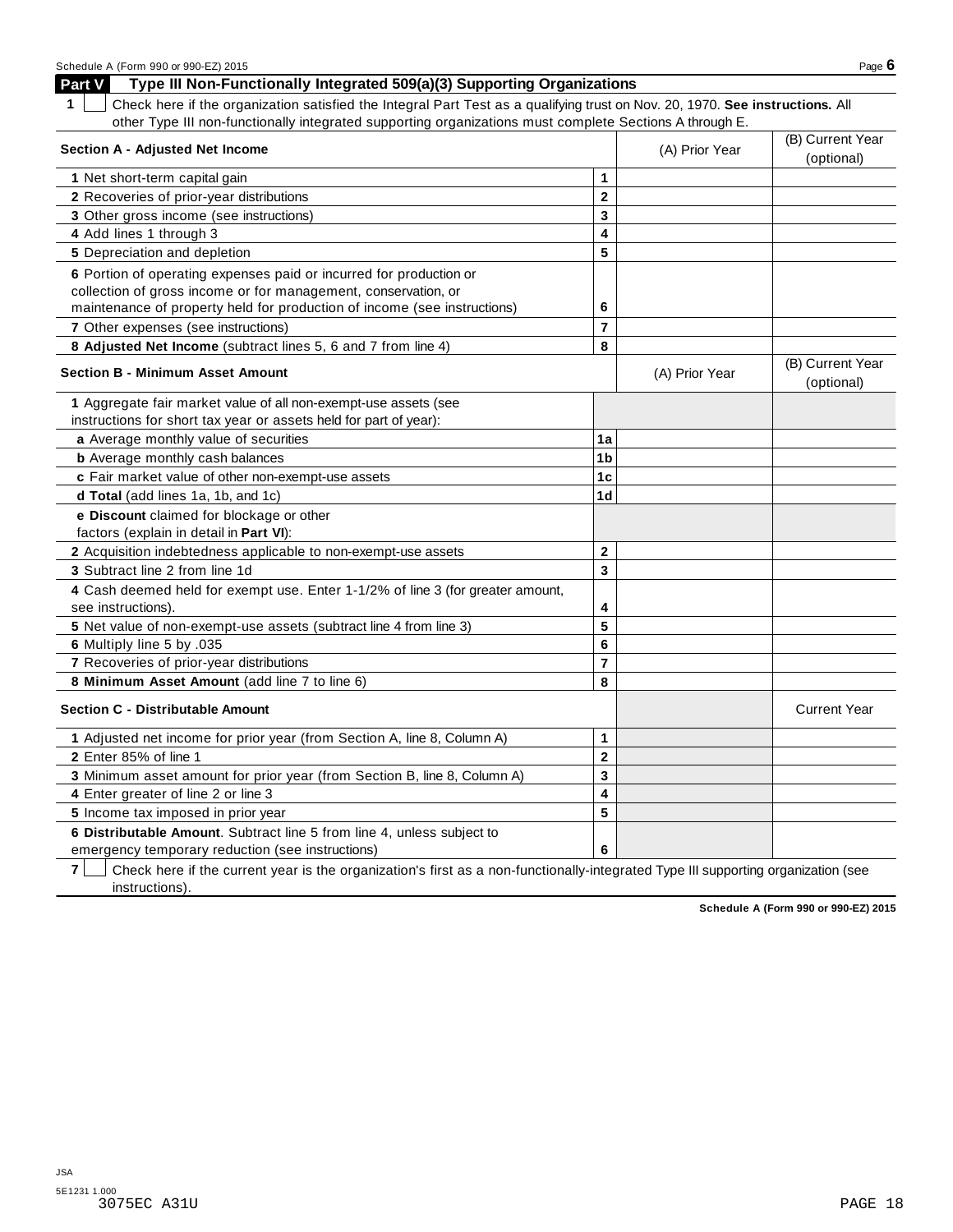|                | Schedule A (Form 990 or 990-EZ) 2015                                                       |                                    |                                               | Page 7                                           |
|----------------|--------------------------------------------------------------------------------------------|------------------------------------|-----------------------------------------------|--------------------------------------------------|
| Part V         | Type III Non-Functionally Integrated 509(a)(3) Supporting Organizations (continued)        |                                    |                                               |                                                  |
|                | <b>Section D - Distributions</b>                                                           |                                    |                                               | <b>Current Year</b>                              |
| 1              | Amounts paid to supported organizations to accomplish exempt purposes                      |                                    |                                               |                                                  |
| 2              | Amounts paid to perform activity that directly furthers exempt purposes of supported       |                                    |                                               |                                                  |
|                | organizations, in excess of income from activity                                           |                                    |                                               |                                                  |
| 3              | Administrative expenses paid to accomplish exempt purposes of supported organizations      |                                    |                                               |                                                  |
| 4              | Amounts paid to acquire exempt-use assets                                                  |                                    |                                               |                                                  |
| 5              | Qualified set-aside amounts (prior IRS approval required)                                  |                                    |                                               |                                                  |
| 6              | Other distributions (describe in Part VI). See instructions.                               |                                    |                                               |                                                  |
| 7              | Total annual distributions. Add lines 1 through 6.                                         |                                    |                                               |                                                  |
| 8              | Distributions to attentive supported organizations to which the organization is responsive |                                    |                                               |                                                  |
|                | (provide details in Part VI). See instructions.                                            |                                    |                                               |                                                  |
| 9              | Distributable amount for 2015 from Section C, line 6                                       |                                    |                                               |                                                  |
| 10             | Line 8 amount divided by Line 9 amount                                                     |                                    |                                               |                                                  |
|                | Section E - Distribution Allocations (see instructions)                                    | (i)<br><b>Excess Distributions</b> | (ii)<br><b>Underdistributions</b><br>Pre-2015 | (iii)<br><b>Distributable</b><br>Amount for 2015 |
| 1              | Distributable amount for 2015 from Section C, line 6                                       |                                    |                                               |                                                  |
| $\mathbf{2}$   | Underdistributions, if any, for years prior to 2015                                        |                                    |                                               |                                                  |
|                | (reasonable cause required-see instructions)                                               |                                    |                                               |                                                  |
| 3              | Excess distributions carryover, if any, to 2015:                                           |                                    |                                               |                                                  |
| a              |                                                                                            |                                    |                                               |                                                  |
| b              |                                                                                            |                                    |                                               |                                                  |
| c              |                                                                                            |                                    |                                               |                                                  |
| d              | From 2013                                                                                  |                                    |                                               |                                                  |
| е              | From 2014 <b></b>                                                                          |                                    |                                               |                                                  |
| f              | Total of lines 3a through e                                                                |                                    |                                               |                                                  |
| g              | Applied to underdistributions of prior years                                               |                                    |                                               |                                                  |
| h              | Applied to 2015 distributable amount                                                       |                                    |                                               |                                                  |
| j.             | Carryover from 2010 not applied (see instructions)                                         |                                    |                                               |                                                  |
|                | Remainder. Subtract lines 3g, 3h, and 3i from 3f.                                          |                                    |                                               |                                                  |
| 4              | Distributions for 2015 from Section                                                        |                                    |                                               |                                                  |
|                | D, line 7:<br>\$                                                                           |                                    |                                               |                                                  |
| a              | Applied to underdistributions of prior years                                               |                                    |                                               |                                                  |
| b              | Applied to 2015 distributable amount                                                       |                                    |                                               |                                                  |
| c              | Remainder. Subtract lines 4a and 4b from 4.                                                |                                    |                                               |                                                  |
| 5.             | Remaining underdistributions for years prior to 2015, if                                   |                                    |                                               |                                                  |
|                | any. Subtract lines 3g and 4a from line 2 (if amount                                       |                                    |                                               |                                                  |
|                | greater than zero, see instructions).                                                      |                                    |                                               |                                                  |
| 6              | Remaining underdistributions for 2015. Subtract lines 3h                                   |                                    |                                               |                                                  |
|                | and 4b from line 1 (if amount greater than zero, see                                       |                                    |                                               |                                                  |
|                | instructions).                                                                             |                                    |                                               |                                                  |
| $\overline{7}$ | Excess distributions carryover to 2016. Add lines 3j                                       |                                    |                                               |                                                  |
|                | and 4c.                                                                                    |                                    |                                               |                                                  |
| 8              | Breakdown of line 7:                                                                       |                                    |                                               |                                                  |
| а              |                                                                                            |                                    |                                               |                                                  |
| b              |                                                                                            |                                    |                                               |                                                  |
| c              | Excess from 2013                                                                           |                                    |                                               |                                                  |
| d              | Excess from 2014                                                                           |                                    |                                               |                                                  |
| е              | Excess from 2015                                                                           |                                    |                                               |                                                  |
|                |                                                                                            |                                    |                                               |                                                  |

**Schedule A (Form 990 or 990-EZ) 2015**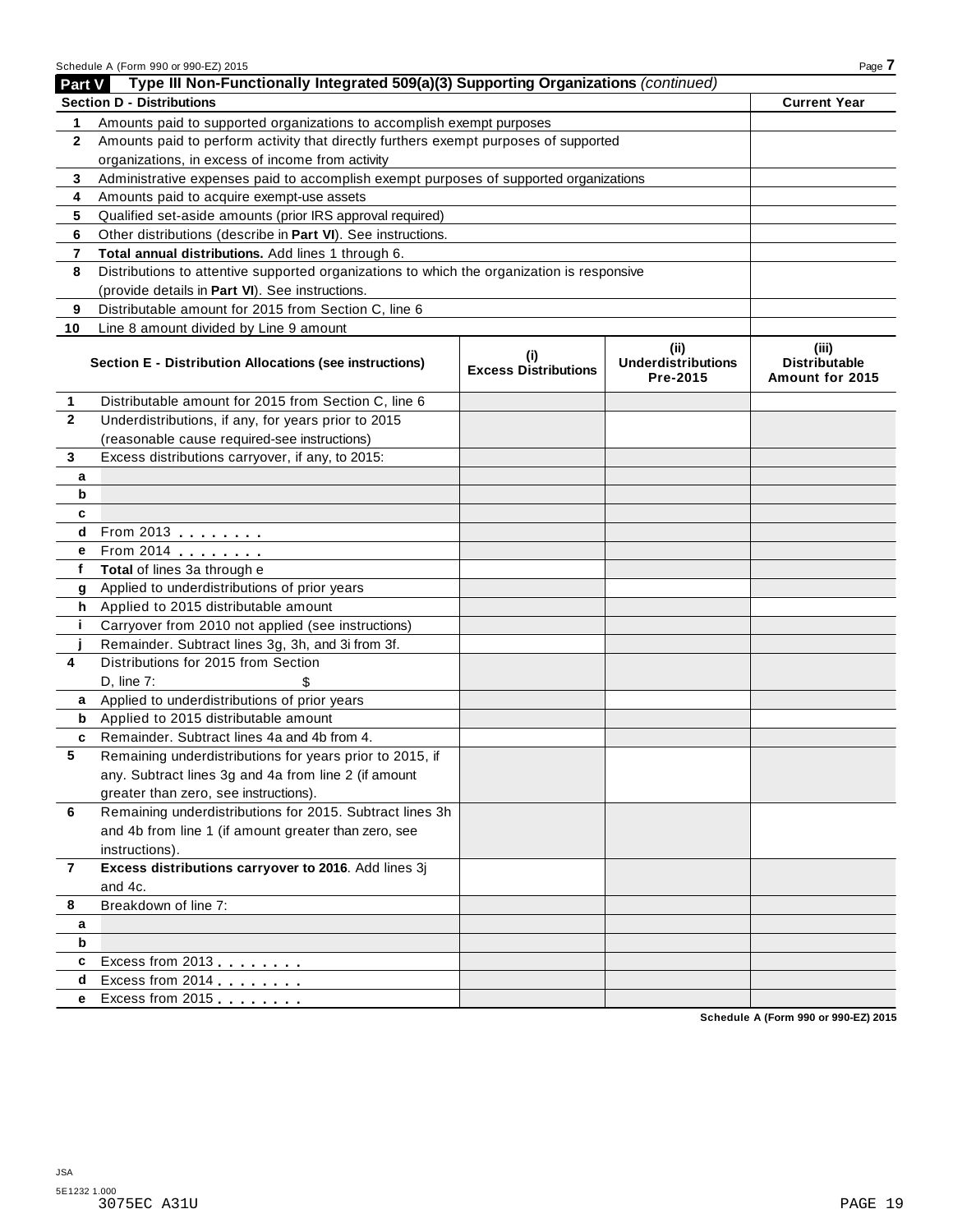**(Form 990, 990-EZ, or 990-PF)** Department of the Treasury<br>Internal Revenue Service

## **Schedule B chedule of Contributors**

15

|  | Attach to Form 990, Form 990-EZ, or Form 990-PF. |  |
|--|--------------------------------------------------|--|
|  |                                                  |  |

Department of the freadory |▶ Information about Schedule B (Form 990, 990-EZ, or 990-PF) and its instructions is at www.irs.gov/form990. |<br>Name of the organization<br>Name of the organization

|  |  | CARRINGTON CHARITABLE FOUNDATION, INC |  |
|--|--|---------------------------------------|--|
|--|--|---------------------------------------|--|

27-2073758

| Filers of:         | Section:                                                                    |
|--------------------|-----------------------------------------------------------------------------|
| Form 990 or 990-EZ | $\mathbf{X}$<br>$501(c)(3)$ (enter number) organization                     |
|                    | $4947(a)(1)$ nonexempt charitable trust not treated as a private foundation |
|                    | 527 political organization                                                  |
| Form 990-PF        | $501(c)(3)$ exempt private foundation                                       |
|                    | 4947(a)(1) nonexempt charitable trust treated as a private foundation       |
|                    | 501(c)(3) taxable private foundation                                        |
|                    |                                                                             |

Check if your organization is covered by the **General Rule** or a **Special Rule.**

**Note.** Only a section 501(c)(7), (8), or (10) organization can check boxes for both the General Rule and a Special Rule. See instructions.

#### **General Rule**

For an organization filing Form 990, 990-EZ, or 990-PF that received, during the year, contributions totaling \$5,000 or more (in money or property) from any one contributor. Complete Parts I and II. See instructions for determining a contributor's total contributions.

#### **Special Rules**

 $\text{X}$  For an organization described in section 501(c)(3) filing Form 990 or 990-EZ that met the 33 1/3 % support test of the regulations under sections 509(a)(1) and 170(b)(1)(A)(vi), that checked Schedule A (Form 990 or 990-EZ), Part II, line 13, 16a, or 16b, and that received from any one contributor, during the year, total contributions of the greater of **(1)** \$5,000 or **(2)** 2% of the amount on (i) Form 990, Part VIII, line 1h, or (ii) Form 990-EZ, line 1. Complete Parts I and II.

For an organization described in section 501(c)(7), (8), or (10) filing Form 990 or 990-EZ that received from any one contributor, during the year, total contributions of more than \$1,000 *exclusively* for religious, charitable, scientific, literary, or educational purposes, or for the prevention of cruelty to children or animals. Complete Parts I, II, and III.

For an organization described in section 501(c)(7), (8), or (10) filing Form 990 or 990-EZ that received from any one contributor, during the year, contributions *exclusively* for religious, charitable, etc., purposes, but no such contributions totaled more than \$1,000. If this box is checked, enter here the total contributions that were received during the year for an *exclusively* religious, charitable, etc., purpose. Do not complete any of the parts unless the **General Rule** applies to this organization because it received *nonexclusively* religious, charitable, etc., contributions totaling \$5,000 or more during the year m, m, m, m, m, m, m, m, m, m, m, m, m m  $\frac{1}{2}$   $\frac{1}{2}$ 

**Caution.** An organization that is not covered by the General Rule and/or the Special Rules does not file Schedule B (Form 990, 990-EZ, or 990-PF), but it **must** answer "No" on Part IV, line 2, of its Form 990; or check the box on line H of its Form 990-EZ or on its Form 990-PF, Part I, line 2, to certify that it does not meet the filing requirements of Schedule B (Form 990, 990-EZ, or 990-PF).

For Paperwork Reduction Act Notice, see the Instructions for Form 990, 990-EZ, or 990-PF. Schedule B (Form 990, 990-EZ, or 990-PF) (2015)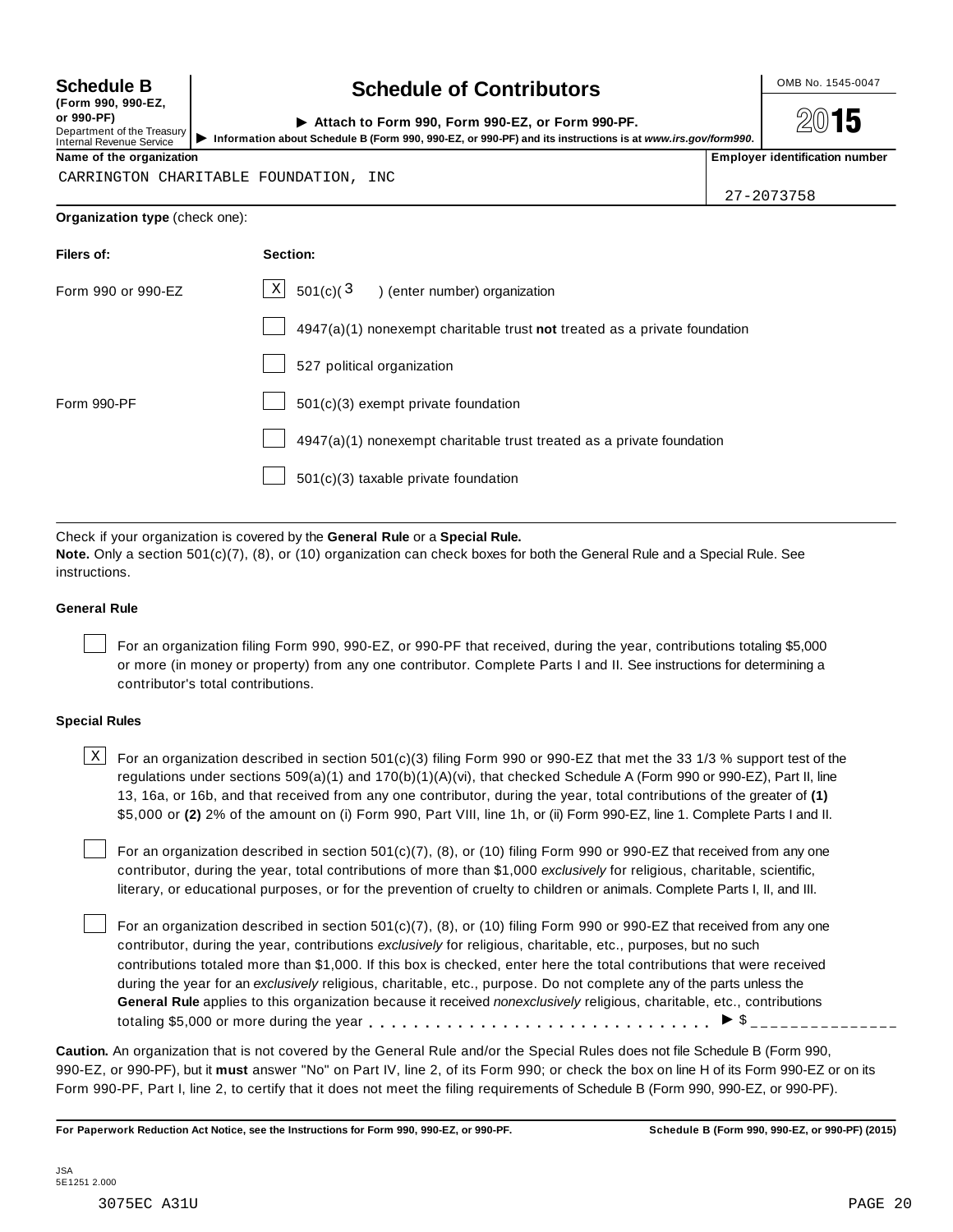**Name of organization Employer identification number** CARRINGTON CHARITABLE FOUNDATION, INC

27-2073758

| (a)<br>No. | (b)<br>Name, address, and ZIP + 4 | (c)<br><b>Total contributions</b> | (d)<br>Type of contribution                                                                                           |
|------------|-----------------------------------|-----------------------------------|-----------------------------------------------------------------------------------------------------------------------|
| 1          |                                   | 117,400.<br>\$                    | $\mathbf X$<br>Person<br>Payroll<br><b>Noncash</b><br>(Complete Part II for                                           |
| (a)<br>No. | (b)<br>Name, address, and ZIP + 4 | (c)<br><b>Total contributions</b> | noncash contributions.)<br>(d)<br>Type of contribution                                                                |
| 2          |                                   | 100,000.<br>\$                    | Χ<br>Person<br>Payroll<br><b>Noncash</b><br>(Complete Part II for<br>noncash contributions.)                          |
| (a)<br>No. | (b)<br>Name, address, and ZIP + 4 | (c)<br><b>Total contributions</b> | (d)<br>Type of contribution                                                                                           |
| 3          |                                   | 1,204,000.<br>\$                  | $\mathbf X$<br>Person<br>Payroll<br>$\mathbf X$<br><b>Noncash</b><br>(Complete Part II for<br>noncash contributions.) |
| (a)<br>No. | (b)<br>Name, address, and ZIP + 4 | (c)<br><b>Total contributions</b> | (d)<br>Type of contribution                                                                                           |
|            |                                   | \$                                | Person<br>Payroll<br><b>Noncash</b><br>(Complete Part II for<br>noncash contributions.)                               |
| (a)<br>No. | (b)<br>Name, address, and ZIP + 4 | (c)<br><b>Total contributions</b> | (d)<br>Type of contribution                                                                                           |
|            |                                   | \$                                | Person<br>Payroll<br><b>Noncash</b><br>(Complete Part II for<br>noncash contributions.)                               |
| (a)<br>No. | (b)<br>Name, address, and ZIP + 4 | (c)<br><b>Total contributions</b> | (d)<br>Type of contribution                                                                                           |
|            |                                   | \$                                | Person<br>Payroll<br><b>Noncash</b><br>(Complete Part II for<br>noncash contributions.)                               |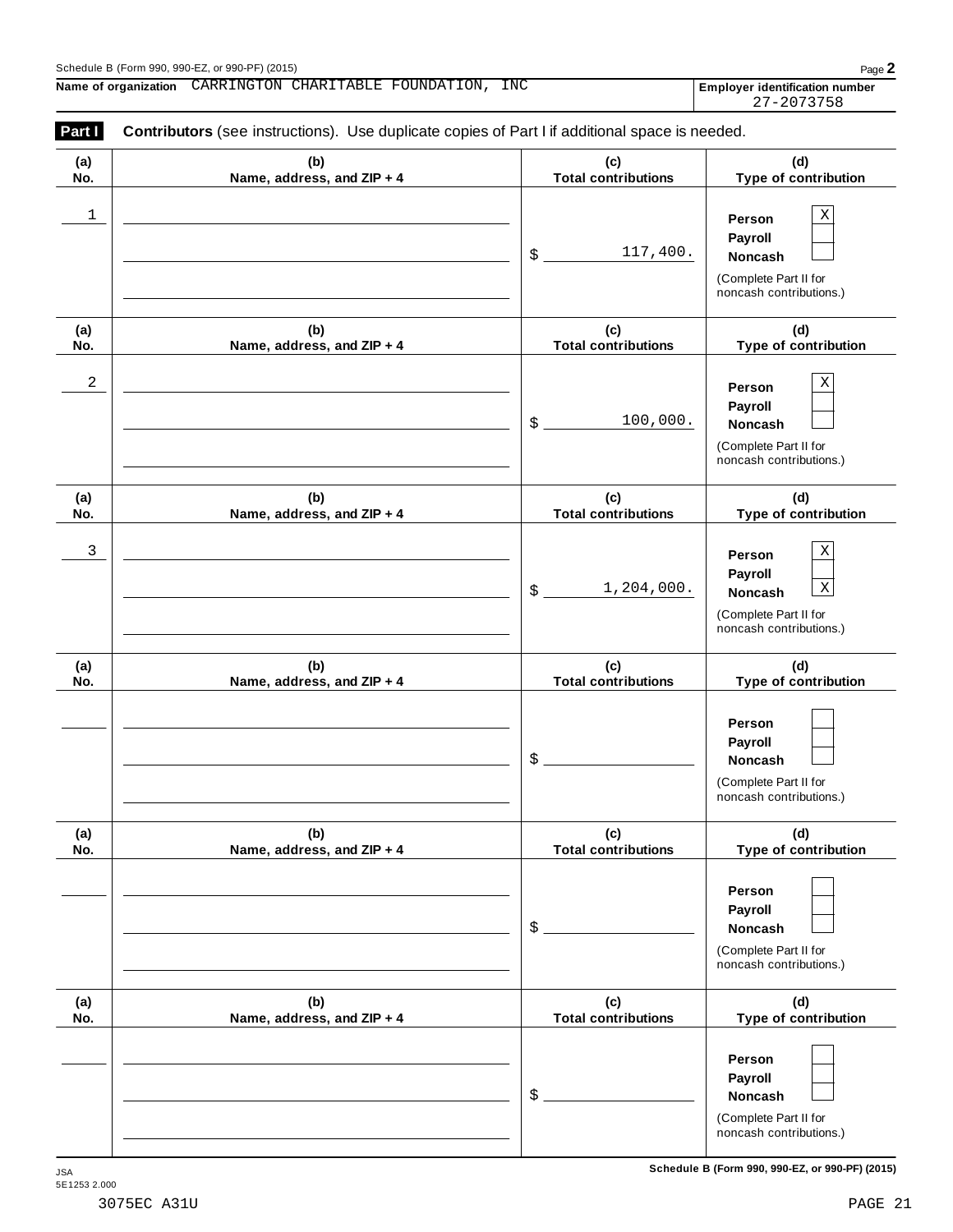# Schedule B (Form 990, 990-EZ, or 990-PF) (2015)<br> **Name of organization** CARRINGTON CHARITABLE FOUNDATION, INC **Frame of organization number** Page **3**

**Name of organization Employer identification number** CARRINGTON CHARITABLE FOUNDATION, INC

27-2073758

| from<br>Part I            | (b)<br>Description of noncash property given | (c)<br>FMV (or estimate)<br>(see instructions) | (d)<br>Date received  |
|---------------------------|----------------------------------------------|------------------------------------------------|-----------------------|
| 3                         | RESIDENTIAL REAL ESTATE                      |                                                |                       |
|                           |                                              | $\mathcal{S}_{-}$                              | 37,500.<br>01/02/2015 |
| (a) No.<br>from<br>Part I | (b)<br>Description of noncash property given | (c)<br>FMV (or estimate)<br>(see instructions) | (d)<br>Date received  |
| 3                         | RESIDENTIAL REAL ESTATE                      |                                                |                       |
|                           |                                              | $\mathcal{S}_{-}$                              | 39,000.<br>01/07/2015 |
| (a) No.<br>from<br>Part I | (b)<br>Description of noncash property given | (c)<br>FMV (or estimate)<br>(see instructions) | (d)<br>Date received  |
| 3                         | RESIDENTIAL REAL ESTATE                      |                                                |                       |
|                           |                                              | $\mathcal{S}_{-}$                              | 25,500.<br>01/06/2015 |
| (a) No.<br>from<br>Part I | (b)<br>Description of noncash property given | (c)<br>FMV (or estimate)<br>(see instructions) | (d)<br>Date received  |
| 3                         | RESIDENTIAL REAL ESTATE                      |                                                |                       |
|                           |                                              | \$.                                            | 40,000.<br>01/02/2015 |
| (a) No.<br>from<br>Part I | (b)<br>Description of noncash property given | (c)<br>FMV (or estimate)<br>(see instructions) | (d)<br>Date received  |
| $\mathbf{3}$              | RESIDENTIAL REAL ESTATE                      |                                                |                       |
|                           |                                              | \$                                             | 33,000.<br>01/09/2015 |
| (a) No.<br>from<br>Part I | (b)<br>Description of noncash property given | (c)<br>FMV (or estimate)<br>(see instructions) | (d)<br>Date received  |
|                           |                                              |                                                |                       |
| 3                         | RESIDENTIAL REAL ESTATE                      |                                                |                       |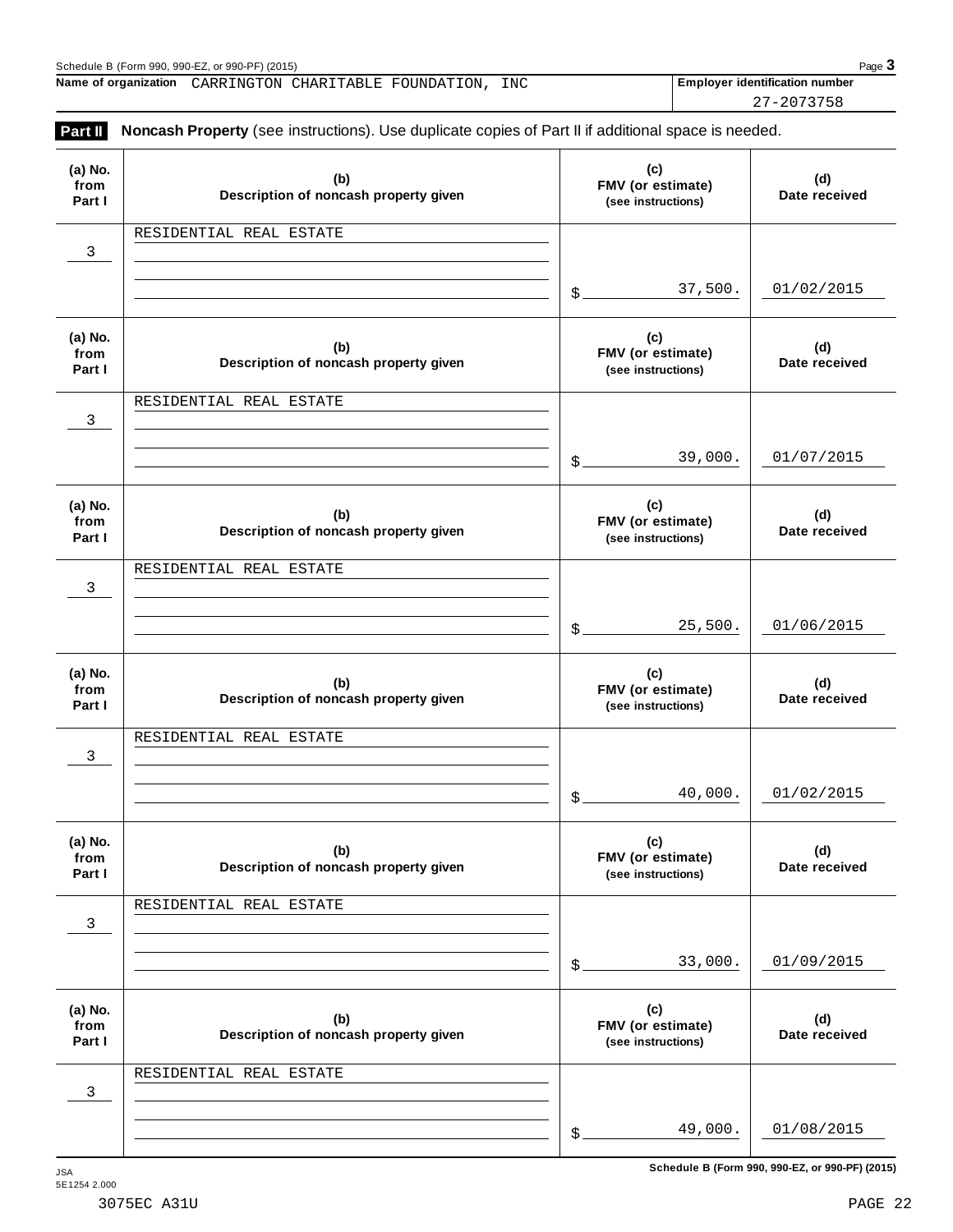# Schedule B (Form 990, 990-EZ, or 990-PF) (2015)<br> **Name of organization** CARRINGTON CHARITABLE FOUNDATION, INC **Property and Employer identification number**

**Name of organization Employer identification number** CARRINGTON CHARITABLE FOUNDATION, INC

27-2073758

| (a) No.                   |                                              |                 | (c)                                            |                      |
|---------------------------|----------------------------------------------|-----------------|------------------------------------------------|----------------------|
| from<br>Part I            | (b)<br>Description of noncash property given |                 | FMV (or estimate)<br>(see instructions)        | (d)<br>Date received |
| $\mathbf{3}$              | RESIDENTIAL REAL ESTATE                      |                 |                                                |                      |
|                           |                                              | $\frac{2}{3}$   | 13,500.                                        | 01/08/2015           |
| (a) No.<br>from<br>Part I | (b)<br>Description of noncash property given |                 | (c)<br>FMV (or estimate)<br>(see instructions) | (d)<br>Date received |
| 3                         | RESIDENTIAL REAL ESTATE                      |                 |                                                |                      |
|                           |                                              | $\mathsf{\$}$ . | 54,900.                                        | 01/07/2015           |
| (a) No.<br>from<br>Part I | (b)<br>Description of noncash property given |                 | (c)<br>FMV (or estimate)<br>(see instructions) | (d)<br>Date received |
| 3                         | RESIDENTIAL REAL ESTATE                      |                 |                                                |                      |
|                           |                                              | $\mathsf{\$}$ . | 44,900.                                        | 01/09/2015           |
| (a) No.<br>from<br>Part I | (b)<br>Description of noncash property given |                 | (c)<br>FMV (or estimate)<br>(see instructions) | (d)<br>Date received |
| 3                         | RESIDENTIAL REAL ESTATE                      |                 |                                                |                      |
|                           |                                              | \$.             | 40,000.                                        | 01/09/2015           |
| (a) No.<br>from<br>Part I | (b)<br>Description of noncash property given |                 | (c)<br>FMV (or estimate)<br>(see instructions) | (d)<br>Date received |
| $\mathbf{3}$              | RESIDENTIAL REAL ESTATE                      |                 |                                                |                      |
|                           |                                              | \$              | 46,000.                                        | 01/12/2015           |
| (a) No.<br>from<br>Part I | (b)<br>Description of noncash property given |                 | (c)<br>FMV (or estimate)<br>(see instructions) | (d)<br>Date received |
| $\mathbf{3}$              | RESIDENTIAL REAL ESTATE                      |                 |                                                |                      |
|                           |                                              |                 |                                                |                      |
|                           |                                              | \$              | 39,900.                                        | 01/12/2015           |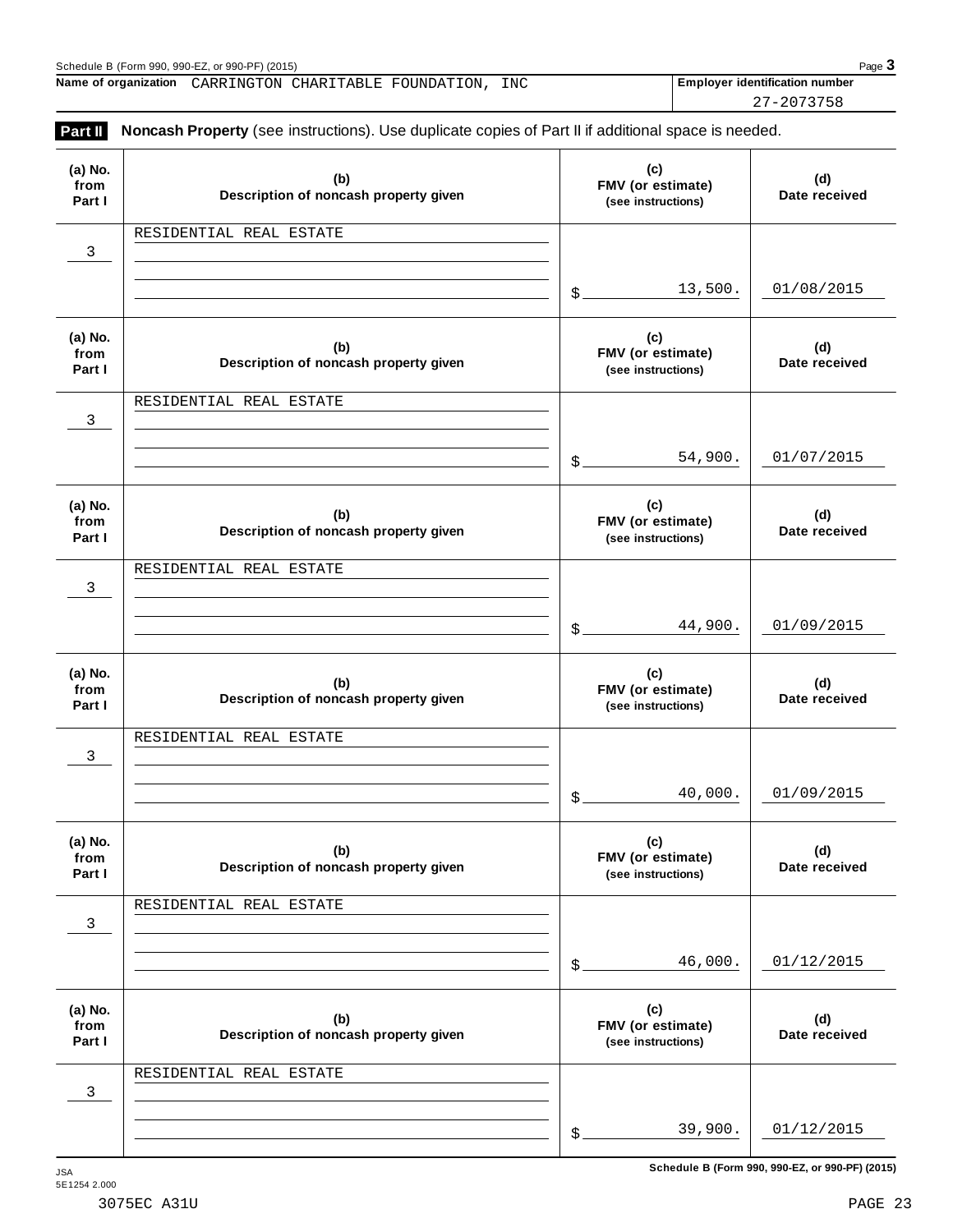27-2073758

| from<br>Part I                              | (b)<br>Description of noncash property given | (c)<br>FMV (or estimate)<br>(see instructions) | (d)<br>Date received |
|---------------------------------------------|----------------------------------------------|------------------------------------------------|----------------------|
| 3                                           | RESIDENTIAL REAL ESTATE                      |                                                |                      |
|                                             |                                              | 49,000.<br>$\frac{1}{2}$                       | 01/13/2015           |
| (a) No.<br>from<br>Part I                   | (b)<br>Description of noncash property given | (c)<br>FMV (or estimate)<br>(see instructions) | (d)<br>Date received |
| 3                                           | RESIDENTIAL REAL ESTATE                      |                                                |                      |
|                                             |                                              | 30,000.<br>$s_{-}$                             | 01/13/2015           |
| (a) No.<br>from<br>Part I                   | (b)<br>Description of noncash property given | (c)<br>FMV (or estimate)<br>(see instructions) | (d)<br>Date received |
| 3                                           | RESIDENTIAL REAL ESTATE                      |                                                |                      |
|                                             |                                              | 46,000.<br>$\frac{1}{2}$                       | 01/14/2015           |
| (a) No.<br>from<br>Part I                   | (b)<br>Description of noncash property given | (c)<br>FMV (or estimate)<br>(see instructions) | (d)<br>Date received |
| 3                                           | RESIDENTIAL REAL ESTATE                      |                                                |                      |
|                                             |                                              | 25,000.<br>$\mathcal{S}_{-}$                   | 01/13/2015           |
| (a) No.<br>from<br>Part I                   | (b)<br>Description of noncash property given | (c)<br>FMV (or estimate)<br>(see instructions) | (d)<br>Date received |
| $\mathsf{3}$                                | RESIDENTIAL REAL ESTATE                      |                                                |                      |
|                                             |                                              | 27,000.<br>$\mathcal{S}_{-}$                   | 01/16/2015           |
|                                             |                                              | (c)                                            |                      |
|                                             | (b)<br>Description of noncash property given | FMV (or estimate)<br>(see instructions)        | (d)<br>Date received |
| (a) No.<br>from<br>Part I<br>$\mathfrak{Z}$ | RESIDENTIAL REAL ESTATE                      |                                                |                      |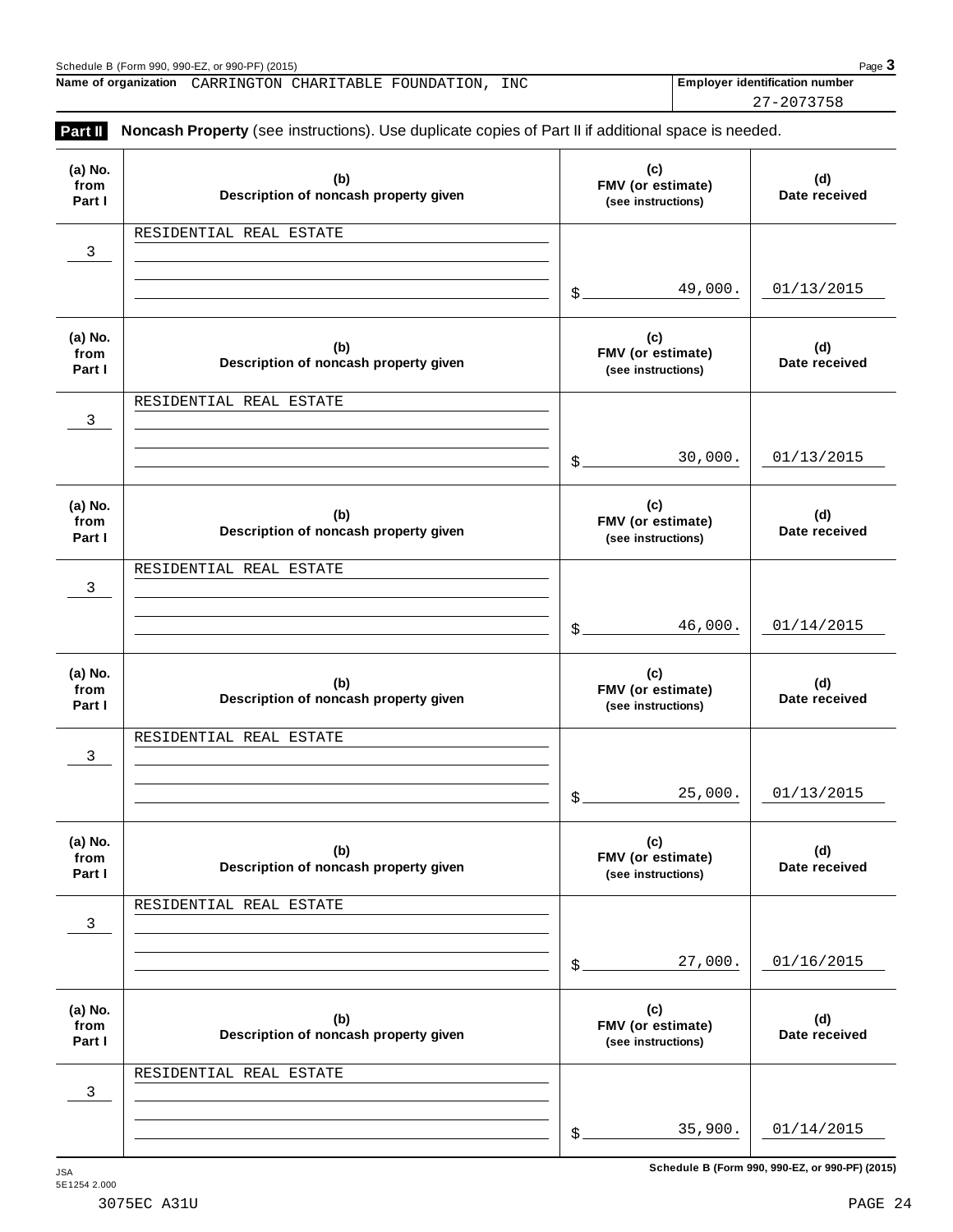27-2073758

| <b>Part II</b>            | Noncash Property (see instructions). Use duplicate copies of Part II if additional space is needed. |                                                |                      |  |  |  |
|---------------------------|-----------------------------------------------------------------------------------------------------|------------------------------------------------|----------------------|--|--|--|
| (a) No.<br>from<br>Part I | (b)<br>Description of noncash property given                                                        | (c)<br>FMV (or estimate)<br>(see instructions) | (d)<br>Date received |  |  |  |
| $\mathfrak{Z}$            | RESIDENTIAL REAL ESTATE                                                                             |                                                |                      |  |  |  |
|                           |                                                                                                     | 31,000.<br>$\mathcal{S}_{-}$                   | 01/14/2015           |  |  |  |
| (a) No.<br>from<br>Part I | (b)<br>Description of noncash property given                                                        | (c)<br>FMV (or estimate)<br>(see instructions) | (d)<br>Date received |  |  |  |
| 3                         | RESIDENTIAL REAL ESTATE                                                                             |                                                |                      |  |  |  |
|                           |                                                                                                     | 10,000.<br>$\mathcal{S}_{-}$                   | 01/14/2015           |  |  |  |
| (a) No.<br>from<br>Part I | (b)<br>Description of noncash property given                                                        | (c)<br>FMV (or estimate)<br>(see instructions) | (d)<br>Date received |  |  |  |
| 3                         | RESIDENTIAL REAL ESTATE                                                                             |                                                |                      |  |  |  |
|                           |                                                                                                     | 22,000.<br>\$                                  | 01/20/2015           |  |  |  |
| (a) No.<br>from<br>Part I | (b)<br>Description of noncash property given                                                        | (c)<br>FMV (or estimate)<br>(see instructions) | (d)<br>Date received |  |  |  |
| 3                         | RESIDENTIAL REAL ESTATE                                                                             |                                                |                      |  |  |  |
|                           |                                                                                                     | 50,000.<br>\$                                  | 01/23/2015           |  |  |  |
| (a) No.<br>from<br>Part I | (b)<br>Description of noncash property given                                                        | (c)<br>FMV (or estimate)<br>(see instructions) | (d)<br>Date received |  |  |  |
| 3                         | RESIDENTIAL REAL ESTATE                                                                             |                                                |                      |  |  |  |
|                           |                                                                                                     | 11,000.<br>\$                                  | 01/22/2015           |  |  |  |
| (a) No.<br>from<br>Part I | (b)<br>Description of noncash property given                                                        | (c)<br>FMV (or estimate)<br>(see instructions) | (d)<br>Date received |  |  |  |
| $\mathbf{3}$              | RESIDENTIAL REAL ESTATE                                                                             |                                                |                      |  |  |  |
|                           |                                                                                                     | 55,000.                                        | 01/26/2015           |  |  |  |
|                           |                                                                                                     | \$                                             |                      |  |  |  |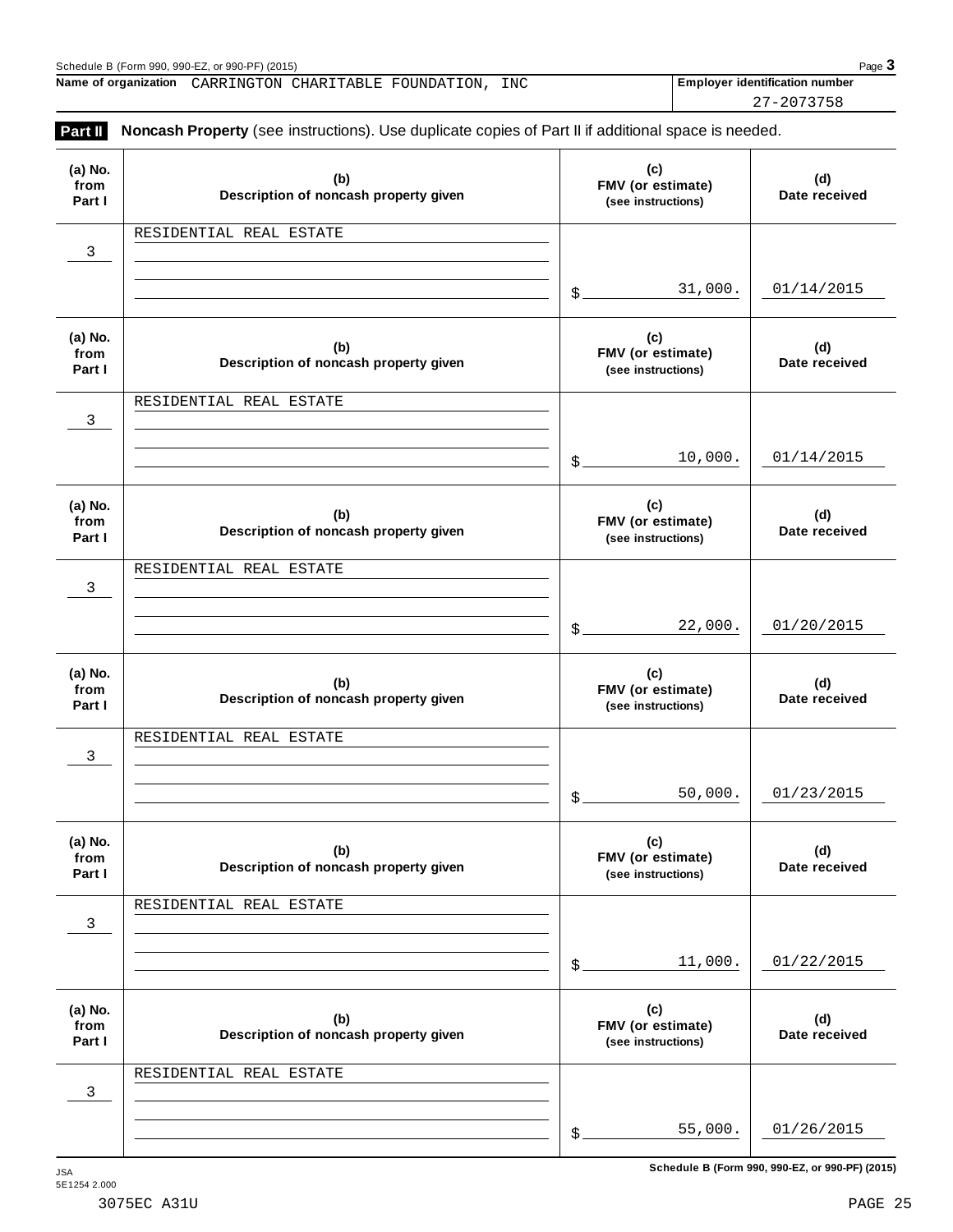27-2073758

| Part II                   | Noncash Property (see instructions). Use duplicate copies of Part II if additional space is needed. |                                                |                      |
|---------------------------|-----------------------------------------------------------------------------------------------------|------------------------------------------------|----------------------|
| (a) No.<br>from<br>Part I | (b)<br>Description of noncash property given                                                        | (c)<br>FMV (or estimate)<br>(see instructions) | (d)<br>Date received |
| $\mathfrak{Z}$            | RESIDENTIAL REAL ESTATE                                                                             |                                                |                      |
|                           |                                                                                                     |                                                |                      |
|                           |                                                                                                     | 47,500.<br>$\mathcal{S}_{-}$                   | 01/23/2015           |
| (a) No.<br>from<br>Part I | (b)<br>Description of noncash property given                                                        | (c)<br>FMV (or estimate)<br>(see instructions) | (d)<br>Date received |
| $\mathfrak{Z}$            | RESIDENTIAL REAL ESTATE                                                                             |                                                |                      |
|                           |                                                                                                     | 38,000.<br>$\mathcal{S}_{-}$                   | 01/26/2015           |
| (a) No.<br>from<br>Part I | (b)<br>Description of noncash property given                                                        | (c)<br>FMV (or estimate)<br>(see instructions) | (d)<br>Date received |
| 3                         | RESIDENTIAL REAL ESTATE                                                                             |                                                |                      |
|                           |                                                                                                     | 45,000.<br>$\mathcal{S}_{-}$                   | 01/22/2015           |
| (a) No.<br>from<br>Part I | (b)<br>Description of noncash property given                                                        | (c)<br>FMV (or estimate)<br>(see instructions) | (d)<br>Date received |
|                           | RESIDENTIAL REAL ESTATE                                                                             |                                                |                      |
| 3                         |                                                                                                     |                                                |                      |
|                           |                                                                                                     | 30,000.<br>$\mathcal{S}_{-}$                   | 01/29/2015           |
| (a) No.<br>from<br>Part I | (b)<br>Description of noncash property given                                                        | (c)<br>FMV (or estimate)<br>(see instructions) | (d)<br>Date received |
|                           | RESIDENTIAL REAL ESTATE                                                                             |                                                |                      |
| $\mathfrak{Z}$            |                                                                                                     |                                                |                      |
|                           |                                                                                                     | 43,500.<br>\$                                  | 01/30/2015           |
| (a) No.<br>from<br>Part I | (b)<br>Description of noncash property given                                                        | (c)<br>FMV (or estimate)<br>(see instructions) | (d)<br>Date received |
|                           | RESIDENTIAL REAL ESTATE                                                                             |                                                |                      |
| $\mathfrak{Z}$            |                                                                                                     |                                                |                      |
|                           |                                                                                                     | 40,000.<br>\$                                  | 01/30/2015           |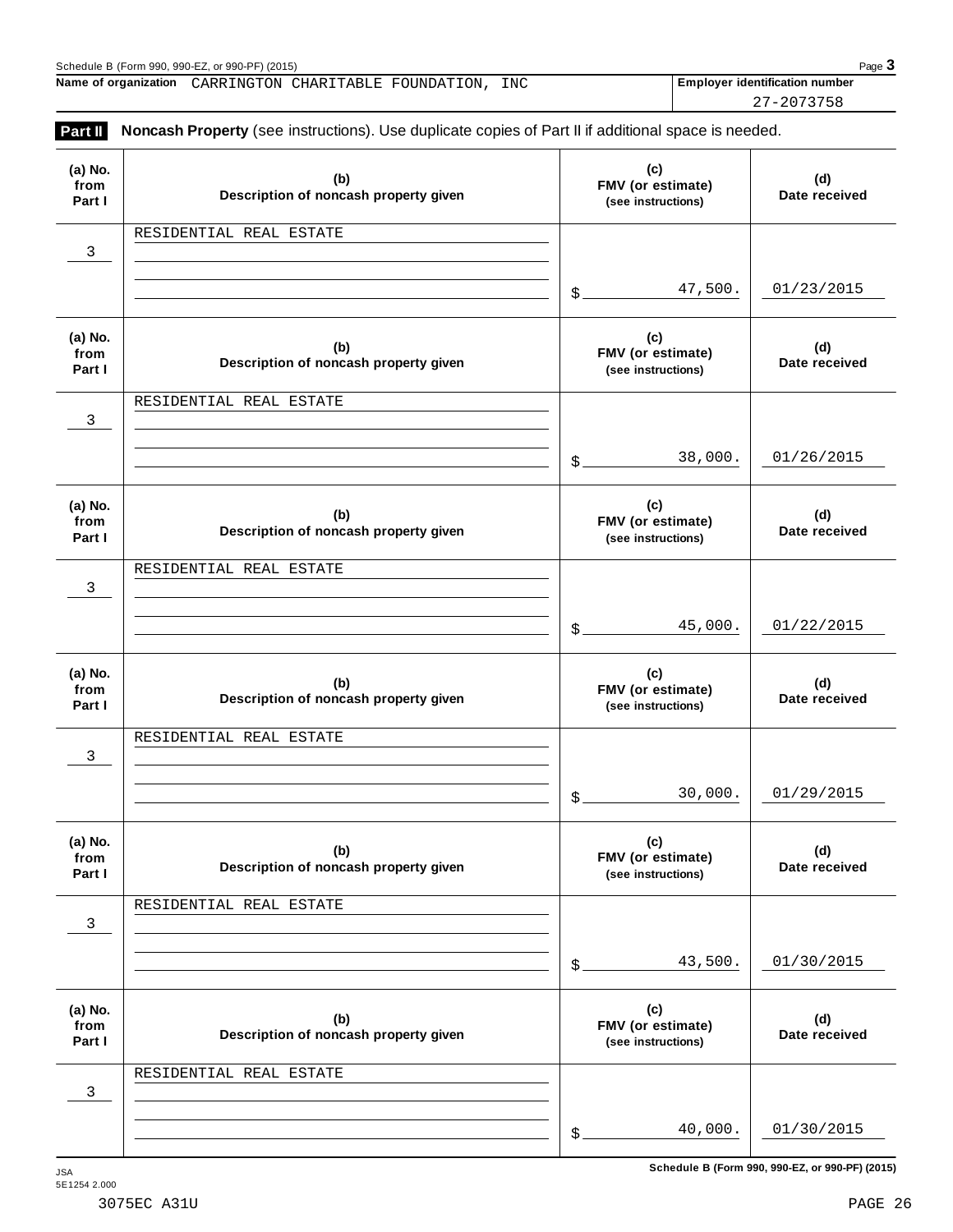27-2073758

| (a) No.<br>from<br>Part I | (c)<br>(b)<br>FMV (or estimate)<br>Description of noncash property given<br>(see instructions) |                   | (d)<br>Date received                           |                      |
|---------------------------|------------------------------------------------------------------------------------------------|-------------------|------------------------------------------------|----------------------|
| $\mathbf{3}$              | RESIDENTIAL REAL ESTATE                                                                        |                   |                                                |                      |
|                           |                                                                                                | $\mathcal{S}_{-}$ | 39,900.                                        | 02/19/2015           |
| (a) No.<br>from<br>Part I | (b)<br>Description of noncash property given                                                   |                   | (c)<br>FMV (or estimate)<br>(see instructions) | (d)<br>Date received |
| $\mathfrak{Z}$            | RESIDENTIAL REAL ESTATE                                                                        |                   |                                                |                      |
|                           |                                                                                                | $\mathcal{S}_{-}$ | 50,000.                                        | 03/19/2015           |
| (a) No.<br>from<br>Part I | (b)<br>Description of noncash property given                                                   |                   | (c)<br>FMV (or estimate)<br>(see instructions) | (d)<br>Date received |
| $\mathfrak{Z}$            | RESIDENTIAL REAL ESTATE                                                                        |                   |                                                |                      |
|                           |                                                                                                | $\mathcal{S}_{-}$ | 15,000.                                        | 05/01/2015           |
| (a) No.<br>from<br>Part I | (b)<br>Description of noncash property given                                                   |                   | (c)<br>FMV (or estimate)<br>(see instructions) | (d)<br>Date received |
|                           |                                                                                                |                   |                                                |                      |
|                           |                                                                                                | \$                |                                                |                      |
| (a) No.<br>from<br>Part I | (b)<br>Description of noncash property given                                                   |                   | (c)<br>FMV (or estimate)<br>(see instructions) | (d)<br>Date received |
|                           |                                                                                                |                   |                                                |                      |
|                           |                                                                                                | \$                |                                                |                      |
| (a) No.<br>from<br>Part I | (b)<br>Description of noncash property given                                                   |                   | (c)<br>FMV (or estimate)<br>(see instructions) | (d)<br>Date received |
|                           |                                                                                                |                   |                                                |                      |
|                           |                                                                                                | \$                |                                                |                      |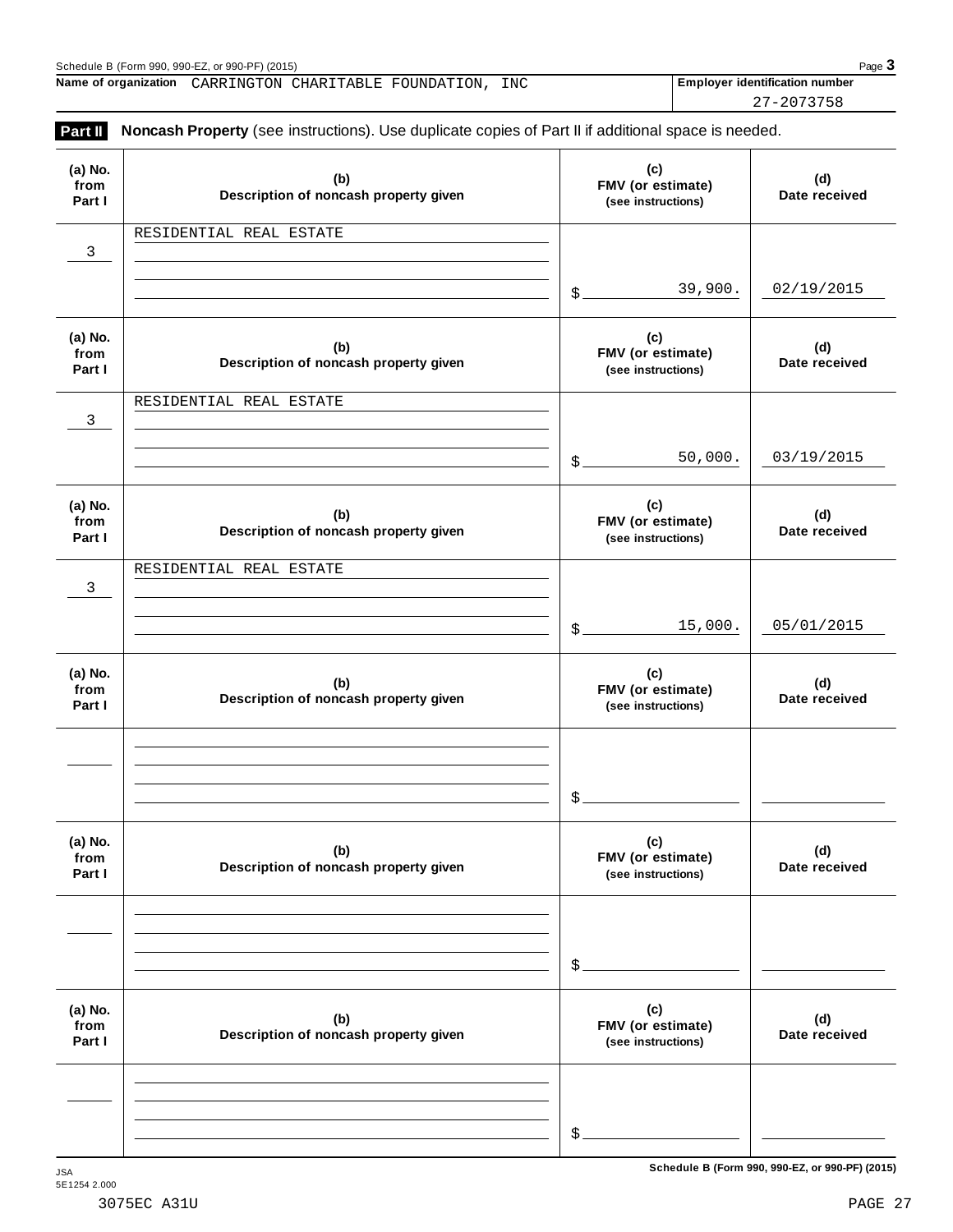|                             |                                                                                                                                                                                                                                                                                                                                                                                                                                                                          |                      |  | 27-2073758                               |
|-----------------------------|--------------------------------------------------------------------------------------------------------------------------------------------------------------------------------------------------------------------------------------------------------------------------------------------------------------------------------------------------------------------------------------------------------------------------------------------------------------------------|----------------------|--|------------------------------------------|
| Part III                    | Exclusively religious, charitable, etc., contributions to organizations described in section 501(c)(7), (8), or<br>(10) that total more than \$1,000 for the year from any one contributor. Complete columns (a) through (e) and<br>the following line entry. For organizations completing Part III, enter the total of exclusively religious, charitable, etc.,<br>contributions of \$1,000 or less for the year. (Enter this information once. See instructions.) ▶ \$ |                      |  |                                          |
|                             | Use duplicate copies of Part III if additional space is needed.                                                                                                                                                                                                                                                                                                                                                                                                          |                      |  |                                          |
| (a) No.<br>from<br>Part I   | (b) Purpose of gift                                                                                                                                                                                                                                                                                                                                                                                                                                                      | (c) Use of gift      |  | (d) Description of how gift is held      |
|                             |                                                                                                                                                                                                                                                                                                                                                                                                                                                                          | (e) Transfer of gift |  |                                          |
|                             | Transferee's name, address, and ZIP + 4                                                                                                                                                                                                                                                                                                                                                                                                                                  |                      |  | Relationship of transferor to transferee |
| (a) No.<br>from             | (b) Purpose of gift                                                                                                                                                                                                                                                                                                                                                                                                                                                      | (c) Use of gift      |  | (d) Description of how gift is held      |
| Part I                      |                                                                                                                                                                                                                                                                                                                                                                                                                                                                          |                      |  |                                          |
|                             |                                                                                                                                                                                                                                                                                                                                                                                                                                                                          | (e) Transfer of gift |  |                                          |
|                             | Transferee's name, address, and ZIP + 4                                                                                                                                                                                                                                                                                                                                                                                                                                  |                      |  | Relationship of transferor to transferee |
| (a) No.<br>from<br>Part I   | (b) Purpose of gift                                                                                                                                                                                                                                                                                                                                                                                                                                                      | (c) Use of gift      |  | (d) Description of how gift is held      |
|                             |                                                                                                                                                                                                                                                                                                                                                                                                                                                                          | (e) Transfer of gift |  |                                          |
|                             | Transferee's name, address, and ZIP + 4                                                                                                                                                                                                                                                                                                                                                                                                                                  |                      |  | Relationship of transferor to transferee |
| $(a)$ No.<br>from<br>Part I | (b) Purpose of gift                                                                                                                                                                                                                                                                                                                                                                                                                                                      | (c) Use of gift      |  | (d) Description of how gift is held      |
|                             |                                                                                                                                                                                                                                                                                                                                                                                                                                                                          |                      |  |                                          |
|                             |                                                                                                                                                                                                                                                                                                                                                                                                                                                                          | (e) Transfer of gift |  |                                          |
|                             | Transferee's name, address, and ZIP + 4                                                                                                                                                                                                                                                                                                                                                                                                                                  |                      |  | Relationship of transferor to transferee |
|                             |                                                                                                                                                                                                                                                                                                                                                                                                                                                                          |                      |  |                                          |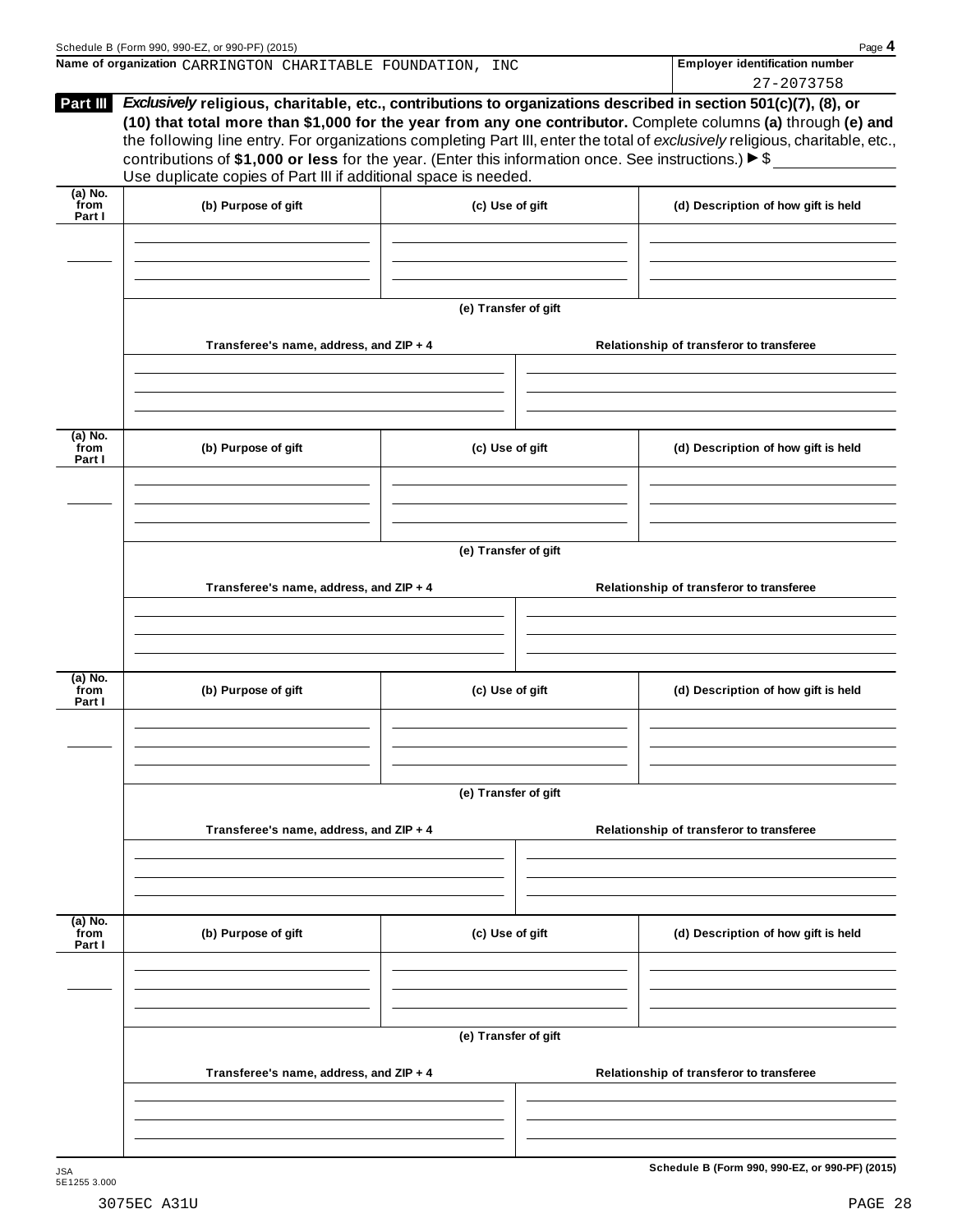| <b>SCHEDULE D</b> |  |
|-------------------|--|
| (Form 990)        |  |

# Supplemental Financial Statements<br>  $\triangleright$  Complete if the organization answered "Yes" on Form 990,<br>
Part IV, line 6, 7, 8, 9, 10, 11a, 11b, 11c, 11d, 11e, 11f, 12a, or 12b.

Department of the Treasury **I act is a compart of the Treasury** I **Attach Example 2011 C Public Public Example 2012 Consumer to Public Consumer to Public Consumer to Public Consumer to Public Consumer t** Internal Revenue Service I**Information about Schedule <sup>D</sup> (Form 990) and its instructions is at** *www.irs.gov/form990***. Inspection Name of the organization intervalse the control of the control of the control of the control of the organization number Organizations Maintaining Donor Advised Funds or Other Similar Funds or Accounts. Part I Property:** Organizations Maintaining Donor Advised Funds or Other Similar Funds<br>Complete if the organization answered "Yes" on Form 990, Part IV, line 6. **(a)** Donor advised funds **(b)** Funds and other accounts **1 2 3 4 5 6** Total number at end of year  $\dots\dots\dots\dots$ Aggregate value of contributions to (during year) Aggregate value of contributions to (during year)<br>Aggregate value of grants from (during year) Aggregate value of grants from (during year)<br>Aggregate value at end of year Did the organization inform all donors and donor advisors in writing that the assets held in donor advised funds are the organization's property, subject to the organization's exclusive legal control? **matures**  $\Box$  Yes  $\Box$  Yes Did the organization inform all grantees, donors, and donor advisors in writing that grant funds can be used only for charitable purposes and not for the benefit of the donor or donor advisor, or for any other purpose **conferring impermissible private benefit?** metals are metals and more matured more metals of  $\blacksquare$  The  $\blacksquare$  Noor **Conservation Easements. Part II Conservation Easements.**<br>Complete if the organization answered "Yes" on Form 990, Part IV, line 7. **1** Purpose(s) of conservation easements held by the organization (check all that apply). Preservation of land for public use (e.g., recreation or education) Protection of natural habitat Preservation of open space Preservation of a historically important land area Preservation of a certified historic structure **2** Complete lines 2a through 2d if the organization held a qualified conservation contribution in the form of a conservation easement on the last day of the tax year. **Held at the End** of the Tax Year **2a 2b 2c 2d a** Total number of conservation easements m m m m m m m m m m m m m m m m m m m m m m m m m m m **a** Total number of conservation easements ............................<br>**b** Total acreage restricted by conservation easements ..................... **b** Total acreage restricted by conservation easements<br>**c** Number of conservation easements on a certified historic structure included in (a) . . . . . . **d** Number of conservation easements included in (c) acquired after 8/17/06, and not on a  $\mid$ historic structure listed in the National Register m m m m m m m m m m m m m m m m m m m m m m m m **3 4 5 6 7 8 9** Number of conservation easements modified, transferred, released, extinguished, or terminated by the organization during the tax vear  $\blacktriangleright$ Number of states where property subject to conservation easement is located  $\blacktriangleright$ . Does the organization have a written policy regarding the periodic monitoring, inspection, handling of violations, and enforcement of the conservation easements it holds? musical manager mann m m m m **y** es  $\Box$  No Staff and volunteer hours devoted to monitoring, inspecting, handling of violations, and enforcing conservation easements during the year <br>
> Amount of expenses incurred in monitoring, inspecting, handling of violations, and enforcing conservation easements during the year  $\blacktriangleright$  \$ Does each conservation easement reported on line 2(d) above satisfy the requirements of section 170(h)(4)(B)(i) and section 170(h)(4)(B)(ii)? m m m m m m m m m m m m m m m m m m m m m m m m m m m m m m m m m m m m m m m m m m m m m **Yes No** In Part XIII, describe how the organization reports conservation easements in its revenue and expense statement, and balance sheet, and include, if applicable, the text of the footnote to the organization's financial statements that describes the organization's accounting for conservation easements. **Organizations Maintaining Collections of Art, Historical Treasures, or Other Similar Assets. Part III Organizations Maintaining Collections of Art, Historical Treasures, or Organization answered "Yes" on Form 990, Part IV, line 8.** 1a If the organization elected, as permitted under SFAS 116 (ASC 958), not to report in its revenue statement and balance sheet<br>works of art, historical treasures, or other similar assets held for public exhibition, educat public service, provide, in Part XIII, the text of the footnote to its financial statements that describes these items. **b** If the organization elected, as permitted under SFAS 116 (ASC 958), to report in its revenue statement and balance sheet works of art, historical treasures, or other similar assets held for public exhibition, education, or research in furtherance of public service, provide the following amounts relating to these items: **(i)** I Revenue included in Form 990, Part VIII, line 1 m m m m m m m m m m m m m m m m m m m m m m m m m m m m m m \$ **(ii)** Assets included in Form 990, Part X m m m m m m m m m m m m m m m m m m m m m m m m m m m m m m m m m m m m I \$ **2** If the organization received or held works of art, historical treasures, or other similar assets for financial gain, provide the following amounts required to be reported under SFAS 116 (ASC 958) relating to these items: following amounts required to be reported under SFAS 116 (ASC 958) relating to these items:<br>**a** Revenue included in Form 990, Part VIII, line 1 **a** a more contained in Form 200, Dart Y. **a** Revenue included in Form 990, Part VIII, line 1  $\ldots$   $\ldots$   $\ldots$   $\ldots$   $\ldots$   $\ldots$   $\ldots$   $\ldots$   $\ldots$   $\ldots$   $\ldots$   $\ldots$   $\ldots$   $\ldots$   $\ldots$   $\ldots$   $\ldots$   $\ldots$   $\ldots$   $\ldots$   $\ldots$   $\ldots$   $\ldots$   $\ldots$   $\ldots$   $\ldots$   $\ldots$   $\ldots$  CARRINGTON CHARITABLE FOUNDATION, INC  $\vert$  27-2073758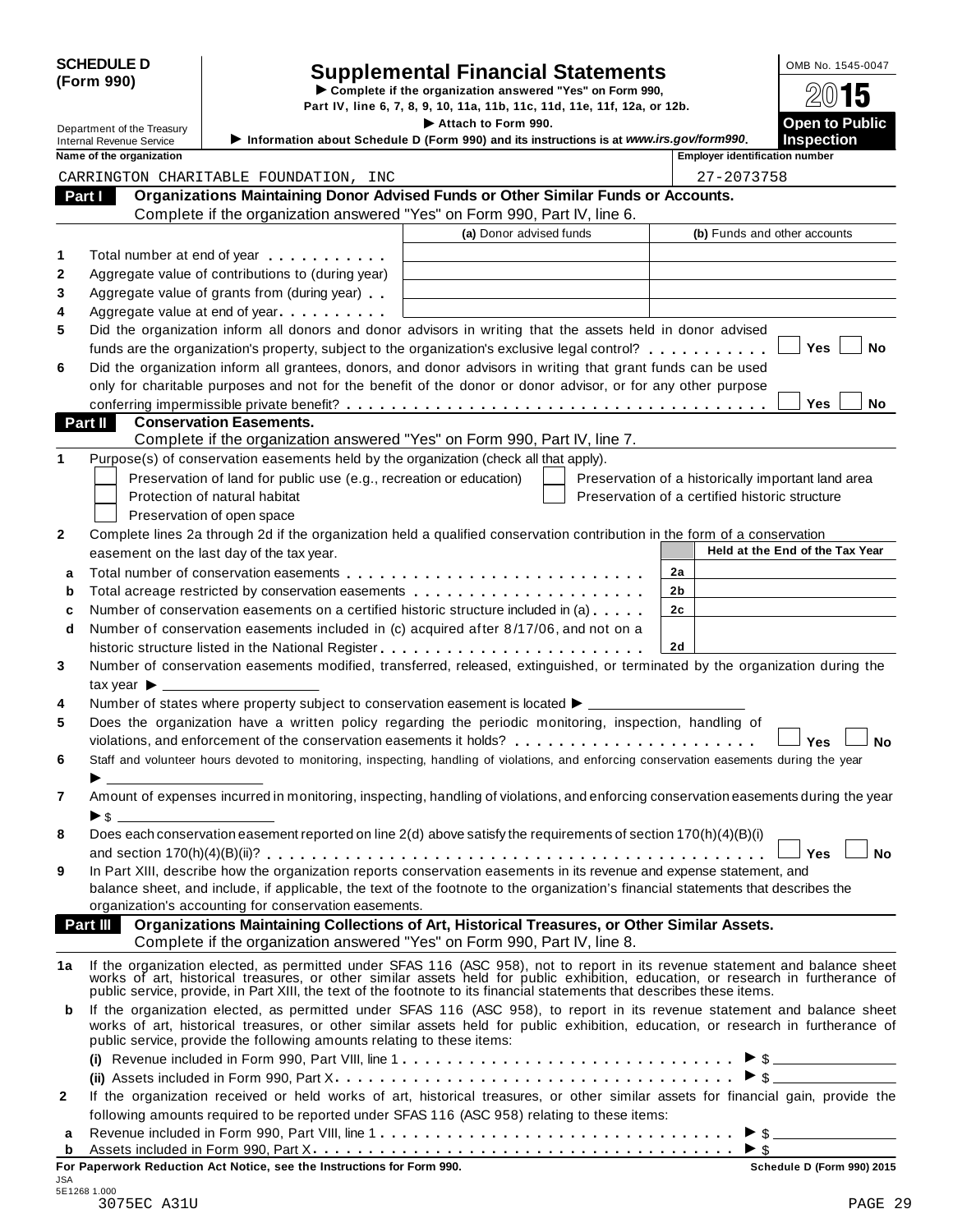|               | Schedule D (Form 990) 2015                                                                                                                                                                                                         |                         |   |                |                           |                                                                                                                                                                                                                                      |                     |          | Page 2 |
|---------------|------------------------------------------------------------------------------------------------------------------------------------------------------------------------------------------------------------------------------------|-------------------------|---|----------------|---------------------------|--------------------------------------------------------------------------------------------------------------------------------------------------------------------------------------------------------------------------------------|---------------------|----------|--------|
| Part III      | Organizations Maintaining Collections of Art, Historical Treasures, or Other Similar Assets (continued)                                                                                                                            |                         |   |                |                           |                                                                                                                                                                                                                                      |                     |          |        |
| 3             | Using the organization's acquisition, accession, and other records, check any of the following that are a significant use of its                                                                                                   |                         |   |                |                           |                                                                                                                                                                                                                                      |                     |          |        |
|               | collection items (check all that apply):                                                                                                                                                                                           |                         |   |                |                           |                                                                                                                                                                                                                                      |                     |          |        |
| a             | Public exhibition                                                                                                                                                                                                                  |                         | d |                | Loan or exchange programs |                                                                                                                                                                                                                                      |                     |          |        |
| b             | Scholarly research                                                                                                                                                                                                                 |                         | е |                |                           | Other <u>Contract of the Contract of the Contract of the Contract of the Contract of the Contract of the Contract of the Contract of the Contract of the Contract of the Contract of the Contract of the Contract of the Contrac</u> |                     |          |        |
| c             | Preservation for future generations                                                                                                                                                                                                |                         |   |                |                           |                                                                                                                                                                                                                                      |                     |          |        |
|               | Provide a description of the organization's collections and explain how they further the organization's exempt purpose in Part                                                                                                     |                         |   |                |                           |                                                                                                                                                                                                                                      |                     |          |        |
|               | XIII.                                                                                                                                                                                                                              |                         |   |                |                           |                                                                                                                                                                                                                                      |                     |          |        |
| 5             | During the year, did the organization solicit or receive donations of art, historical treasures, or other similar                                                                                                                  |                         |   |                |                           |                                                                                                                                                                                                                                      |                     |          |        |
|               | assets to be sold to raise funds rather than to be maintained as part of the organization's collection?                                                                                                                            |                         |   |                |                           |                                                                                                                                                                                                                                      | <b>Yes</b>          |          | No     |
|               | <b>Escrow and Custodial Arrangements.</b><br><b>Part IV</b>                                                                                                                                                                        |                         |   |                |                           |                                                                                                                                                                                                                                      |                     |          |        |
|               | Complete if the organization answered "Yes" on Form 990, Part IV, line 9, or reported an amount on Form                                                                                                                            |                         |   |                |                           |                                                                                                                                                                                                                                      |                     |          |        |
|               | 990, Part X, line 21.                                                                                                                                                                                                              |                         |   |                |                           |                                                                                                                                                                                                                                      |                     |          |        |
|               | 1a Is the organization an agent, trustee, custodian or other intermediary for contributions or other assets not                                                                                                                    |                         |   |                |                           |                                                                                                                                                                                                                                      |                     |          |        |
|               |                                                                                                                                                                                                                                    |                         |   |                |                           |                                                                                                                                                                                                                                      | Yes                 |          | No     |
|               | If "Yes," explain the arrangement in Part XIII and complete the following table:                                                                                                                                                   |                         |   |                |                           |                                                                                                                                                                                                                                      |                     |          |        |
| b             |                                                                                                                                                                                                                                    |                         |   |                |                           | Amount                                                                                                                                                                                                                               |                     |          |        |
|               |                                                                                                                                                                                                                                    |                         |   |                |                           |                                                                                                                                                                                                                                      |                     |          |        |
| c             |                                                                                                                                                                                                                                    |                         |   |                | 1c                        |                                                                                                                                                                                                                                      |                     |          |        |
|               |                                                                                                                                                                                                                                    |                         |   |                | 1d                        |                                                                                                                                                                                                                                      |                     |          |        |
|               |                                                                                                                                                                                                                                    |                         |   |                | 1е                        |                                                                                                                                                                                                                                      |                     |          |        |
|               |                                                                                                                                                                                                                                    |                         |   |                | 1f                        |                                                                                                                                                                                                                                      |                     |          |        |
| 2a            | Did the organization include an amount on Form 990, Part X, line 21, for escrow or custodial account liability?                                                                                                                    |                         |   |                |                           |                                                                                                                                                                                                                                      | <b>Yes</b>          |          | No     |
|               | <b>b</b> If "Yes," explain the arrangement in Part XIII. Check here if the explanation has been provided on Part XIII                                                                                                              |                         |   |                |                           |                                                                                                                                                                                                                                      |                     |          |        |
| <b>Part V</b> | <b>Endowment Funds.</b>                                                                                                                                                                                                            |                         |   |                |                           |                                                                                                                                                                                                                                      |                     |          |        |
|               | Complete if the organization answered "Yes" on Form 990, Part IV, line 10.                                                                                                                                                         |                         |   |                |                           |                                                                                                                                                                                                                                      |                     |          |        |
|               |                                                                                                                                                                                                                                    | (a) Current year        |   | (b) Prior year | (c) Two years back        | (d) Three years back                                                                                                                                                                                                                 | (e) Four years back |          |        |
| 1а            | Beginning of year balance [15]                                                                                                                                                                                                     |                         |   |                |                           |                                                                                                                                                                                                                                      |                     |          |        |
| b             | Contributions <b>Contributions</b>                                                                                                                                                                                                 |                         |   |                |                           |                                                                                                                                                                                                                                      |                     |          |        |
| c             | Net investment earnings, gains,                                                                                                                                                                                                    |                         |   |                |                           |                                                                                                                                                                                                                                      |                     |          |        |
|               | and losses experiences and losses                                                                                                                                                                                                  |                         |   |                |                           |                                                                                                                                                                                                                                      |                     |          |        |
| d             | Grants or scholarships                                                                                                                                                                                                             |                         |   |                |                           |                                                                                                                                                                                                                                      |                     |          |        |
| е             | Other expenditures for facilities                                                                                                                                                                                                  |                         |   |                |                           |                                                                                                                                                                                                                                      |                     |          |        |
|               | and programs $\ldots \ldots \ldots$                                                                                                                                                                                                |                         |   |                |                           |                                                                                                                                                                                                                                      |                     |          |        |
|               |                                                                                                                                                                                                                                    |                         |   |                |                           |                                                                                                                                                                                                                                      |                     |          |        |
| f             | Administrative expenses                                                                                                                                                                                                            |                         |   |                |                           |                                                                                                                                                                                                                                      |                     |          |        |
| g             | End of year balance                                                                                                                                                                                                                |                         |   |                |                           |                                                                                                                                                                                                                                      |                     |          |        |
| 2             | Provide the estimated percentage of the current year end balance (line 1g, column (a)) held as:<br>Board designated or quasi-endowment $\blacktriangleright$                                                                       |                         | ℅ |                |                           |                                                                                                                                                                                                                                      |                     |          |        |
| a<br>b        | Permanent endowment ▶<br>℅                                                                                                                                                                                                         |                         |   |                |                           |                                                                                                                                                                                                                                      |                     |          |        |
|               | Temporarily restricted endowment ▶                                                                                                                                                                                                 | %                       |   |                |                           |                                                                                                                                                                                                                                      |                     |          |        |
| c             |                                                                                                                                                                                                                                    |                         |   |                |                           |                                                                                                                                                                                                                                      |                     |          |        |
|               | The percentages on lines 2a, 2b, and 2c should equal 100%.                                                                                                                                                                         |                         |   |                |                           |                                                                                                                                                                                                                                      |                     |          |        |
|               | 3a Are there endowment funds not in the possession of the organization that are held and administered for the                                                                                                                      |                         |   |                |                           |                                                                                                                                                                                                                                      |                     | Yes      |        |
|               | organization by:                                                                                                                                                                                                                   |                         |   |                |                           |                                                                                                                                                                                                                                      |                     |          | No     |
|               |                                                                                                                                                                                                                                    |                         |   |                |                           |                                                                                                                                                                                                                                      | 3a(i)               |          |        |
|               |                                                                                                                                                                                                                                    |                         |   |                |                           |                                                                                                                                                                                                                                      | 3a(ii)              |          |        |
| b             | If "Yes" on line 3a(ii), are the related organizations listed as required on Schedule R?                                                                                                                                           |                         |   |                |                           |                                                                                                                                                                                                                                      | 3b                  |          |        |
| 4             | Describe in Part XIII the intended uses of the organization's endowment funds.                                                                                                                                                     |                         |   |                |                           |                                                                                                                                                                                                                                      |                     |          |        |
|               | Land, Buildings, and Equipment.<br>Complete if the organization answered "Yes" on Form 990, Part IV, line 11a. See Form 990, Part X, line 10.<br><b>Part VI</b>                                                                    |                         |   |                |                           |                                                                                                                                                                                                                                      |                     |          |        |
|               | Description of property                                                                                                                                                                                                            | (a) Cost or other basis |   |                | (b) Cost or other basis   | (c) Accumulated                                                                                                                                                                                                                      | (d) Book value      |          |        |
|               |                                                                                                                                                                                                                                    | (investment)            |   |                | (other)                   | depreciation                                                                                                                                                                                                                         |                     |          |        |
| 1a            |                                                                                                                                                                                                                                    |                         |   |                | 200,000.                  |                                                                                                                                                                                                                                      |                     | 200,000. |        |
| b             | <b>Buildings</b>                                                                                                                                                                                                                   |                         |   |                | 212,199.                  | 16,099.                                                                                                                                                                                                                              |                     | 196,100. |        |
| c             | Leasehold improvements [1,1,1,1,1,1,1]                                                                                                                                                                                             |                         |   |                |                           |                                                                                                                                                                                                                                      |                     |          |        |
| d             | Equipment <b>Example 20</b> is a set of the set of the set of the set of the set of the set of the set of the set of the set of the set of the set of the set of the set of the set of the set of the set of the set of the set of |                         |   |                |                           |                                                                                                                                                                                                                                      |                     |          |        |
| е             | Other                                                                                                                                                                                                                              |                         |   |                |                           |                                                                                                                                                                                                                                      |                     |          |        |
|               | Total. Add lines 1a through 1e. (Column (d) must equal Form 990, Part X, column (B), line 10c.),                                                                                                                                   |                         |   |                |                           |                                                                                                                                                                                                                                      |                     | 396,100. |        |
|               |                                                                                                                                                                                                                                    |                         |   |                |                           |                                                                                                                                                                                                                                      |                     |          |        |

**Schedule D (Form 990) 2015**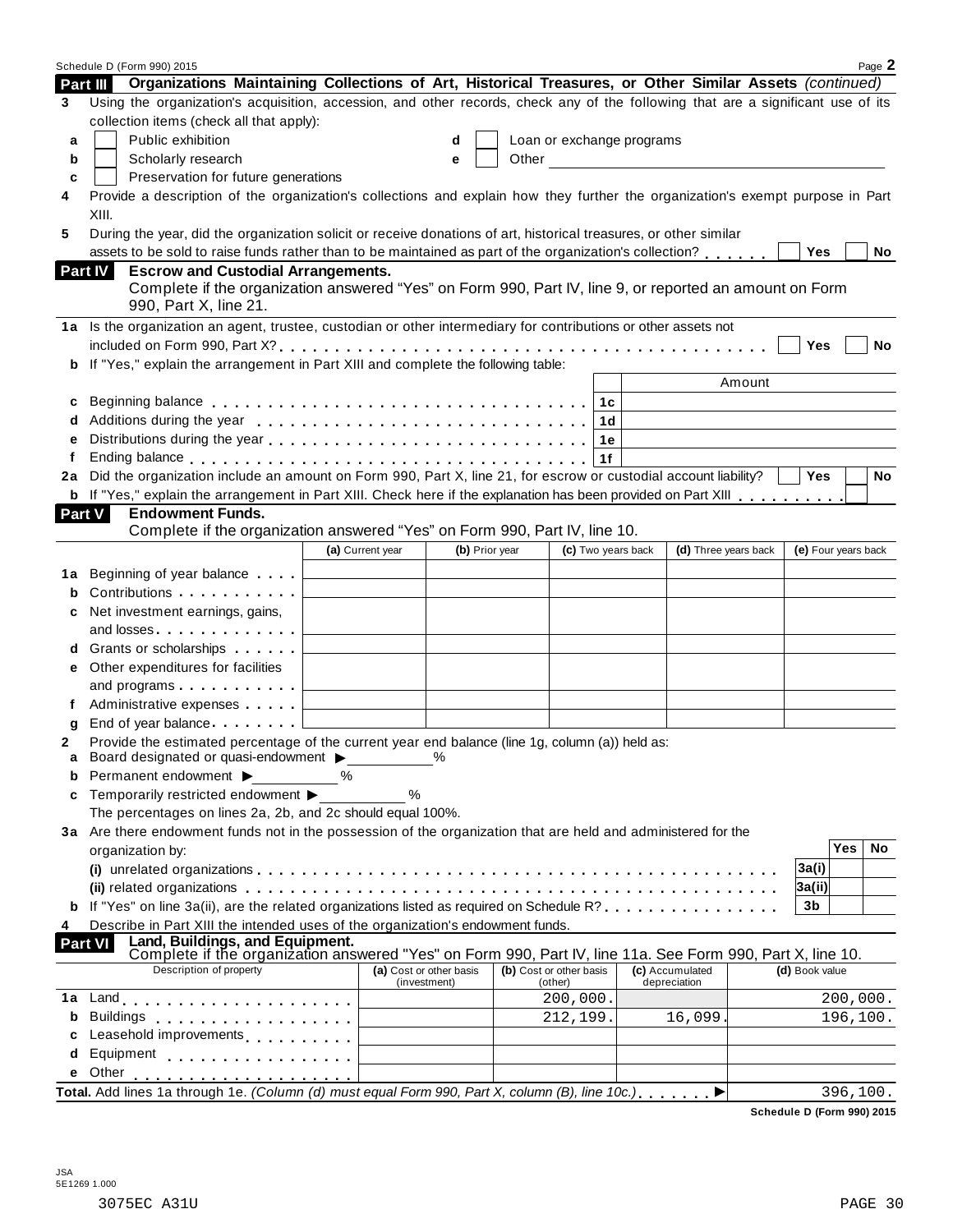| Schedule D (Form 990) 2015 |                                                                                                                                                      |                 |                                                              | Page 3         |
|----------------------------|------------------------------------------------------------------------------------------------------------------------------------------------------|-----------------|--------------------------------------------------------------|----------------|
| <b>Part VII</b>            | <b>Investments - Other Securities.</b><br>Complete if the organization answered "Yes" on Form 990, Part IV, line 11b. See Form 990, Part X, line 12. |                 |                                                              |                |
|                            | (a) Description of security or category<br>(including name of security)                                                                              | (b) Book value  | (c) Method of valuation:<br>Cost or end-of-year market value |                |
|                            | (1) Financial derivatives                                                                                                                            |                 |                                                              |                |
|                            | (2) Closely-held equity interests entitled and closely-held equity interests                                                                         |                 |                                                              |                |
|                            |                                                                                                                                                      |                 |                                                              |                |
| (A)                        | ------------------------------                                                                                                                       |                 |                                                              |                |
| (B)                        |                                                                                                                                                      |                 |                                                              |                |
| (C)                        |                                                                                                                                                      |                 |                                                              |                |
| (D)                        |                                                                                                                                                      |                 |                                                              |                |
| (E)                        |                                                                                                                                                      |                 |                                                              |                |
| (F)                        |                                                                                                                                                      |                 |                                                              |                |
| (G)                        |                                                                                                                                                      |                 |                                                              |                |
| (H)                        |                                                                                                                                                      |                 |                                                              |                |
|                            | Total. (Column (b) must equal Form 990, Part X, col. (B) line 12.) $\blacktriangleright$                                                             |                 |                                                              |                |
| <b>Part VIII</b>           | <b>Investments - Program Related.</b>                                                                                                                |                 |                                                              |                |
|                            | Complete if the organization answered "Yes" on Form 990, Part IV, line 11c. See Form 990, Part X, line 13.                                           |                 |                                                              |                |
|                            |                                                                                                                                                      |                 |                                                              |                |
|                            | (a) Description of investment                                                                                                                        | (b) Book value  | (c) Method of valuation:<br>Cost or end-of-year market value |                |
| (1)                        |                                                                                                                                                      |                 |                                                              |                |
| (2)                        |                                                                                                                                                      |                 |                                                              |                |
| (3)                        |                                                                                                                                                      |                 |                                                              |                |
| (4)                        |                                                                                                                                                      |                 |                                                              |                |
| (5)                        |                                                                                                                                                      |                 |                                                              |                |
| (6)                        |                                                                                                                                                      |                 |                                                              |                |
| (7)                        |                                                                                                                                                      |                 |                                                              |                |
| (8)                        |                                                                                                                                                      |                 |                                                              |                |
| (9)                        |                                                                                                                                                      |                 |                                                              |                |
|                            | Total. (Column (b) must equal Form 990, Part X, col. (B) line 13.) $\blacktriangleright$                                                             |                 |                                                              |                |
| Part IX                    | <b>Other Assets.</b>                                                                                                                                 |                 |                                                              |                |
|                            | Complete if the organization answered "Yes" on Form 990, Part IV, line 11d. See Form 990, Part X, line 15.                                           |                 |                                                              |                |
|                            |                                                                                                                                                      | (a) Description |                                                              | (b) Book value |
| (1)                        |                                                                                                                                                      |                 |                                                              |                |
| (2)                        |                                                                                                                                                      |                 |                                                              |                |
| (3)                        |                                                                                                                                                      |                 |                                                              |                |
| (4)                        |                                                                                                                                                      |                 |                                                              |                |
| (5)                        |                                                                                                                                                      |                 |                                                              |                |
| (6)                        |                                                                                                                                                      |                 |                                                              |                |
| (7)                        |                                                                                                                                                      |                 |                                                              |                |
| (8)                        |                                                                                                                                                      |                 |                                                              |                |
| (9)                        |                                                                                                                                                      |                 |                                                              |                |
|                            |                                                                                                                                                      |                 |                                                              |                |
| <b>Part X</b>              | <b>Other Liabilities.</b><br>Complete if the organization answered "Yes" on Form 990, Part IV, line 11e or 11f. See Form 990, Part X,<br>line 25.    |                 |                                                              |                |
| 1.                         | (a) Description of liability                                                                                                                         | (b) Book value  |                                                              |                |
|                            | (1) Federal income taxes                                                                                                                             |                 |                                                              |                |
| (2)                        |                                                                                                                                                      |                 |                                                              |                |
| (3)                        |                                                                                                                                                      |                 |                                                              |                |
| (4)                        |                                                                                                                                                      |                 |                                                              |                |
| (5)                        |                                                                                                                                                      |                 |                                                              |                |
|                            |                                                                                                                                                      |                 |                                                              |                |
| (6)                        |                                                                                                                                                      |                 |                                                              |                |
| (7)                        |                                                                                                                                                      |                 |                                                              |                |
| (8)                        |                                                                                                                                                      |                 |                                                              |                |
| (9)                        |                                                                                                                                                      |                 |                                                              |                |
|                            | Total. (Column (b) must equal Form 990, Part X, col. (B) line 25.) $\blacktriangleright$                                                             |                 |                                                              |                |
|                            | $In$ Dort VIII                                                                                                                                       |                 |                                                              |                |

**2.** Liability for uncertain tax positions. In Part XIII, provide the text of the footnote to the organization's financial statements that reports the organization's liability for uncertain tax positions under FIN 48 (ASC 740). Check here ifthe text of the footnote has been provided in Part XIII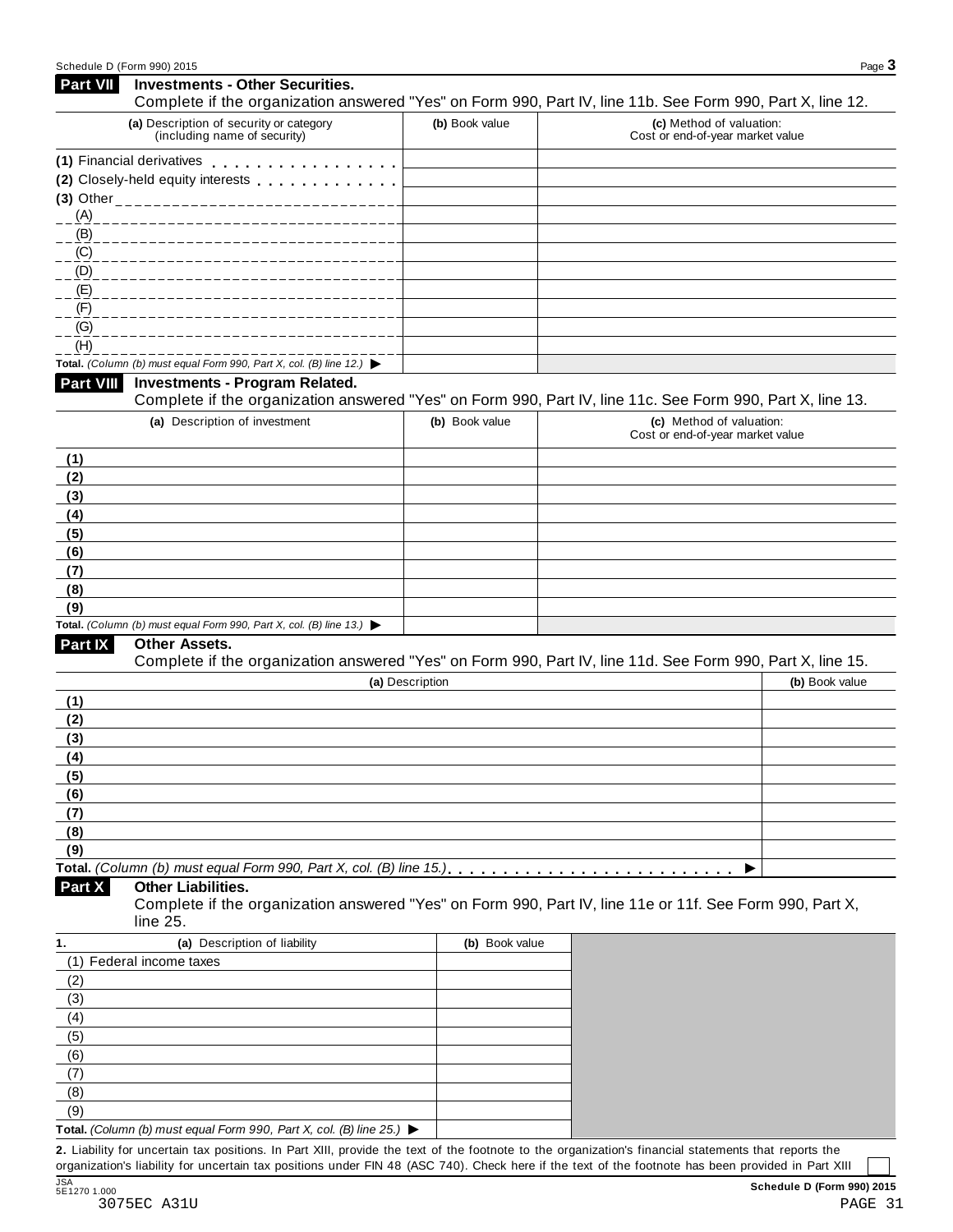|                | Schedule D (Form 990) 2015                                                                                                                                         |              | Page 4       |
|----------------|--------------------------------------------------------------------------------------------------------------------------------------------------------------------|--------------|--------------|
| <b>Part XI</b> | Reconciliation of Revenue per Audited Financial Statements With Revenue per Return.<br>Complete if the organization answered "Yes" on Form 990, Part IV, line 12a. |              |              |
| 1              | Total revenue, gains, and other support per audited financial statements                                                                                           | $\mathbf{1}$ | 3, 243, 857. |
| $\mathbf{2}$   | Amounts included on line 1 but not on Form 990, Part VIII, line 12:                                                                                                |              |              |
| a              | 208.<br>2a                                                                                                                                                         |              |              |
| b              | 390,049.<br>2 <sub>b</sub>                                                                                                                                         |              |              |
| c              |                                                                                                                                                                    |              |              |
| d              |                                                                                                                                                                    |              |              |
| е              |                                                                                                                                                                    | <b>2e</b>    | 390,257.     |
| 3              |                                                                                                                                                                    | 3            | 2,853,600.   |
| 4              | Amounts included on Form 990, Part VIII, line 12, but not on line 1:                                                                                               |              |              |
| a              | Investment expenses not included on Form 990, Part VIII, line 7b $\boxed{4a}$                                                                                      |              |              |
| b              | $-867, 868.$                                                                                                                                                       |              |              |
| C.             |                                                                                                                                                                    | 4c           | $-867, 868.$ |
| 5.             | Total revenue. Add lines 3 and 4c. (This must equal Form 990, Part I, line 12.)                                                                                    | 5            | 1,985,732.   |
| Part XII       | Reconciliation of Expenses per Audited Financial Statements With Expenses per Return.                                                                              |              |              |
|                | Complete if the organization answered "Yes" on Form 990, Part IV, line 12a.                                                                                        |              |              |
| 1              |                                                                                                                                                                    | 1            | 2,202,828.   |
| 2              | Amounts included on line 1 but not on Form 990, Part IX, line 25:                                                                                                  |              |              |
| a              | 390,049.<br>2a                                                                                                                                                     |              |              |
| b              | 2 <sub>b</sub>                                                                                                                                                     |              |              |
| c              | 2c                                                                                                                                                                 |              |              |
| d              |                                                                                                                                                                    |              |              |
| е              |                                                                                                                                                                    | 2e           | 390,049.     |
| 3              |                                                                                                                                                                    | 3            | 1,812,779.   |
| 4              | Amounts included on Form 990, Part IX, line 25, but not on line 1:                                                                                                 |              |              |
| a              | Investment expenses not included on Form 990, Part VIII, line 7b $\boxed{4a}$                                                                                      |              |              |
| b              | $-867, 868.$                                                                                                                                                       |              |              |
|                |                                                                                                                                                                    | 4c           | $-867, 868.$ |
| 5.             | Total expenses. Add lines 3 and 4c. (This must equal Form 990, Part I, line 18.)                                                                                   | 5            | 944, 911.    |
|                | Part XIII Supplemental Information.                                                                                                                                |              |              |
|                | Provide the descriptions required for Part II, lines 3, 5, and 9; Part III, lines 1a and 4; Part IV, lines 1b and 2b; Part V, line 4; Part X, line                 |              |              |

2; Part XI, lines 2d and 4b; and Part XII, lines 2d and 4b. Also complete this part to provide any additional information.

SEE PAGE 5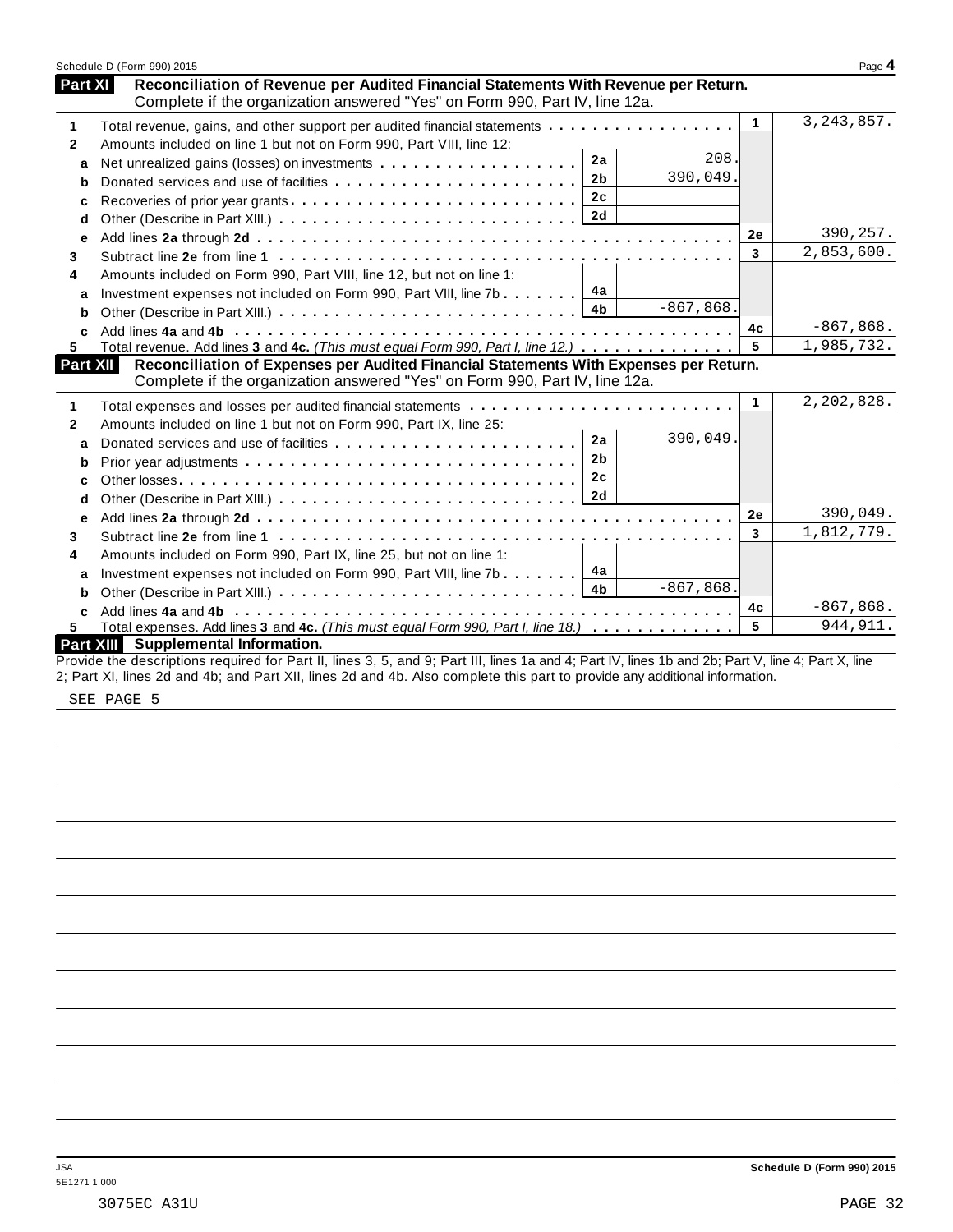## **Part XIII Supplemental Information** *(continued)*

CONTRIBUTED SERVICES AND FACILITIES PART XI LN 2B & PART XII 2A. THE AMOUNT OF SERVICES DONATED OR GOODS AND SERVICES PAID FOR BY THIRD PARTY SPONSORS, INCLUDED IN THE AUDITED REPORT BOTH IN INCOME AND AGAIN AS A DEDUCTED EXPENSE. AMOUNTS CONTRIBUTED PER AUDITED STATEMENTS BUT NOT REPORTED ON FORM 990. \$390,049 IN EACH CASE.

## GOLF CLASSIC REPORTS NET

FORM 990 PART VIII LINE 12 INLUDES THE DIRECT EXPENSES ASSOCIATED WITH THE SINGLE FUNDRAISING EVENT EACH YEAR, THE GOLF CLASSIC. THE AUDITED FINANCIAL STATEMENTS REPORTS THE FUNDRAISING EVENT BROADLY IN BOTH INCOME AND EXPENSE. THIS SCHEDULE MUST THEREFORE REDUCE BOTH REVENUE AND EXPENSE TO REFLECT THE DIRECT EXPENSES ASSOCIATED WITH THE EVENT OF \$865,016 SHOWN ON PAGE ONE, LINE 12 AND AGAIN IN EXPENSES ON LINE 18.

#### PROPERTY TAX REFUND

THE AUDITED FINANCIAL STATMENTS CLASSIFIED \$2,852 RELATED TO A PROPERTY TAX REFUND AS OTHER INCOME. ON THIS TAX RETURN THE REFUND IS INCLUDED ON FORM 990 PART IX LINE 24C.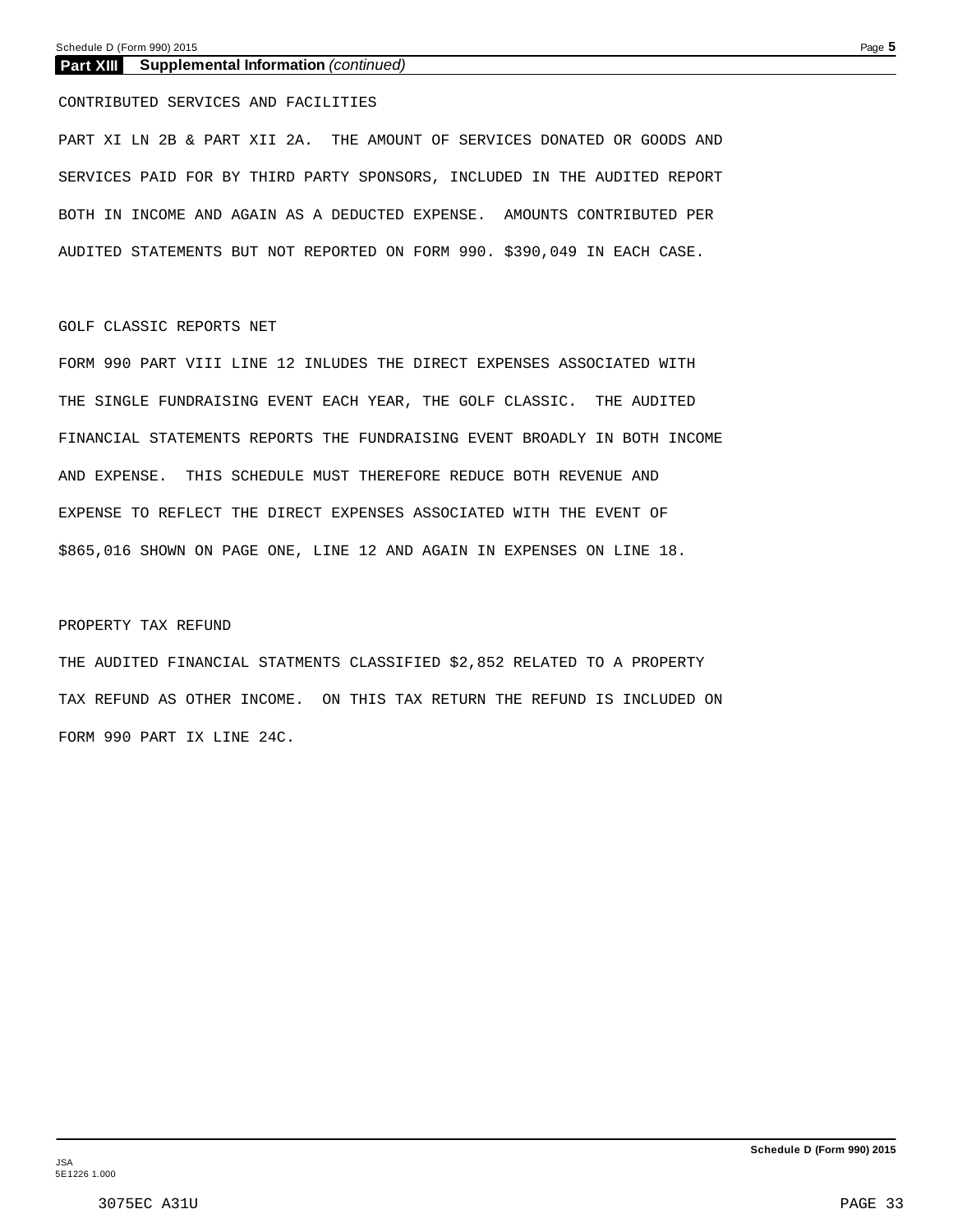|                                                                                                                       |                                                                                                                                               | <b>Supplemental Information Regarding Fundraising or Gaming Activities</b>                        |                                                                                                                                                                      |                                                                      |                                       |                                                                            | OMB No. 1545-0047                                       |
|-----------------------------------------------------------------------------------------------------------------------|-----------------------------------------------------------------------------------------------------------------------------------------------|---------------------------------------------------------------------------------------------------|----------------------------------------------------------------------------------------------------------------------------------------------------------------------|----------------------------------------------------------------------|---------------------------------------|----------------------------------------------------------------------------|---------------------------------------------------------|
| <b>SCHEDULE G</b><br>(Form 990 or 990-EZ)                                                                             |                                                                                                                                               |                                                                                                   | Complete if the organization answered "Yes" on Form 990, Part IV, lines 17, 18, or 19, or if the<br>organization entered more than \$15,000 on Form 990-EZ, line 6a. |                                                                      |                                       |                                                                            |                                                         |
| Department of the Treasury                                                                                            |                                                                                                                                               |                                                                                                   | Attach to Form 990 or Form 990-EZ.                                                                                                                                   |                                                                      | <b>Open to Public</b>                 |                                                                            |                                                         |
| <b>Internal Revenue Service</b>                                                                                       |                                                                                                                                               | Information about Schedule G (Form 990 or 990-EZ) and its instructions is at www.irs.gov/form990. |                                                                                                                                                                      |                                                                      |                                       |                                                                            | Inspection                                              |
| Name of the organization                                                                                              |                                                                                                                                               |                                                                                                   |                                                                                                                                                                      |                                                                      |                                       | <b>Employer identification number</b>                                      |                                                         |
| CARRINGTON CHARITABLE FOUNDATION, INC                                                                                 |                                                                                                                                               |                                                                                                   |                                                                                                                                                                      |                                                                      |                                       | 27-2073758                                                                 |                                                         |
| Part I                                                                                                                | Fundraising Activities. Complete if the organization answered "Yes" on Form 990, Part IV, line 17.                                            |                                                                                                   |                                                                                                                                                                      |                                                                      |                                       |                                                                            |                                                         |
|                                                                                                                       | Form 990-EZ filers are not required to complete this part.                                                                                    |                                                                                                   |                                                                                                                                                                      |                                                                      |                                       |                                                                            |                                                         |
| 1                                                                                                                     | Indicate whether the organization raised funds through any of the following activities. Check all that apply.                                 |                                                                                                   |                                                                                                                                                                      |                                                                      |                                       |                                                                            |                                                         |
| Mail solicitations<br>a                                                                                               |                                                                                                                                               | е                                                                                                 |                                                                                                                                                                      |                                                                      | Solicitation of non-government grants |                                                                            |                                                         |
| b                                                                                                                     | Internet and email solicitations                                                                                                              | f                                                                                                 |                                                                                                                                                                      |                                                                      | Solicitation of government grants     |                                                                            |                                                         |
| <b>Phone solicitations</b><br>c                                                                                       |                                                                                                                                               | g                                                                                                 |                                                                                                                                                                      |                                                                      | Special fundraising events            |                                                                            |                                                         |
| In-person solicitations<br>d                                                                                          |                                                                                                                                               |                                                                                                   |                                                                                                                                                                      |                                                                      |                                       |                                                                            |                                                         |
| 2a Did the organization have a written or oral agreement with any individual (including officers, directors, trustees | or key employees listed in Form 990, Part VII) or entity in connection with professional fundraising services?                                |                                                                                                   |                                                                                                                                                                      |                                                                      |                                       |                                                                            | Yes<br>No                                               |
|                                                                                                                       | <b>b</b> If "Yes," list the ten highest paid individuals or entities (fundraisers) pursuant to agreements under which the fundraiser is to be |                                                                                                   |                                                                                                                                                                      |                                                                      |                                       |                                                                            |                                                         |
|                                                                                                                       | compensated at least \$5,000 by the organization.                                                                                             |                                                                                                   |                                                                                                                                                                      |                                                                      |                                       |                                                                            |                                                         |
|                                                                                                                       |                                                                                                                                               |                                                                                                   |                                                                                                                                                                      |                                                                      |                                       |                                                                            |                                                         |
| (i) Name and address of individual<br>or entity (fundraiser)                                                          |                                                                                                                                               | (ii) Activity                                                                                     |                                                                                                                                                                      | (iii) Did fundraiser have<br>custody or control of<br>contributions? | (iv) Gross receipts<br>from activity  | (v) Amount paid to<br>(or retained by)<br>fundraiser listed in<br>col. (i) | (vi) Amount paid to<br>(or retained by)<br>organization |
|                                                                                                                       |                                                                                                                                               |                                                                                                   | Yes                                                                                                                                                                  | No                                                                   |                                       |                                                                            |                                                         |
| 1                                                                                                                     |                                                                                                                                               |                                                                                                   |                                                                                                                                                                      |                                                                      |                                       |                                                                            |                                                         |
|                                                                                                                       |                                                                                                                                               |                                                                                                   |                                                                                                                                                                      |                                                                      |                                       |                                                                            |                                                         |
| $\mathbf{2}$                                                                                                          |                                                                                                                                               |                                                                                                   |                                                                                                                                                                      |                                                                      |                                       |                                                                            |                                                         |
|                                                                                                                       |                                                                                                                                               |                                                                                                   |                                                                                                                                                                      |                                                                      |                                       |                                                                            |                                                         |
| 3                                                                                                                     |                                                                                                                                               |                                                                                                   |                                                                                                                                                                      |                                                                      |                                       |                                                                            |                                                         |
|                                                                                                                       |                                                                                                                                               |                                                                                                   |                                                                                                                                                                      |                                                                      |                                       |                                                                            |                                                         |
|                                                                                                                       |                                                                                                                                               |                                                                                                   |                                                                                                                                                                      |                                                                      |                                       |                                                                            |                                                         |
| 5                                                                                                                     |                                                                                                                                               |                                                                                                   |                                                                                                                                                                      |                                                                      |                                       |                                                                            |                                                         |
|                                                                                                                       |                                                                                                                                               |                                                                                                   |                                                                                                                                                                      |                                                                      |                                       |                                                                            |                                                         |
| 6                                                                                                                     |                                                                                                                                               |                                                                                                   |                                                                                                                                                                      |                                                                      |                                       |                                                                            |                                                         |
|                                                                                                                       |                                                                                                                                               |                                                                                                   |                                                                                                                                                                      |                                                                      |                                       |                                                                            |                                                         |
| 7                                                                                                                     |                                                                                                                                               |                                                                                                   |                                                                                                                                                                      |                                                                      |                                       |                                                                            |                                                         |
|                                                                                                                       |                                                                                                                                               |                                                                                                   |                                                                                                                                                                      |                                                                      |                                       |                                                                            |                                                         |
| 8                                                                                                                     |                                                                                                                                               |                                                                                                   |                                                                                                                                                                      |                                                                      |                                       |                                                                            |                                                         |
|                                                                                                                       |                                                                                                                                               |                                                                                                   |                                                                                                                                                                      |                                                                      |                                       |                                                                            |                                                         |
| 9                                                                                                                     |                                                                                                                                               |                                                                                                   |                                                                                                                                                                      |                                                                      |                                       |                                                                            |                                                         |
|                                                                                                                       |                                                                                                                                               |                                                                                                   |                                                                                                                                                                      |                                                                      |                                       |                                                                            |                                                         |
| 10                                                                                                                    |                                                                                                                                               |                                                                                                   |                                                                                                                                                                      |                                                                      |                                       |                                                                            |                                                         |
|                                                                                                                       |                                                                                                                                               |                                                                                                   |                                                                                                                                                                      |                                                                      |                                       |                                                                            |                                                         |
|                                                                                                                       |                                                                                                                                               |                                                                                                   |                                                                                                                                                                      |                                                                      |                                       |                                                                            |                                                         |
| Total<br>3                                                                                                            | List all states in which the organization is registered or licensed to solicit contributions or has been notified it is exempt from           |                                                                                                   |                                                                                                                                                                      |                                                                      |                                       |                                                                            |                                                         |
| registration or licensing.                                                                                            |                                                                                                                                               |                                                                                                   |                                                                                                                                                                      |                                                                      |                                       |                                                                            |                                                         |

 $\overline{1}$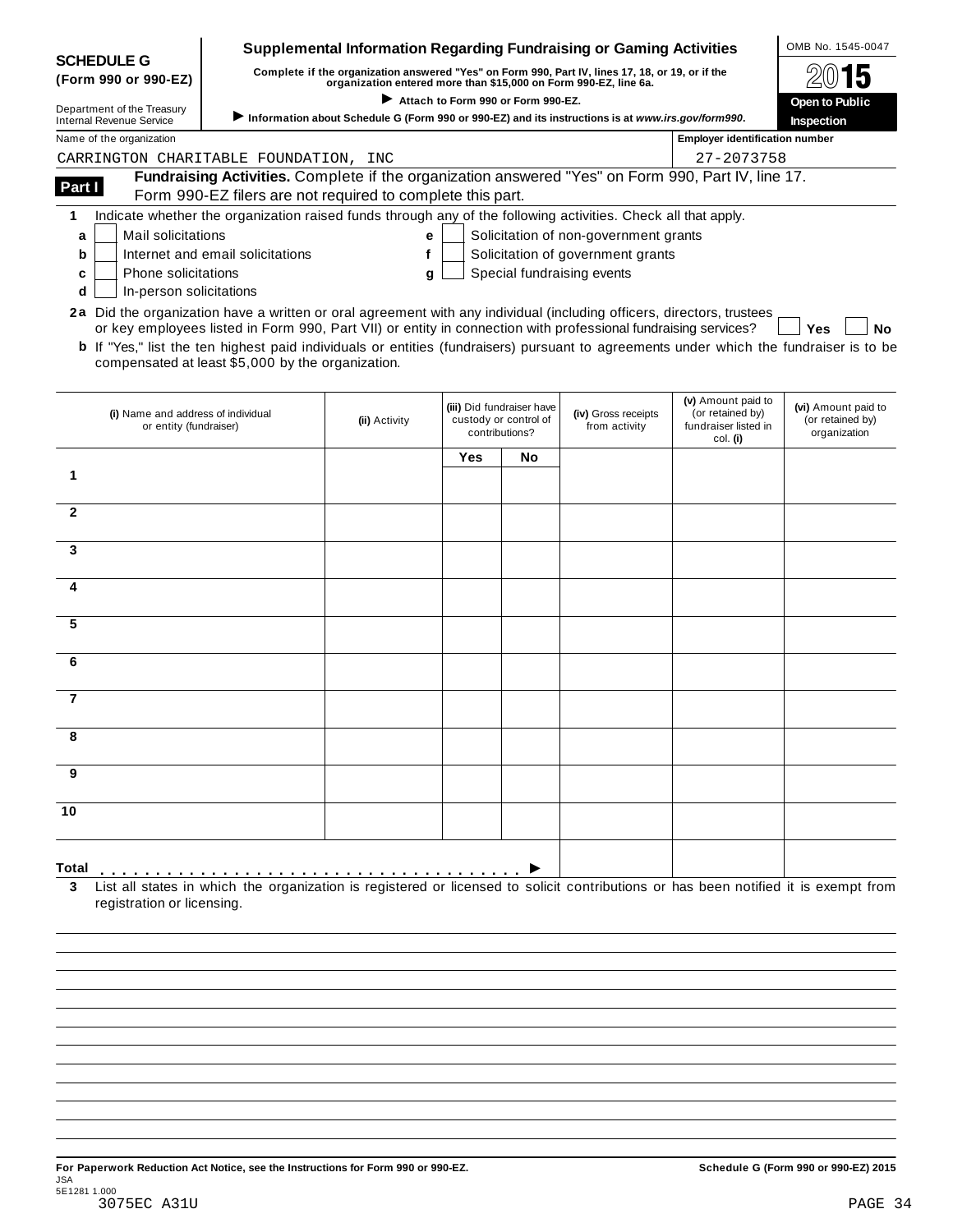#### Schedule <sup>G</sup> (Form <sup>990</sup> or 990-EZ) <sup>2015</sup> Page **2**

**Part II**

Fundraising Events. Complete if the organization answered "Yes" on Form 990, Part IV, line 18, or reported more than \$15,000 of fundraising event contributions and gross income on Form 990-EZ, lines 1 and 6b. List events with gross receipts greater than \$5,000.

|                 |              |                                                                                                                                                                                                                                    | (a) Event $#1$<br>GOLF & DINNER               | (b) Event $#2$          | (c) Other events      | (d) Total events<br>(add col. (a) through |
|-----------------|--------------|------------------------------------------------------------------------------------------------------------------------------------------------------------------------------------------------------------------------------------|-----------------------------------------------|-------------------------|-----------------------|-------------------------------------------|
|                 |              |                                                                                                                                                                                                                                    | (event type)                                  | (event type)            | (total number)        | col. (c)                                  |
| Revenue         | $\mathbf{1}$ | Gross receipts <b>Container and Street Bank</b>                                                                                                                                                                                    | 1,829,669.                                    |                         |                       | 1,829,669.                                |
|                 |              | 2 Less: Contributions                                                                                                                                                                                                              |                                               |                         |                       |                                           |
|                 |              | 3 Gross income (line 1 minus                                                                                                                                                                                                       |                                               |                         |                       |                                           |
|                 |              | line 2). . <u>.</u>                                                                                                                                                                                                                | 1,829,669.                                    |                         |                       | 1,829,669.                                |
|                 |              | 4 Cash prizes                                                                                                                                                                                                                      |                                               |                         |                       |                                           |
|                 |              | 5 Noncash prizes [19]                                                                                                                                                                                                              |                                               |                         |                       |                                           |
|                 | 6            | Rent/facility costs <b>Community</b> Rent Manuscription                                                                                                                                                                            | 222,071.                                      |                         |                       | 222,071.                                  |
| Direct Expenses |              | 7 Food and beverages [19]                                                                                                                                                                                                          | 326,219.                                      |                         |                       | 326,219.                                  |
|                 | 8            | Entertainment                                                                                                                                                                                                                      | 46,488.                                       |                         |                       | 46,488.                                   |
|                 | 9            | Other direct expenses <b>contained and the set of the set of the set of the set of the set of the set of the set of the set of the set of the set of the set of the set of the set of the set of the set of the set of the set</b> | 270,237.                                      |                         |                       | 270,237.                                  |
|                 |              |                                                                                                                                                                                                                                    |                                               |                         |                       | 865,015.                                  |
|                 |              |                                                                                                                                                                                                                                    |                                               |                         | ▶                     | 964,654.                                  |
| Part III        |              | Gaming. Complete if the organization answered "Yes" on Form 990, Part IV, line 19, or reported more<br>than \$15,000 on Form 990-EZ, line 6a.                                                                                      |                                               |                         |                       |                                           |
|                 |              |                                                                                                                                                                                                                                    | (a) Bingo                                     | (b) Pull tabs/instant   | (c) Other gaming      | (d) Total gaming (add                     |
|                 |              |                                                                                                                                                                                                                                    |                                               | bingo/progressive bingo |                       | col. (a) through col. (c))                |
| Revenue         |              | 1 Gross revenue                                                                                                                                                                                                                    |                                               |                         |                       |                                           |
|                 |              | 2 Cash prizes experience and the contract of the contract of the contract of the contract of the contract of the contract of the contract of the contract of the contract of the contract of the contract of the contract of t     |                                               |                         |                       |                                           |
|                 |              | 3 Noncash prizes                                                                                                                                                                                                                   |                                               |                         |                       |                                           |
| Direct Expenses |              |                                                                                                                                                                                                                                    |                                               |                         |                       |                                           |
|                 |              | 5 Other direct expenses                                                                                                                                                                                                            |                                               |                         |                       |                                           |
|                 |              | 6 Volunteer labor                                                                                                                                                                                                                  | $\%$<br>Yes<br>No                             | %<br>Yes<br>No          | <b>Yes</b><br>%<br>No |                                           |
|                 |              |                                                                                                                                                                                                                                    |                                               |                         |                       |                                           |
|                 |              |                                                                                                                                                                                                                                    |                                               |                         |                       |                                           |
|                 |              | 8 Net gaming income summary. Subtract line 7 from line 1, column (d)                                                                                                                                                               |                                               |                         |                       |                                           |
| 9               |              | Enter the state(s) in which the organization conducts gaming activities:<br>Is the organization licensed to conduct gaming activities in each of these states?                                                                     |                                               |                         |                       | <b>Yes</b><br>No                          |
| b               |              | If "No," explain:                                                                                                                                                                                                                  | <u> 1989 - Andrea Andrew Maria (h. 1989).</u> |                         |                       |                                           |
|                 |              | 10a Were any of the organization's gaming licenses revoked, suspended or terminated during the tax year?<br><b>b</b> If "Yes," explain:                                                                                            |                                               |                         |                       | <b>Yes</b><br><b>No</b>                   |

**Schedule G (Form 990 or 990-EZ) 2015**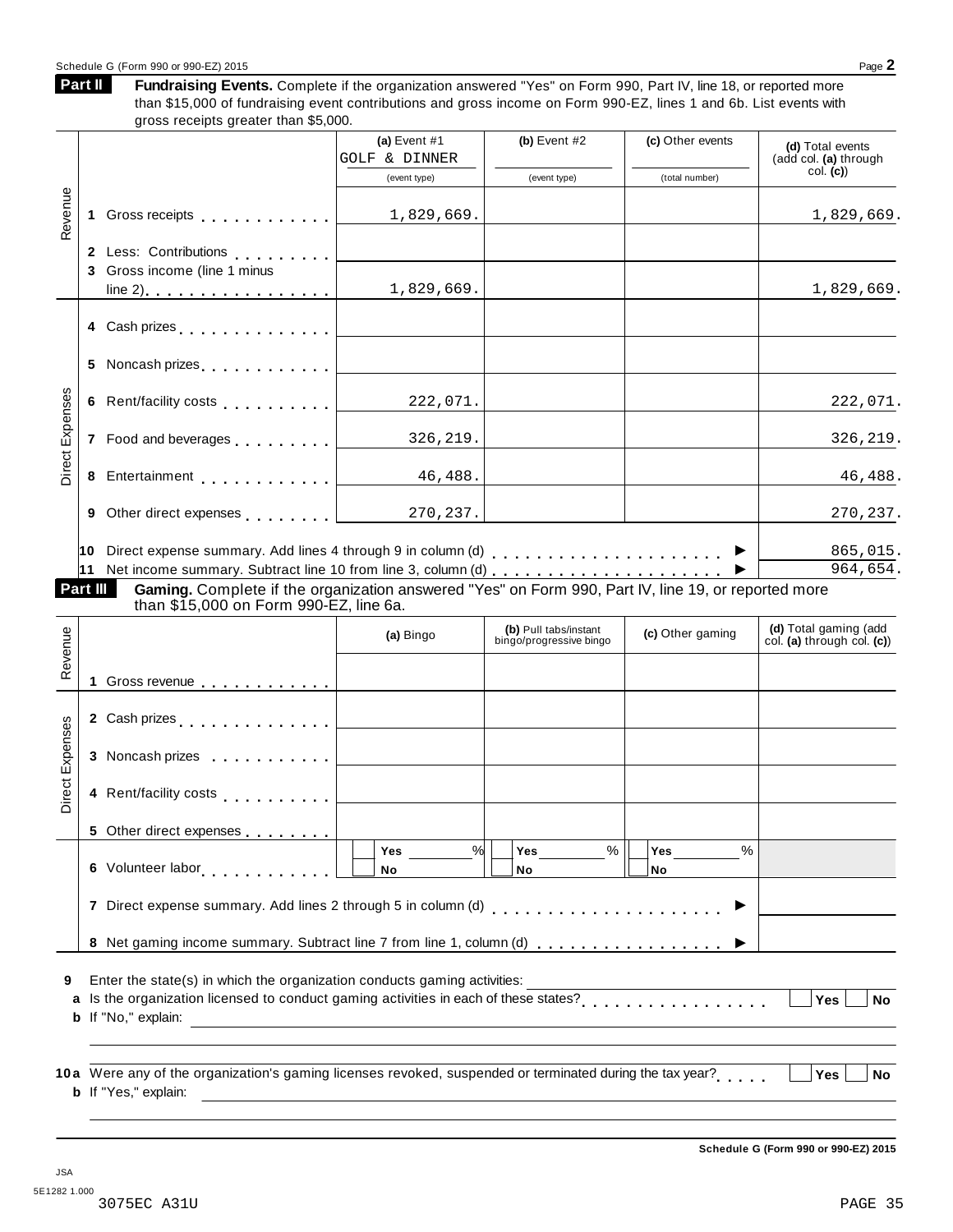| <b>SCHEDULE I</b><br>(Form 990)<br>Department of the Treasury<br><b>Internal Revenue Service</b> | <b>Grants and Other Assistance to Organizations,</b><br>Governments, and Individuals in the United States<br>Complete if the organization answered "Yes" on Form 990, Part IV, line 21 or 22.<br>Information about Schedule I (Form 990) and its instructions is at www.irs.gov/form990. |           | OMB No. 1545-0047<br>2015<br><b>Open to Public</b><br><b>Inspection</b> |                             |                                       |                                                             |                                           |                                       |
|--------------------------------------------------------------------------------------------------|------------------------------------------------------------------------------------------------------------------------------------------------------------------------------------------------------------------------------------------------------------------------------------------|-----------|-------------------------------------------------------------------------|-----------------------------|---------------------------------------|-------------------------------------------------------------|-------------------------------------------|---------------------------------------|
| Name of the organization                                                                         |                                                                                                                                                                                                                                                                                          |           |                                                                         |                             |                                       |                                                             | <b>Employer identification number</b>     |                                       |
|                                                                                                  | CARRINGTON CHARITABLE FOUNDATION, INC                                                                                                                                                                                                                                                    |           |                                                                         |                             |                                       |                                                             | 27-2073758                                |                                       |
| Part I                                                                                           | <b>General Information on Grants and Assistance</b>                                                                                                                                                                                                                                      |           |                                                                         |                             |                                       |                                                             |                                           |                                       |
| $\mathbf{2}$                                                                                     | Does the organization maintain records to substantiate the amount of the grants or assistance, the grantees' eligibility for the grants or assistance, and<br>Describe in Part IV the organization's procedures for monitoring the use of grant funds in the United States.              |           |                                                                         |                             |                                       |                                                             |                                           | $\mathbf{x}$<br><b>Yes</b><br>No      |
| Part II                                                                                          | Grants and Other Assistance to Domestic Organizations and Domestic Governments. Complete if the organization answered "Yes" on Form<br>990, Part IV, line 21, for any recipient that received more than \$5,000. Part II can be duplicated if additional space is needed.                |           |                                                                         |                             |                                       |                                                             |                                           |                                       |
|                                                                                                  | 1 (a) Name and address of organization<br>or government                                                                                                                                                                                                                                  | $(b)$ EIN | (c) IRC section<br>if applicable                                        | (d) Amount of cash<br>grant | (e) Amount of non-<br>cash assistance | (f) Method of valuation<br>(book, FMV, appraisal,<br>other) | (g) Description of<br>non-cash assistance | (h) Purpose of grant<br>or assistance |
| (1) VETERANS AIRLIFT COMMAND                                                                     |                                                                                                                                                                                                                                                                                          |           |                                                                         |                             |                                       |                                                             |                                           | TO ASSIST IN THE PRO                  |

**(2)** SUSAN G KOMEN FOUNDATION THE MISSI

5005 LBJ FREEWAY DALLAS, TX 75244 75-1835298 501(C)(3) 9,610. CANCER

5775 WAYZATA BLVD. ST. LOUIS PARK, MN 55416 20-4567769 501(C)(3) 500,000. S00,000.

PO BOX 50008 STUDIO CITY, CA 91614 80-0587086 501(C)(3) 169,000. GENERAL SUPPORT OF O

1 EAST 33RD STREET NEW YORK, NY 10016 20-2329938 501(C)(3) 11,055.

PO BOX 1157 ROANOKE, TX 76262 27-1779772 501(C)(3) 6,000. GENERAL SUPPORT OF O

Enter total number of section 501(c)(3) and government organizations listed in the line 1 table  $\dots \dots \dots \dots \dots \dots \dots \dots \dots \dots \dots \dots \dots \dots \dots \longleftarrow \_$ 

I Enter total number of other organizations listed in the line 1 table m m m m m m m m m m m m m m m m m m m m m m m m m m m m m m m m m m m m m m m m m m m m **For Paperwork Reduction Act Notice, see the Instructions for Form 990. Schedule I (Form 990) (2015)**

JSA 5E1288 1.000

**(3)** GARY SINISE FOUNDATION

**(4)** AUTISM SPEAKS

**(6)**

**(7)**

**(8)**

**(9)**

**(10)**

**(11)**

**(12)**

**2 3**

**(5)** GALLANTFEW, INC.

5. 5.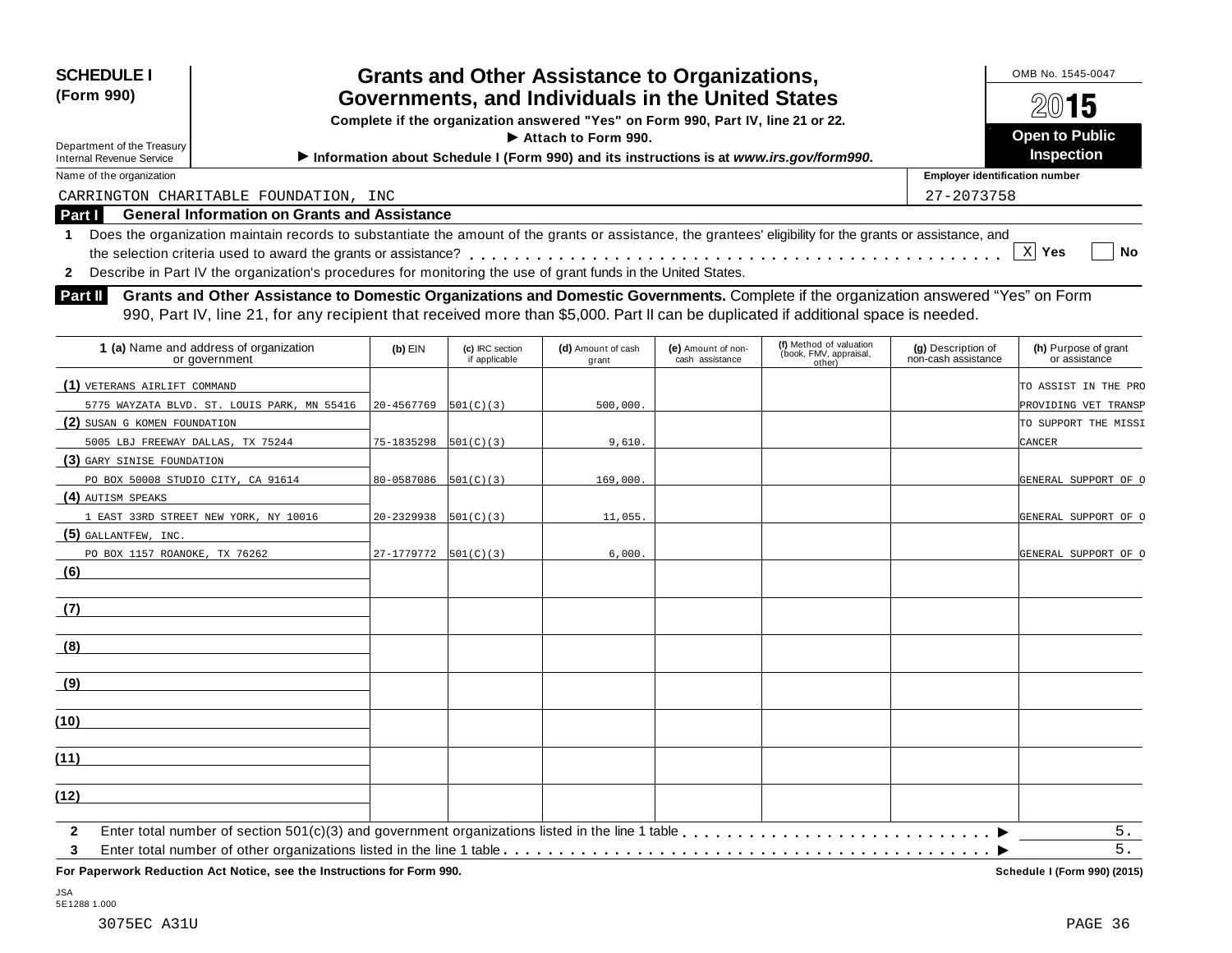| (a) Type of grant or assistance                                                                                                                                                                    | (b) Number of<br>recipients | (c) Amount of<br>cash grant | (d) Amount of<br>non-cash assistance | (e) Method of valuation (book,<br>FMV, appraisal, other) | (f) Description of non-cash assistance |
|----------------------------------------------------------------------------------------------------------------------------------------------------------------------------------------------------|-----------------------------|-----------------------------|--------------------------------------|----------------------------------------------------------|----------------------------------------|
| $\overline{1}$                                                                                                                                                                                     |                             |                             |                                      |                                                          |                                        |
| $\mathbf{2}$                                                                                                                                                                                       |                             |                             |                                      |                                                          |                                        |
| 3                                                                                                                                                                                                  |                             |                             |                                      |                                                          |                                        |
| 4                                                                                                                                                                                                  |                             |                             |                                      |                                                          |                                        |
| 5                                                                                                                                                                                                  |                             |                             |                                      |                                                          |                                        |
| 6                                                                                                                                                                                                  |                             |                             |                                      |                                                          |                                        |
| $\overline{7}$                                                                                                                                                                                     |                             |                             |                                      |                                                          |                                        |
| Part IV<br>Supplemental Information. Complete this part to provide the information required in Part I, line 2, Part III, column (b), and any other additional<br>information.<br><b>SCHEDULE I</b> |                             |                             |                                      |                                                          |                                        |
| THE CARRINGTON CHARITABLE FOUNDATION BY CHARTER ONLY GRANTS FUNDS TO                                                                                                                               |                             |                             |                                      |                                                          |                                        |
| CHARITYBLE ORGANIZATIONS WHO QUALIFY UNDER SECTION 501 (C) (3) OF THE                                                                                                                              |                             |                             |                                      |                                                          |                                        |
| WE MAINTAIN EVIDENCE THAT THE ORGANIZATION IS CURRENT IN ALL ITS<br>IRC.                                                                                                                           |                             |                             |                                      |                                                          |                                        |
| FILINGS WITH THE IRS (AS ARE WE) AND THAT ITS MISSION STATMENT AND GOALS                                                                                                                           |                             |                             |                                      |                                                          |                                        |
| ARE CONSISTENT WITH THOSE OF THIS FOUNDATION. THIS INCLUDES A THOUROUGH                                                                                                                            |                             |                             |                                      |                                                          |                                        |
|                                                                                                                                                                                                    |                             |                             |                                      |                                                          |                                        |
| EXAMINIATION OF THE MOST CURRENT FORM 990 ON FILE WITH THE IRS BY CCF 'S                                                                                                                           |                             |                             |                                      |                                                          |                                        |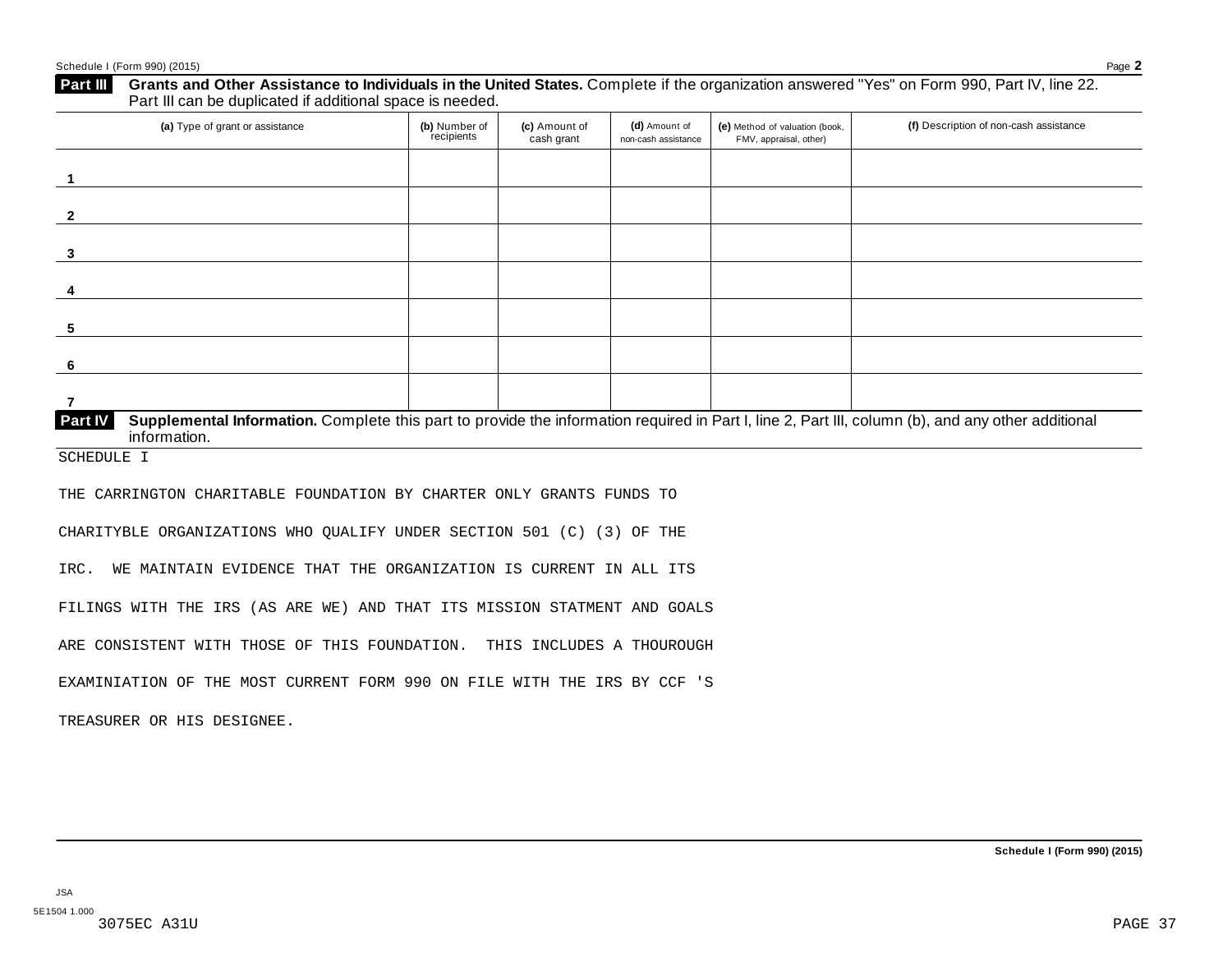|                            | $\blacktriangleright$ Complete if the organizations answered "Yes" on Form 990, Part IV, lines 29 or 30. | $(40)$ iv      |
|----------------------------|----------------------------------------------------------------------------------------------------------|----------------|
| Department of the Treasury | Attach to Form 990.                                                                                      | Open To Public |
|                            |                                                                                                          |                |

**Internal Revenue Service** I<br>Information about Schedule M (Form 990) and its instructions is at *www.irs.gov/form990.* Inspection<br>Name of the organization

**Name of the organization** 

## CARRINGTON CHARITABLE FOUNDATION, INC 27-2073758

| Employer identification |
|-------------------------|
| os oossare              |

| Part I | <b>Types of Property</b>                                                                                                                   |                               |                                                        |                                                                                    |                                                              |
|--------|--------------------------------------------------------------------------------------------------------------------------------------------|-------------------------------|--------------------------------------------------------|------------------------------------------------------------------------------------|--------------------------------------------------------------|
|        |                                                                                                                                            | (a)<br>Check if<br>applicable | (b)<br>Number of contributions or<br>items contributed | (c)<br>Noncash contribution<br>amounts reported on<br>Form 990, Part VIII, line 1g | (d)<br>Method of determining<br>noncash contribution amounts |
| 1      | Art - Works of art                                                                                                                         |                               |                                                        |                                                                                    |                                                              |
| 2      | Art - Historical treasures                                                                                                                 |                               |                                                        |                                                                                    |                                                              |
| 3      | Art - Fractional interests                                                                                                                 |                               |                                                        |                                                                                    |                                                              |
| 4      | Books and publications <b>Solutions</b>                                                                                                    |                               |                                                        |                                                                                    |                                                              |
| 5      | Clothing and household                                                                                                                     |                               |                                                        |                                                                                    |                                                              |
|        | $goods.$                                                                                                                                   |                               |                                                        |                                                                                    |                                                              |
| 6      | Cars and other vehicles <b>Cars</b>                                                                                                        |                               |                                                        |                                                                                    |                                                              |
| 7      | Boats and planes experience and planes                                                                                                     |                               |                                                        |                                                                                    |                                                              |
| 8      | Intellectual property <b>Algebra</b>                                                                                                       |                               |                                                        |                                                                                    |                                                              |
| 9      | Securities - Publicly traded                                                                                                               |                               |                                                        |                                                                                    |                                                              |
| 10     | Securities - Closely held stock                                                                                                            |                               |                                                        |                                                                                    |                                                              |
| 11     | Securities - Partnership, LLC,                                                                                                             |                               |                                                        |                                                                                    |                                                              |
|        |                                                                                                                                            |                               |                                                        |                                                                                    |                                                              |
| 12     | Securities - Miscellaneous                                                                                                                 |                               |                                                        |                                                                                    |                                                              |
| 13     | Qualified conservation                                                                                                                     |                               |                                                        |                                                                                    |                                                              |
|        | contribution - Historic                                                                                                                    |                               |                                                        |                                                                                    |                                                              |
|        | structures                                                                                                                                 |                               |                                                        |                                                                                    |                                                              |
| 14     | Qualified conservation                                                                                                                     |                               |                                                        |                                                                                    |                                                              |
|        | contribution - Other <b>Canada and Taylor</b>                                                                                              |                               |                                                        |                                                                                    |                                                              |
| 15     | Real estate - Residential                                                                                                                  | $\mathbf X$                   |                                                        | 1,037,587.                                                                         | NET REALIZABLE VALUE                                         |
| 16     | Real estate - Commercial                                                                                                                   |                               |                                                        |                                                                                    |                                                              |
| 17     | Real estate - Other <b>Called Accord Principles</b>                                                                                        |                               |                                                        |                                                                                    |                                                              |
| 18     | Collectibles                                                                                                                               |                               |                                                        |                                                                                    |                                                              |
| 19     | Food inventory                                                                                                                             |                               |                                                        |                                                                                    |                                                              |
| 20     | Drugs and medical supplies                                                                                                                 |                               |                                                        |                                                                                    |                                                              |
| 21     | Taxidermy                                                                                                                                  |                               |                                                        |                                                                                    |                                                              |
| 22     | Historical artifacts <b>All Accords</b>                                                                                                    |                               |                                                        |                                                                                    |                                                              |
| 23     | Scientific specimens <b>Scientific specimens</b>                                                                                           |                               |                                                        |                                                                                    |                                                              |
| 24     | Archeological artifacts                                                                                                                    |                               |                                                        |                                                                                    |                                                              |
| 25     | Other $\blacktriangleright$ ( ATCH 1                                                                                                       |                               | 116.                                                   | 107,597.                                                                           |                                                              |
| 26     | Other $\blacktriangleright$ ( $\_\_\_\_\_\_\_\_$ )                                                                                         |                               |                                                        |                                                                                    |                                                              |
| 27     | Other $\blacktriangleright$ ( $\qquad \qquad$                                                                                              |                               |                                                        |                                                                                    |                                                              |
| 28     | Other $\blacktriangleright$ (                                                                                                              |                               |                                                        |                                                                                    |                                                              |
| 29     | Number of Forms 8283 received by the organization during the tax year for contributions for                                                |                               |                                                        |                                                                                    |                                                              |
|        | which the organization completed Form 8283, Part IV, Donee Acknowledgement $\dots \dots \dots$                                             |                               |                                                        |                                                                                    | 29                                                           |
|        |                                                                                                                                            |                               |                                                        |                                                                                    | Yes  <br>No                                                  |
|        | 30a During the year, did the organization receive by contribution any property reported in Part I, lines 1 through                         |                               |                                                        |                                                                                    |                                                              |
|        | 28, that it must hold for at least three years from the date of the initial contribution, and which is not required                        |                               |                                                        |                                                                                    | Χ                                                            |
|        |                                                                                                                                            |                               |                                                        |                                                                                    | 30a                                                          |
|        | <b>b</b> If "Yes," describe the arrangement in Part II.                                                                                    |                               |                                                        |                                                                                    |                                                              |
| 31     | Does the organization have a gift acceptance policy that requires the review of any non-standard                                           |                               |                                                        |                                                                                    | Χ                                                            |
|        |                                                                                                                                            |                               |                                                        |                                                                                    | 31                                                           |
|        | 32a Does the organization hire or use third parties or related organizations to solicit, process, or sell noncash                          |                               |                                                        |                                                                                    | Χ                                                            |
|        |                                                                                                                                            |                               |                                                        |                                                                                    | 32a                                                          |
|        | <b>b</b> If "Yes," describe in Part II.                                                                                                    |                               |                                                        |                                                                                    |                                                              |
| 33     | If the organization did not report an amount in column (c) for a type of property for which column (a) is checked,<br>describe in Part II. |                               |                                                        |                                                                                    |                                                              |

**For Paperwork Reduction Act Notice, see the Instructions for Form 990. Schedule M (Form 990) (2015)**

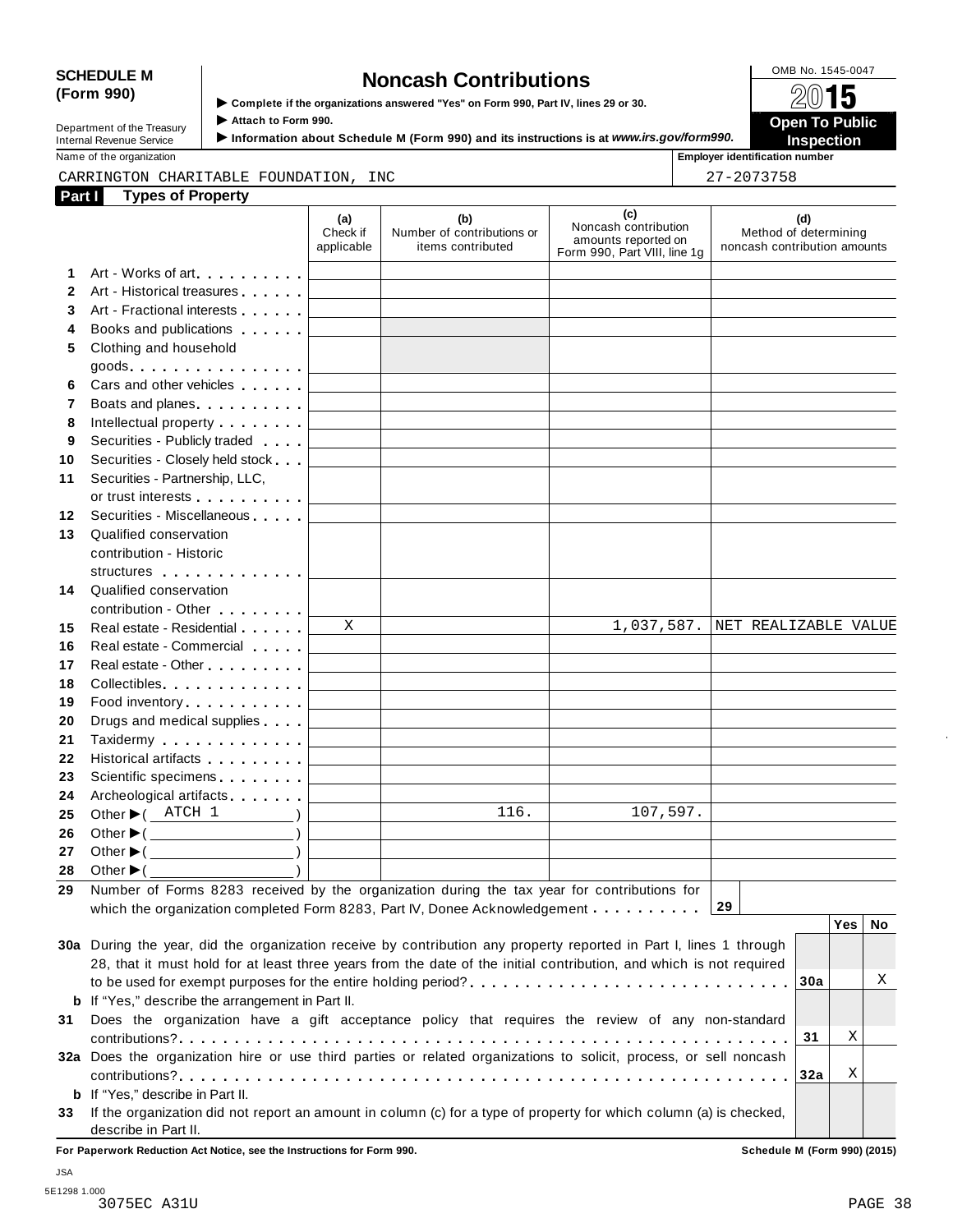**Supplemental Information.** Complete this part to provide the information required by Part I, lines 30b, 32b, and 33, and whether the organization is reporting in Part I, column (b), the number of contributions, the number of items received, or a combination of both. Also complete this part for any additional information. **Part II**

FORM 990 SCH M LINE 32B

THE ORGANIZATION USES THE SERVICES OF THIRD PARTIES AND RELATED

ORGANIZTIONS TO SELL THE DONTATED RESIDENTIAL REAL ESTATE.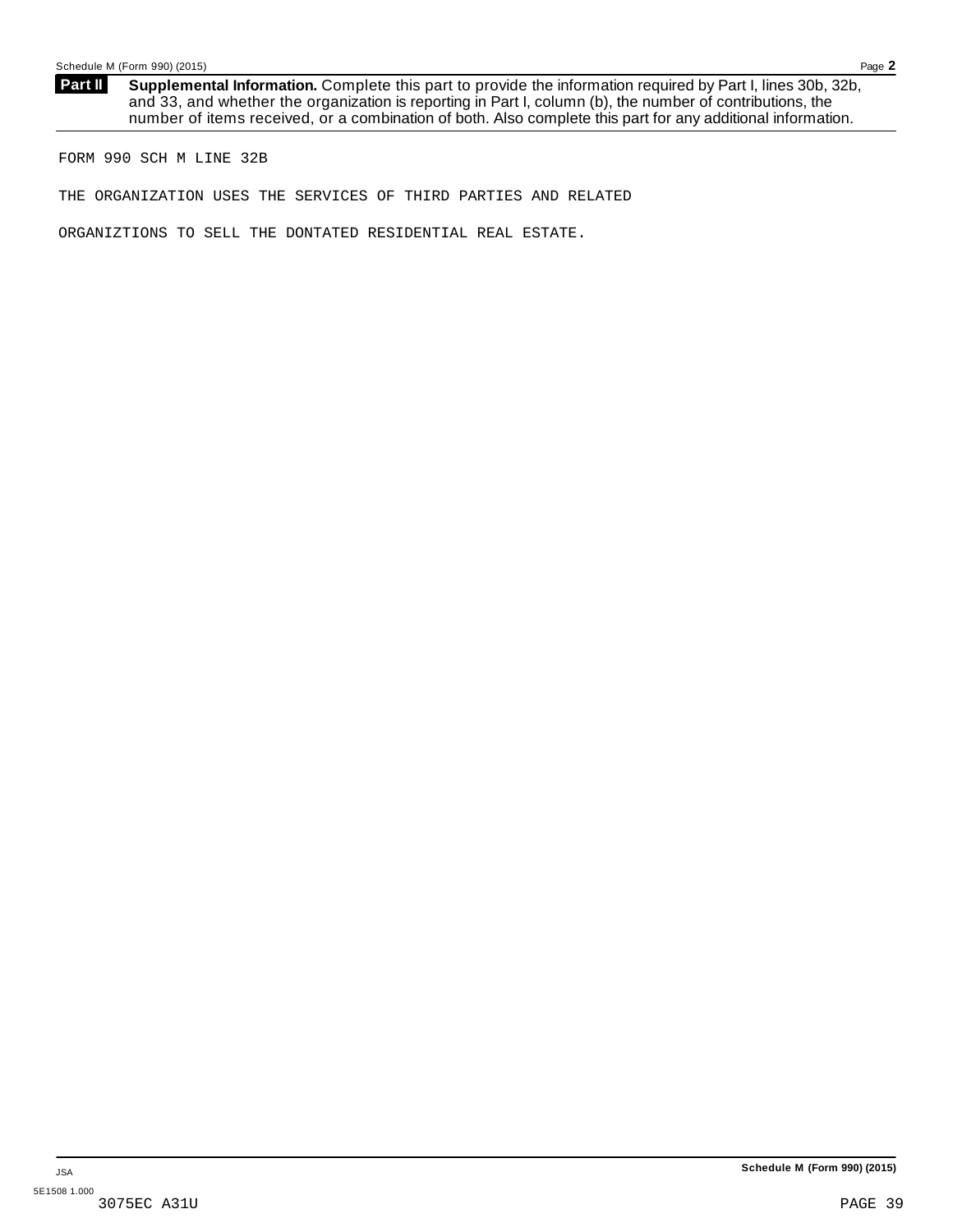<span id="page-39-0"></span>**Supplemental Information.** Complete this part to provide the information required by Part I, lines 30b, 32b, and 33, and whether the organization is reporting in Part I, column (b), the number of contributions, the number of items received, or a combination of both. Also complete this part for any additional information. **Part II**

ATTACHMENT 1

#### SCHEDULE M, PART I - OTHER NONCASH CONTRIBUTIONS

| DESCRIPTION               | (A) CHECK | (B) NUMBER OF<br>CONTRIBUTIONS | (C)<br>REVENUES<br>REPORTED | (D) METHOD OF<br>DETERMINING |
|---------------------------|-----------|--------------------------------|-----------------------------|------------------------------|
| TRIPS AND TRAVEL AUCTON P | X         | б.                             | 16, 160.                    | SALES PRICE                  |
| SPORTS OR RECREATION EVEN | X         | 18.                            | 12,637.                     | SALES PRICE                  |
| DINING & FOOD GIFTS FOR A | X         | 14.                            | 13,699.                     | SALES PRICE                  |
| HEALTH & LIESURE AUCTION  | X         | 36.                            | 30, 207.                    | SALES PRICE                  |
| GOLF AUCTION PACKAGES     | X         | 11.                            | 14,190.                     | SALES PRICE                  |
| WINES AND SPIRTS AUCTION  | X         | 27.                            | 17,309.                     | SALES PRICE                  |
| JEWELRY AUCTION PACKAGES  | X         | $4$ .                          | 3,395.                      | SALES PRICE                  |
| TOTALS                    |           | 116.                           | 107,597.                    |                              |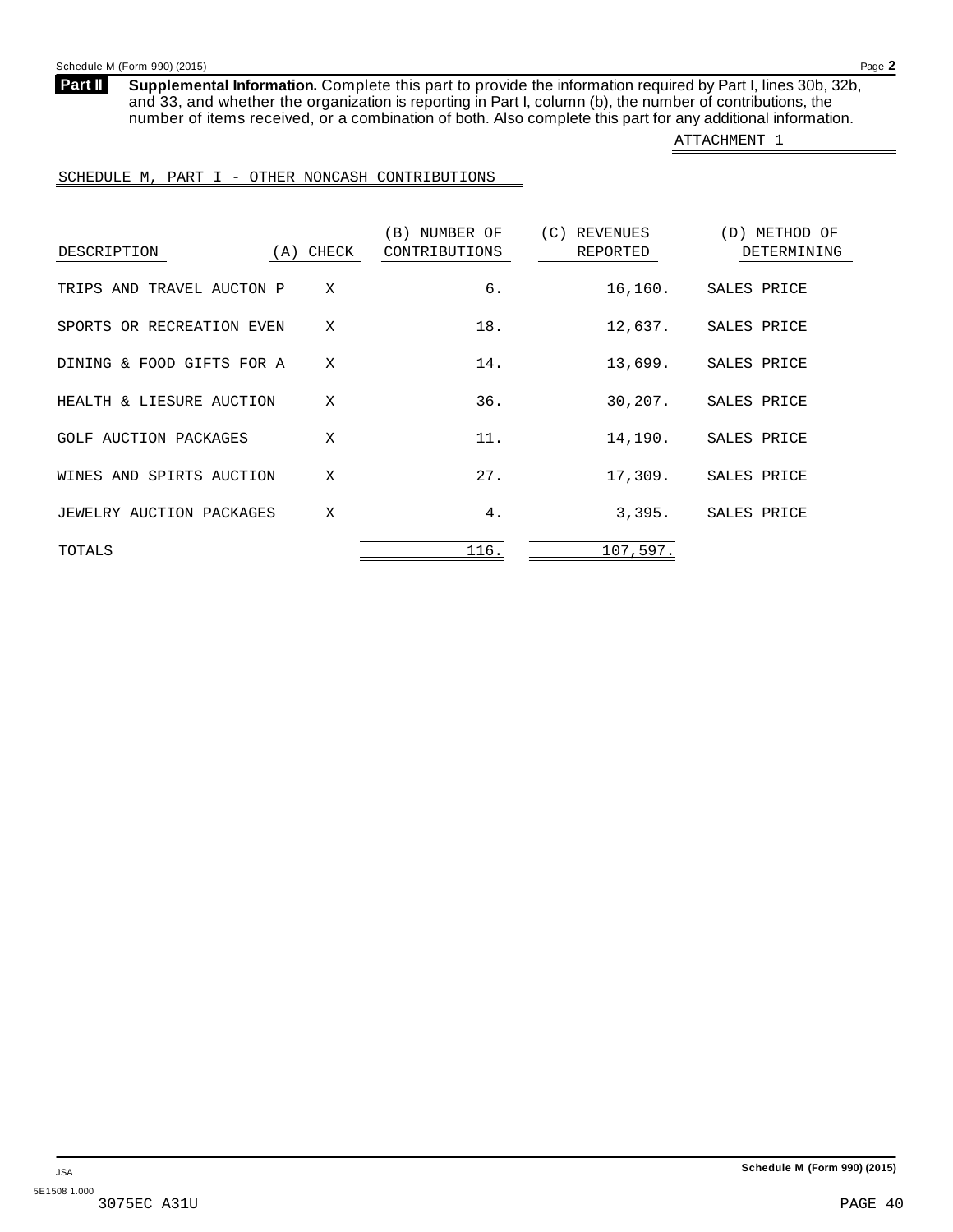**(Form 990 or 990-EZ)**

## **SCHEDULE O** Supplemental Information to Form 990 or 990-EZ  $\frac{100\text{dB No. }1545-0047}{\text{O}}$

**Complete to provide information for responses to specific questions on Form 990 or 990-EZ or to provide any additional information.** Fristen **Attach to Form 1990** or 990-EZ.<br>
Attach to Form 990 or 990-EZ.<br>
Attach to Form 990 or 990-EZ.<br> **Attach to Form 990 or 990-EZ.** Department of the Treasury Internal Revenue Service I

**Open to Public Inspection**

Name of the organization **Employer identification number**

CARRINGTON CHARITABLE FOUNDATION, INC 27-2073758

FORM 990, PART VI, SECTION B, LINE 12C:

THE FOUNDATION HAS NO EMPLOYEES, ONLY VOLUNTEER DIRECTORS AND OFFICERS WHO ARE ASSOCIATED WITH, OR EMPLOYEES OF, ONE OF 16 COMPANIES IN THE COMBINED "CARRINGTON FAMILY OF COMPANIES". AS SUCH, EACH VOLUNTEER IS GOVERNED BY CONFLICT OF INTEREST POLICIES, ETHICIAL/PROFESSIONAL STANDARDS, AND ACCOUNTABILITY, INCLUDED BEING BONDED, UNDER THEIR EMPLOYMENT TERMS WITH A CARRINGTON "FOR-PROFIT" COMPANY. THE EXECUTIVE VP OF HUMAN RESOURCES FOR ALL CARRINGTON COMPANIES SERVES AS A VOLUNTEER OFFICER FOR THE CCF FOUNDATION, IN PART TO ASSURE ALL INVOLVED, INCLUDING THE CCF DIRECTORS THAT THE SAME HIGH PROFESSIONAL STANDARDS EMPLOYED IN THE FOR-PROFIT COMPANIES ARE APPLIED WHEN VOLUNTEERING FOR CCF ACTIVITIES AND GOVERNANCE. THAT WOULD INCLUDE ALL MATTERS OF POTENTIAL CONFLICTS, DISCLOSURE, DUE DILIGENCE, DOCUMENT RETENTION AND ACCESSABILITY AS WELL AS AN ABILITY TO REPORT ANY DEVIATION FROM THOSE POLICIES. WITH NO EMPLOYEES, CCF DOES NOT HAVE IT'S OWN POLICIES, RATHER IT MONITORS THIS TYPE OF PROFESSIONAL CONDUCT VIA THE REGULAR EMPLOYMENT CHANNELS WITHIN THE CARRINGTON FAMILY OF COMPANIES.

FORM 990, PART VI, SECTION C, LINE 19:

THE ORGANIZATION'S FINANCIAL STATEMENT ARE AVAILABLE ON ITS WEBSITE AND ALSO MADE AVAILABLE UPON REQUEST. THE ORGANIZATION DOES NOT MAKE ITS GOVERNING DOCUMENTS OR CONFLICT OF INTEREST POLICY PUBLIC.

FORM 990, PART VII - COMPENSATION

CCF IS A 100% VOLUNTEER MANAGED AND OPERATED ORGANIZATION. ALL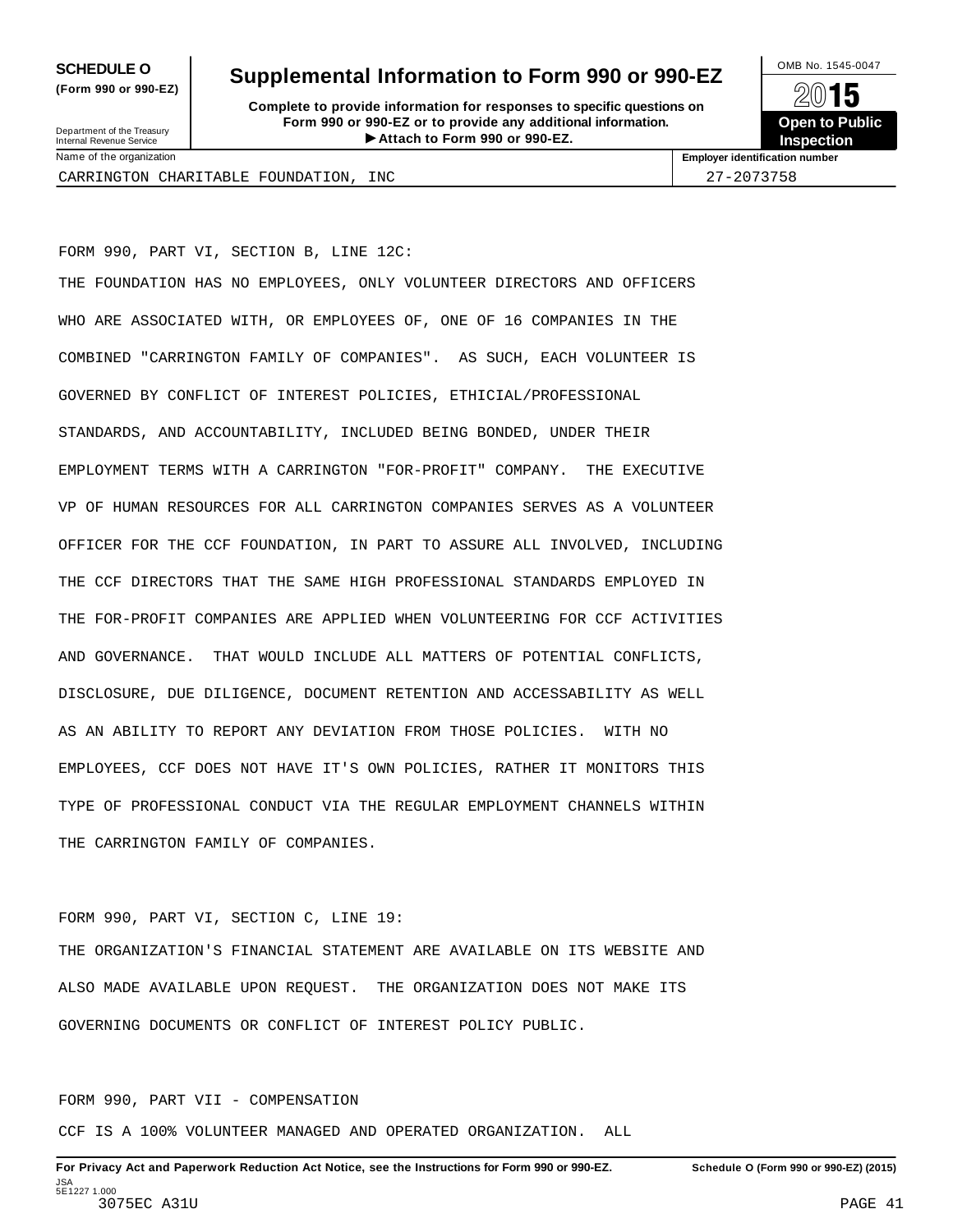CARRINGTON CHARITABLE FOUNDATION, INC

VOLUNTEERS PERFORM SERVICES FOR CCF ON THEIR OWN PERSONAL TIME, AND WITHOUT ANY COMPENSATION, EXPENSE ALLOWANCE OR PRIVLEGE, MONETARY OR OTHERWISE, OTHER THAN THE OPPORTUNITY TO BE INVOLVED IN CCF AND THE COMMUNITY IT SERVES. CCF ITSELF HAS NO EMPLOYEES AND ALMOST NO OVERHEAD OTHER THAN THAT DONATED BY THE CARRINGTON FAMILY OF COMPANIES AND SHOWN IN THE AUDITED FINANCIAL STATEMENTS PURSUANT THE GAAP REQUIREMENTS OF ASC958. THE GREATER CARRINGTON FAMILY OF COMPANIES ALSO GENERALLY SUPPORTS THE MISC. OFFICE SUPPLIES AND ADMINISTRATIVE NEEDS OF THE FOUNDATION. THE AUDITED FINANCIAL STATEMENTS SHOW THAT THE SUM TOTAL OF THE VOLUNTEER TIME AND THE SUPPORTED EXPENSES AND USE OF FACIITIES DONATED VIA THE CARRINGTON COMPANIES WAS \$390,049 AND \$364,240 IN 2015 AND 2014 RESPECTIVELY.

#### FORM 990, PART XI, LINE 9

CONTRIBUTED SERVICES: CCF, INC. RECEIVES SERVICES FROM OVER 500 VOLUNTEERS AND THE USE OF FACILITIES FROM VIRTUALLY ALL OF THE 16 COMPANIES COMPRISING THE "CARRINGTON FAMILY OF COMPANIES" AS DESCRIBED ELSEWHERE HEREIN. AS DISCLOSED IN THE AUDITED FINANCIAL STATEMENTS, THOSE SERVICES, TOTALING \$390,049 ARE "GROSSED UP" ON THE AUDITED FINANCIAL STATEMENT SHOWING THE AMOUNT CONTRIBUTED BOTH AS A DONATION IN KIND, AND AS AN EXPENSE OF OPERATING THE FOUNDATION. NEITHER THE DONATED SERVICES OR THEIR PARRELLEL EXPENSE ARE REQUIRED FOR TAX REPORTING PURPOSES, THUS THE INCOME AND THE EXPENSE IN THE SAME AMOUNT ARE NETTED OUT AND NOT REPORTED IN ALL YEARS SINCE INCEPTION.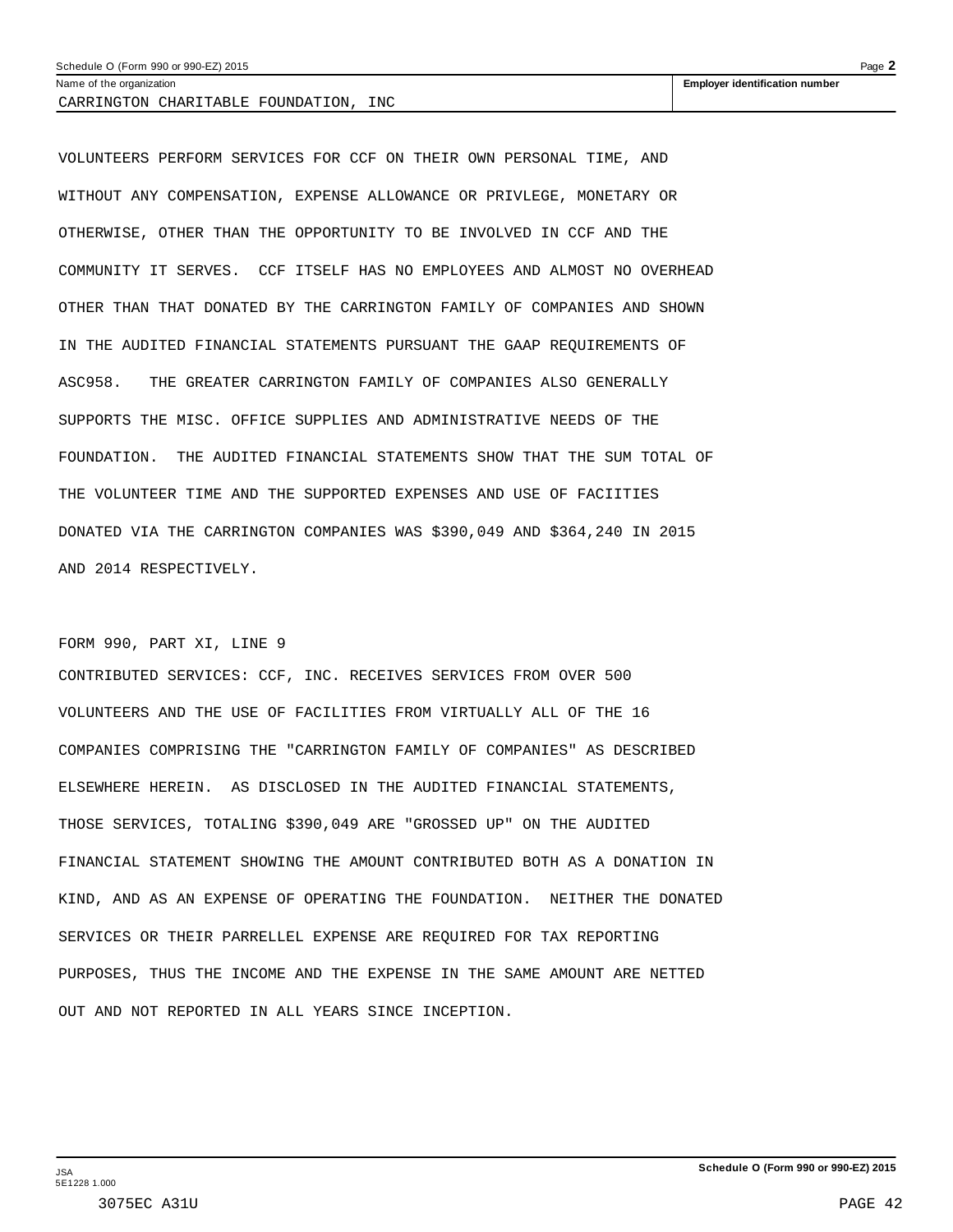<span id="page-42-0"></span>

| Schedule O (Form 990 or 990-EZ) 2015 | $P$ ade. |
|--------------------------------------|----------|
|--------------------------------------|----------|

Name of the organization **Employer identification number**

CARRINGTON CHARITABLE FOUNDATION, INC

ATTACHMENT 1

## FORM 990, PART III, LINE 1 - ORGANIZATION'S MISSION

CCF'S OBJECTIVE IS TO WORK TOGETHER AS A COMMUNITY OF SUPPORT FOR RECOGNIZED CHARITABLE ORGANIZATIONS PRESENTED TO CCF BY THE EMPLOYEES AND ASSOCIATES OF THE CARRINGTON FAMILY OF COMPANIES. CCF WILL SEEK TO RAISE FUNDS FOR THE ORGANIZATIONS IT SUPPORTS AND TO SOLICIT AND FACILITATE THE VOLUNTEER ACTIVITIES OF ALMOST 3,000 EMPLOYEES IN THE VARIOUS CARRINGTON AFFILIATED COMPANIES VOLUNTEERING IN THE COMMUNITIES. IN 2012 CCF BEGAN A PROGRAM TO SUPPLY WOUNDED VETERANS AND THEIR FAMILIES WITH TRANSITIONAL HOUSING IN A SERVICE AREA NEAR MILITARY REHABILITATION HOSPITAL SERVICES FOR THE ARMED FORCES. PLEASE SEE THE DETAILS OF THIS PROJECT UNDER PROGRAM SERVICES AT PAGE 2, ITEM 4 A

ATTACHMENT 2

#### FORM 990, PART III - PROGRAM SERVICE, LINE 4A

PRIOR TO 2012 CCF CONDUCTED NO PROGRAM SERVICES. THROUGH THE END OF 2015, ALL EXPENSES OF THIS FOUNDATION ARE EITHER RELATED TO THE ANNUAL GOLF CLASSIC FUNDRAISING EVENT OR ARE GRANTS SUPPORTING THE VOLUNTEER ACTIVITIES OF CARRINGTON EMPLOYEES TO/FOR OTHER QUALIFIED 501 (C) (3) PUBLIC CHARITIES, ALL NON-AFFILIATED WITH THE CARRINGTON FAMILY OF COMPANIES. DURING 2012, CCF SOLICITED AND RECEIVED A GENEROUS DONATION OF A SINGLE FAMILY RESIDENCE IN OCEANSIDE CALIFORNIA FROM THE REO AND MORTGAGE OUTREACH PROGRAM OF BANK OF AMERICA, NA. THE PURPOSE OF THAT PROPERTY DONATION IS TO BEGIN A PROGRAM TO SUPPLY A FAMILY RESIDENCE FOR VETERANS OF THE US ARMED FORCES WHO WERE SEVERELY WOUNDED WHEN SERVING OUR COUNTRY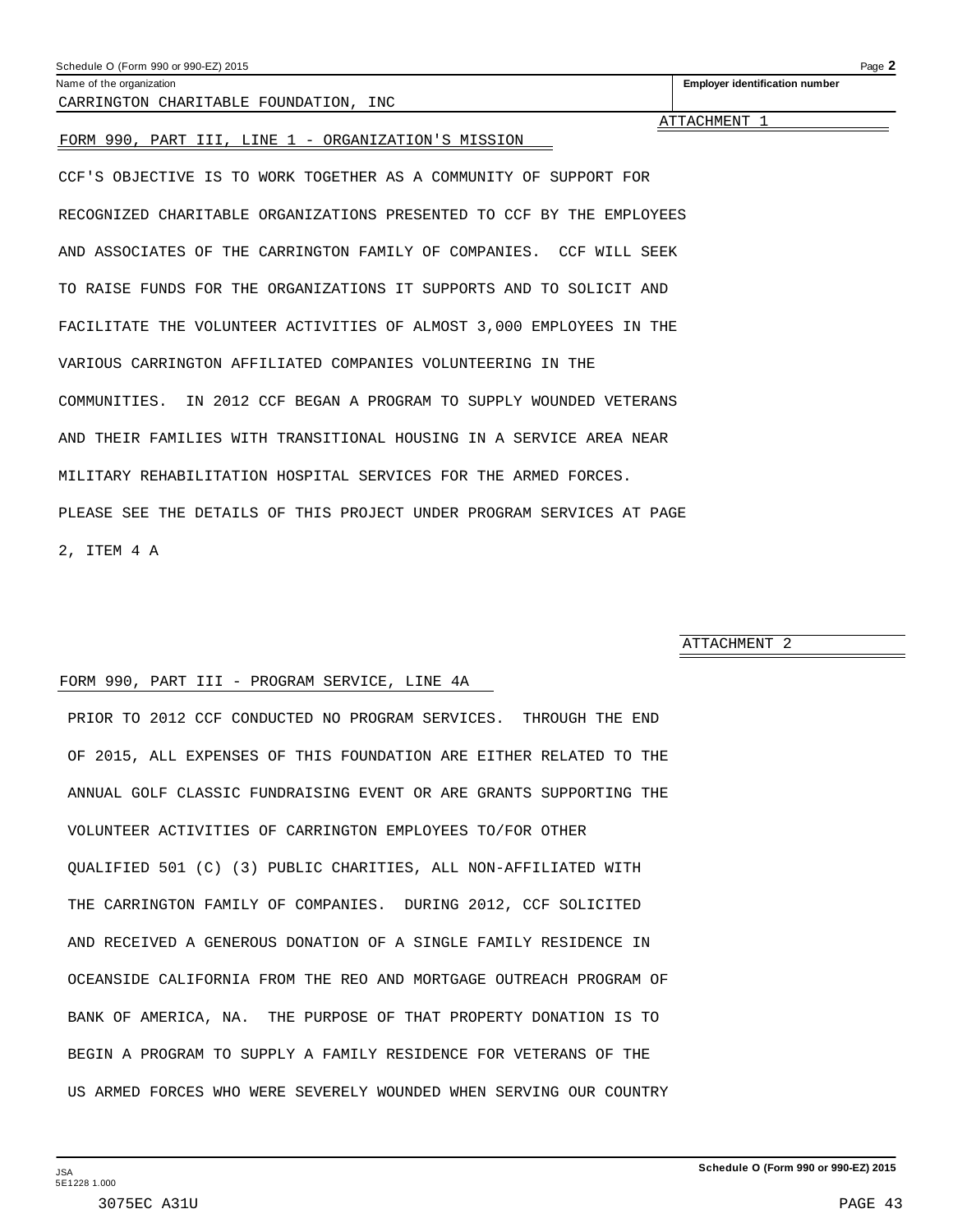<span id="page-43-0"></span>Name of the organization **intervalsion Employer identification number Employer identification number** CARRINGTON CHARITABLE FOUNDATION, INC

ATTACHMENT 2 (CONT'D)

IN IRAQ OR AFGHANISTAN. THE LOCATION OF THIS FIRST PROPERTY IS UNIQUELY SUITED TO SERVE FAMILIES OF PATIENTS OR OUTPATIENTS AND FAMILIES RECEIVING CARE AT THE SAN DIEGO NAVAL HOSPITAL WITH WHOM CCF IS BEGINNING A PROGRAM TO SERVE THE VETERANS. 2013 WAS DEVOTED TO REHABILITATION OF THE PROPERTY AND INSTALLATION OF SPECIAL SAFETY AND TITLE 10 FIXTURES SUITABLE TO SERVE VETERANS MISSING ONE OR MORE LIMBS. THE RESIDENCE WAS AVAILABLE FOR DISABLED WOUNDED WARRIOR FAMILIES IN 2013 AND IS CURRENTLY OCCUPIED IN 2015 BY A QUALIFIED FAMILY. THE RESIDENCE ITSELF IS RESTRICTED AS TO ITS USE BY THE CONTRACT BETWEEN CCF AND BANK OF AMERICA SUCH THAT IT CAN ONLY BE USED TO SERVE VETERANS IN THIS MANNER AND CANNOT BE SOLD OR DISPOSED OF WITHOUT THE DIRECTION OF THE DONOR. CARRINGTON HOUSE MEETS ALL THE REQUIREMENTS UNDER THE IRC SUCH THAT MILITARY FAMILIES WHO USE THE CARRINGTON HOUSE ARE NOT TAXED AS RECIPIENTS OF "FREE RENT". IN 2014 AND 2015 CCF RECEIVED DONATED SINGLE FAMILY PROPERTIES (AS REPORTED ON FORM 990 SCHEDULE B) FOR REHABILITATION AND RESALE. CCF USES THE PROCEEDS FROM THE SALE OF THESE PROPERTIES FOR THE CONSTRUCTION OF CUSTOM HOMES OR REVOVATIONS OF HOMES ALREADY OWNED BY SEVERELY WOUNDED U.S. VETERANS TO ENABLE THE VETERAN AND THEIR FAMILIES TO LIVE INDEPENDENTLY AND OVERCOME THE NEW CHALLENGES IN THEIR LIVES RESULTING FROM THEIR INJURIES SUSTAINED WHILE SERVING OUR COUNTRY.

ATTACHMENT 3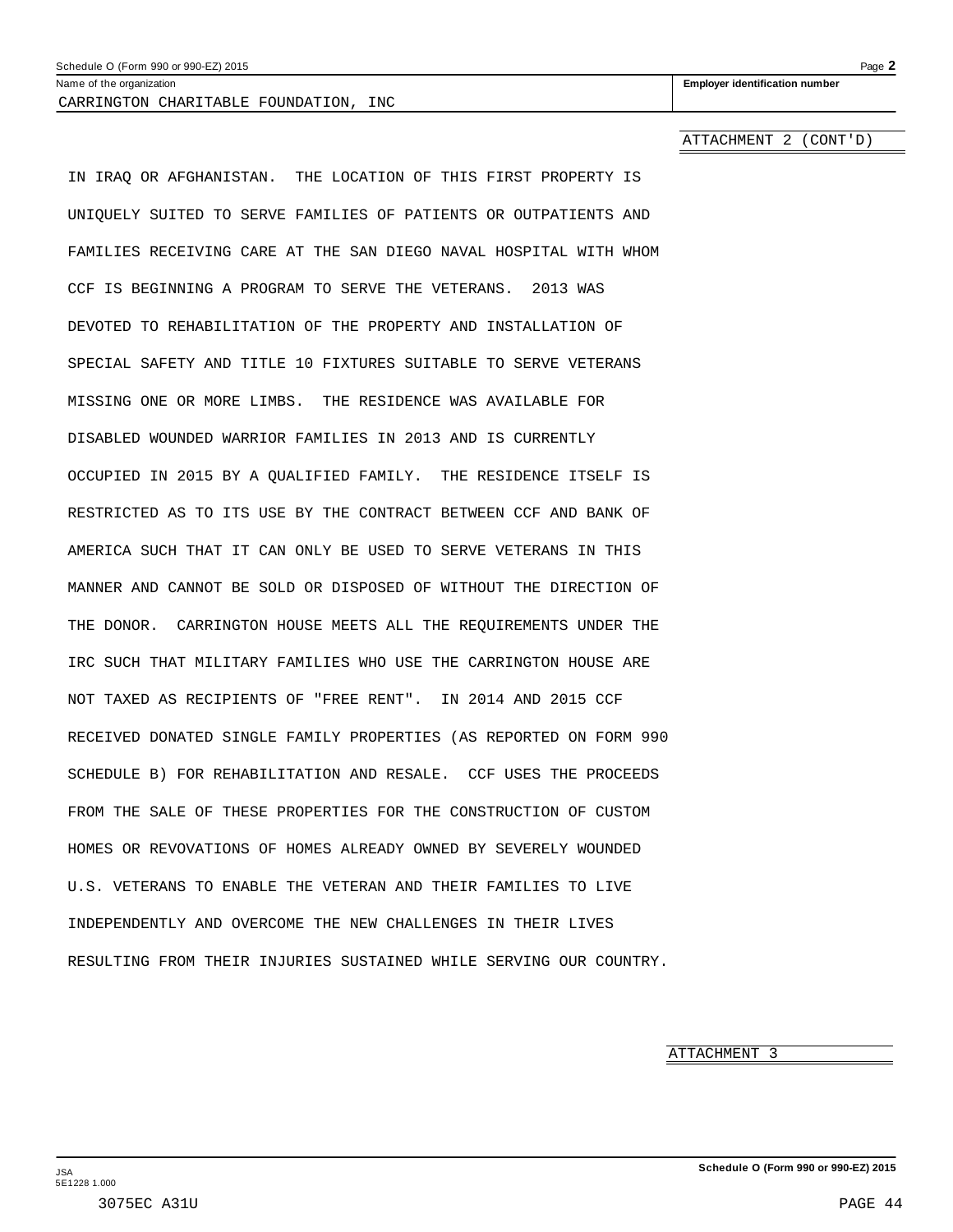| Name of the organization                                              |                         | <b>Employer identification number</b> |
|-----------------------------------------------------------------------|-------------------------|---------------------------------------|
| CARRINGTON CHARITABLE FOUNDATION, INC                                 |                         |                                       |
|                                                                       |                         | ATTACHMENT 3 (CONT'D)                 |
| 990, PART VII- COMPENSATION OF THE FIVE HIGHEST PAID IND. CONTRACTORS |                         |                                       |
| NAME AND ADDRESS                                                      | DESCRIPTION OF SERVICES | COMPENSATION                          |
| PELICAN HILL RESORT & CC                                              | HOTEL /<br>FACILITIES   | 556,717.                              |
| 22701 PELICAN HILL ROAD SOUTH                                         |                         |                                       |
| NEWPORT COAST, CA 92657                                               |                         |                                       |

|       |             |                     |  | FORM 990, PART VIII - EXCLUDED CONTRIBUTIONS |  |
|-------|-------------|---------------------|--|----------------------------------------------|--|
|       | DESCRIPTION |                     |  | AMOUNT                                       |  |
|       |             | ANNUAL GOLF CLASSIC |  | 1,829,669.                                   |  |
| TOTAL |             |                     |  | 1,829,669.                                   |  |

FORM 990, PART VIII - FUNDRAISING EVENTS

|                     | DIRECT   | NET           |
|---------------------|----------|---------------|
| DESCRIPTION         | EXPENSES | <b>INCOME</b> |
| ANNUAL GOLF CLASSIC | 865,016. | $-865,016$ .  |
| TOTALS              | 865,016. | $-865,016$ .  |

|                                    |                 |              | ATTACHMENT 6 |             |
|------------------------------------|-----------------|--------------|--------------|-------------|
| FORM 990, PART IX - OTHER EXPENSES |                 |              |              |             |
|                                    | (A)             | $\mathbf{B}$ | (C)          | (D)         |
|                                    | TOTAL           | PROGRAM      | MANAGEMENT   | FUNDRAISING |
| DESCRIPTION                        | <b>EXPENSES</b> | SERVICE EXP. | AND GENERAL  | EXPENSES    |
| BOA HOME DONATION MAINTENANCE      | 120,118.        | 120,118.     |              |             |
| TOTALS                             | 120,118.        | 120,118.     |              |             |

<span id="page-44-0"></span>Schedule O (Form 990 or 990-EZ) 2015 Page **2**

ATTACHMENT 4

ATTACHMENT 5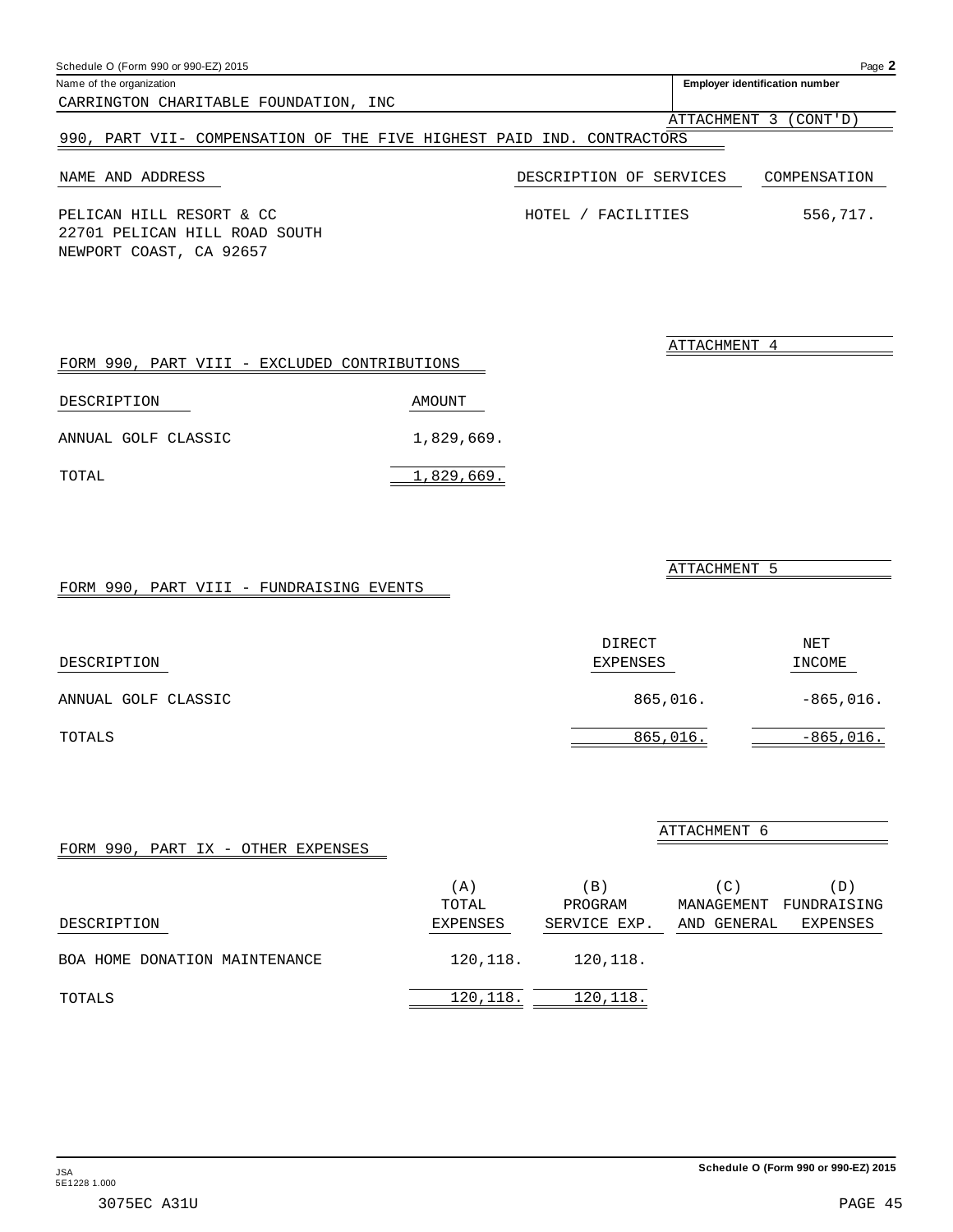<span id="page-45-0"></span>

| Schedule O (Form 990 or 990-EZ) 2015                     |                | Page 2                                |  |  |  |  |  |
|----------------------------------------------------------|----------------|---------------------------------------|--|--|--|--|--|
| Name of the organization                                 |                | <b>Employer identification number</b> |  |  |  |  |  |
| CARRINGTON CHARITABLE FOUNDATION, INC                    |                |                                       |  |  |  |  |  |
|                                                          |                |                                       |  |  |  |  |  |
| FORM 990, PART X - PREPAID EXPENSES AND DEFERRED CHARGES |                |                                       |  |  |  |  |  |
|                                                          | BEGINNING      | ENDING                                |  |  |  |  |  |
| DESCRIPTION                                              | BOOK VALUE     | BOOK VALUE                            |  |  |  |  |  |
| MISC PREPAID EXPENSES                                    | 73,433.        | 73,786.                               |  |  |  |  |  |
| TOTALS                                                   | <u>73,433.</u> | 73,786.                               |  |  |  |  |  |

ATTACHMENT 8

## FORM 990, PART X - INVESTMENTS - PUBLICLY TRADED SECURITIES

| DESCRIPTION                    | BEGINNING<br>BOOK VALUE | COST<br>OR FMV |
|--------------------------------|-------------------------|----------------|
| BUCKEYE PARTNERS LP            | 4,994.                  | <b>FMV</b>     |
| HEALTH CARE SELECT SECTOR FUND | 5,128.                  | <b>FMV</b>     |
| TOTALS                         | 10,122.                 |                |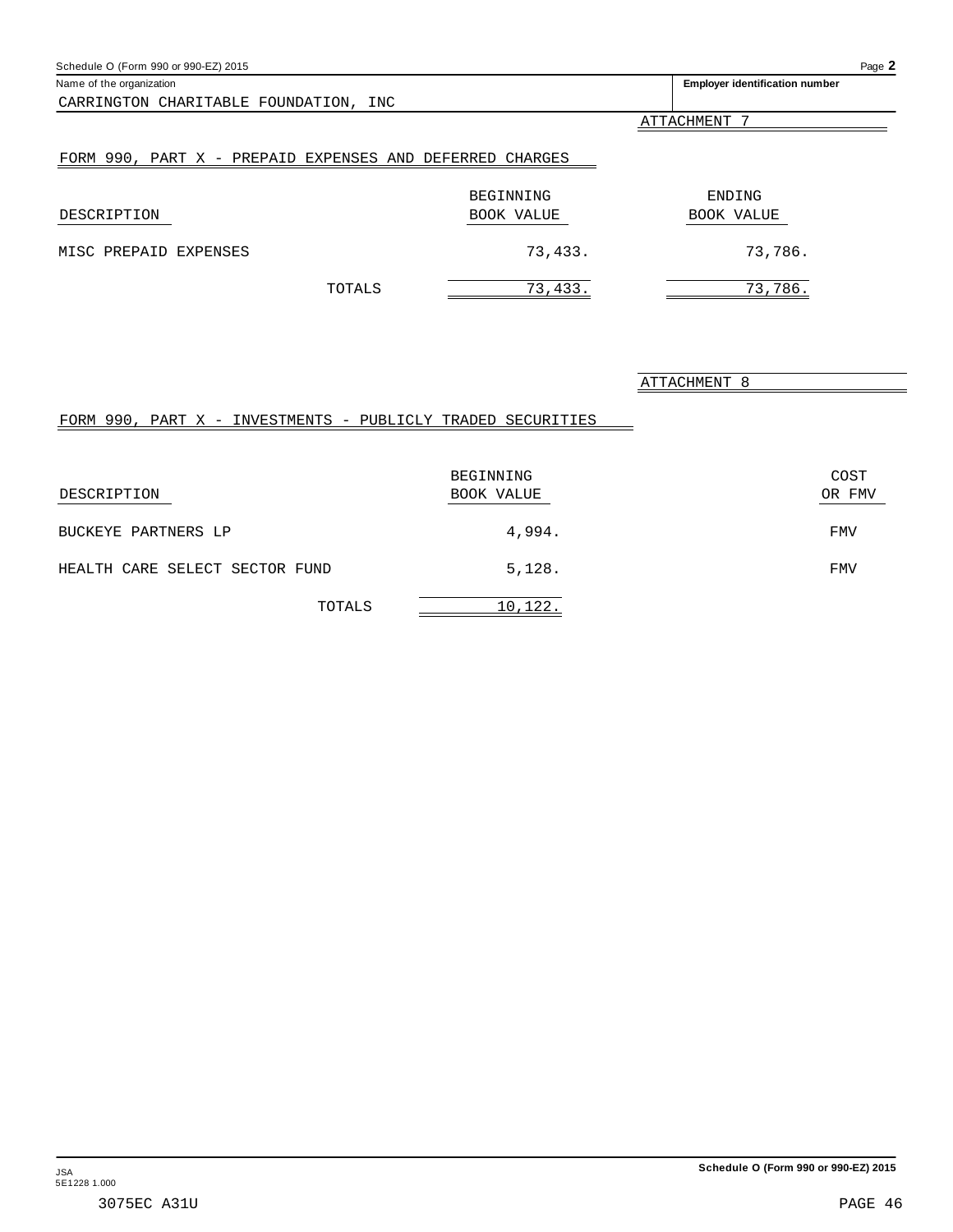# OMB No. 1545-0047 **SCHEDULE R (Form 990) Related Organizations and Unrelated Partnerships**

 $\triangleright$  Complete if the organization answered "Yes" on Form 990, Part IV, line 33, 34, 35b, 36, or 37.  $\overline{A}$  **CO I & Attach to Form 990. Open to Public Public CO CO D Open to Public** 

Department of the Treasury<br>Internal Revenue Service

CARRINGTON CHARITABLE FOUNDATION, INC 27-2007 EXPLORE THE SERVICE OF STREET AND RESERVE THE SERVICE OF STREET AND THE SERVICE OF STREET AND RESERVE THE SERVICE OF STREET AND RESERVE THE SERVICE OF STREET AND RESERVE THE SE

#### **Part I Identification of Disregarded Entities** Complete if the organization answered "Yes" on Form 990, Part IV, line 33.

| (a)<br>Name, address, and EIN (if applicable) of disregarded entity | (b)<br>Primary activity | (c)<br>Legal domicile (state<br>or foreign country) | (d)<br>Total income | (e)<br>End-of-year assets | (f)<br>Direct controlling<br>entity |
|---------------------------------------------------------------------|-------------------------|-----------------------------------------------------|---------------------|---------------------------|-------------------------------------|
| (1) CARRINGTON HOUSE, LLC                                           |                         |                                                     |                     |                           |                                     |
| 25 ENTERPRISE - 5TH FLOOR<br>ALISO VIEJO, CA 92656                  | HOLD TITLE              | CA                                                  | 6,000.              | 396,100. CCF, INC         |                                     |
| 46-4591403<br>(2) CARRINGTON HOUSE PROPERTY DONATION CO LL          |                         |                                                     |                     |                           |                                     |
| 25 ENTERPRISE - 5TH FLOOR<br>ALISO VIEJO, CA 92656                  | <b>DONATIONS</b>        | DE                                                  | 691,343.            | 1,188,739. CCF, INC       |                                     |
| (3)                                                                 |                         |                                                     |                     |                           |                                     |
|                                                                     |                         |                                                     |                     |                           |                                     |
| (4)                                                                 |                         |                                                     |                     |                           |                                     |
|                                                                     |                         |                                                     |                     |                           |                                     |
| (5)                                                                 |                         |                                                     |                     |                           |                                     |
|                                                                     |                         |                                                     |                     |                           |                                     |
| (6)                                                                 |                         |                                                     |                     |                           |                                     |
|                                                                     |                         |                                                     |                     |                           |                                     |

**Identification of Related Tax-Exempt Organizations** Complete if the organization answered "Yes" on Form 990, Part IV, line 34 because it had **Part II** one or more related tax-exempt organizations during the tax year.

| (a)<br>Name, address, and EIN of related organization | (b)<br>Primary activity | (c)<br>Legal domicile (state<br>or foreign country) | (d)<br>Exempt Code section | (e)<br>Public charity status<br>(if section $501(c)(3)$ ) | (f)<br>Direct controlling<br>entity | (g)<br>Section 512(b)(13)<br>controlled<br>entity? |    |
|-------------------------------------------------------|-------------------------|-----------------------------------------------------|----------------------------|-----------------------------------------------------------|-------------------------------------|----------------------------------------------------|----|
|                                                       |                         |                                                     |                            |                                                           |                                     | Yes                                                | No |
| (1)                                                   |                         |                                                     |                            |                                                           |                                     |                                                    |    |
| (2)                                                   |                         |                                                     |                            |                                                           |                                     |                                                    |    |
| (3)                                                   |                         |                                                     |                            |                                                           |                                     |                                                    |    |
| (4)                                                   |                         |                                                     |                            |                                                           |                                     |                                                    |    |
| (5)                                                   |                         |                                                     |                            |                                                           |                                     |                                                    |    |
| (6)                                                   |                         |                                                     |                            |                                                           |                                     |                                                    |    |
| (7)                                                   |                         |                                                     |                            |                                                           |                                     |                                                    |    |

**For Paperwork Reduction Act Notice, see the Instructions for Form 990. Schedule R (Form 990) 2015**

JSA

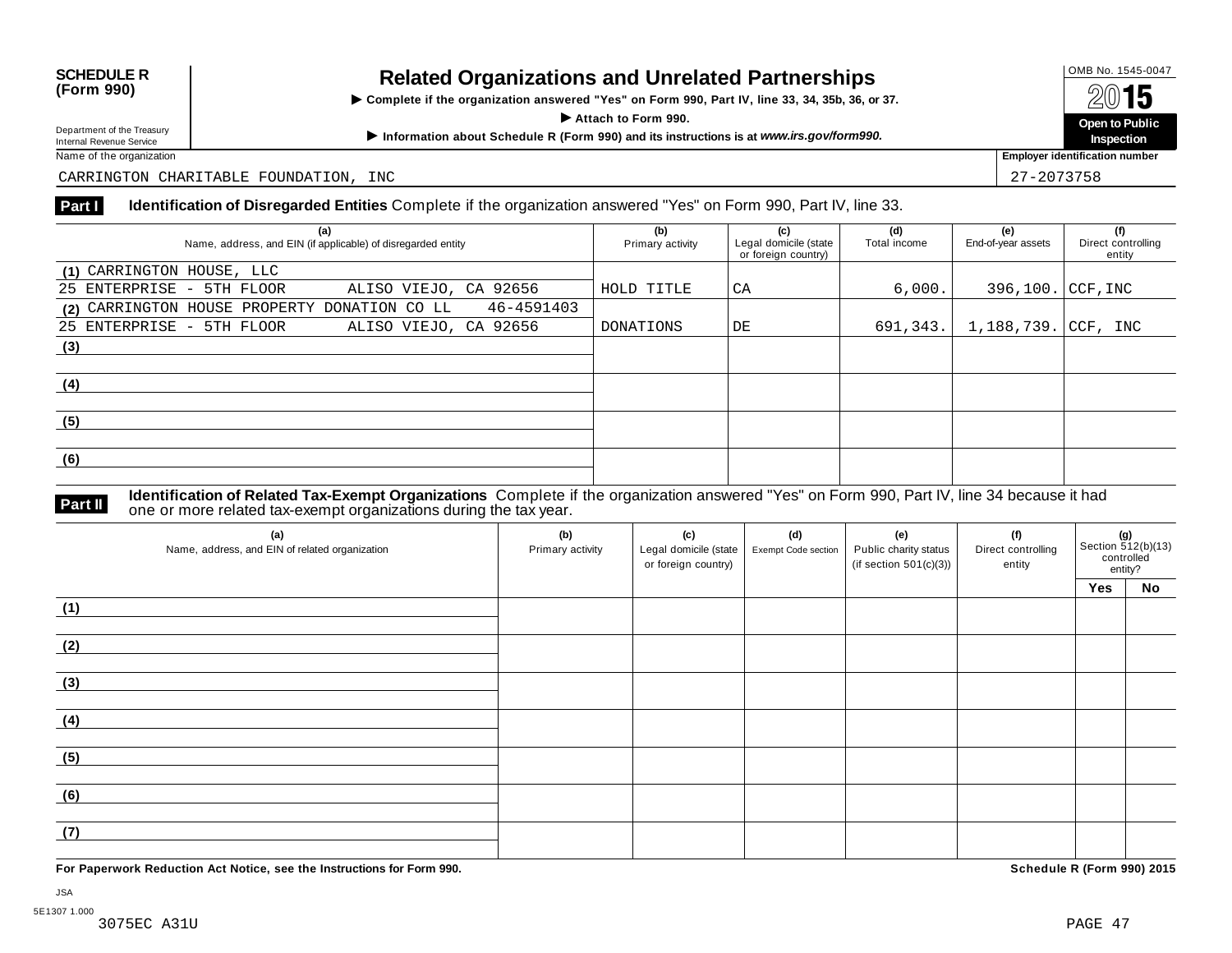Schedule <sup>R</sup> (Form 990) <sup>2015</sup> Page **2**

**Identification of Related Organizations Taxable as a Partnership** Complete if the organization answered "Yes" on Form 990, Part IV, line 34 **because it had one or more related organizations Taxable as a Partnership** Complete if the organizations treated as a partnership during the tax year.

| (a)<br>Name, address, and EIN of<br>related organization | (b)<br>Primary activity | (c)<br>Legal<br>domicile<br>(state or<br>foreign<br>country) | (d)<br>Direct controlling<br>entity | (e)<br>Predominant<br>income (related,<br>unrelated,<br>excluded from<br>tax under<br>sections 512-514) | (f)<br>Share of total<br>income | (g)<br>Share of end-of-<br>year assets | (h)<br>Disproportionate<br>allocations? |  | (i)<br>(j)<br>Code V-UBI<br>General or<br>amount in box 20<br>managing<br>of Schedule K-1<br>partner?<br>(Form 1065) |        | (k)<br>Percentage<br>ownership |
|----------------------------------------------------------|-------------------------|--------------------------------------------------------------|-------------------------------------|---------------------------------------------------------------------------------------------------------|---------------------------------|----------------------------------------|-----------------------------------------|--|----------------------------------------------------------------------------------------------------------------------|--------|--------------------------------|
|                                                          |                         |                                                              |                                     |                                                                                                         |                                 |                                        | Yes No                                  |  |                                                                                                                      | Yes No |                                |
| (1)                                                      |                         |                                                              |                                     |                                                                                                         |                                 |                                        |                                         |  |                                                                                                                      |        |                                |
| (2)                                                      |                         |                                                              |                                     |                                                                                                         |                                 |                                        |                                         |  |                                                                                                                      |        |                                |
| (3)                                                      |                         |                                                              |                                     |                                                                                                         |                                 |                                        |                                         |  |                                                                                                                      |        |                                |
| (4)                                                      |                         |                                                              |                                     |                                                                                                         |                                 |                                        |                                         |  |                                                                                                                      |        |                                |
| (5)                                                      |                         |                                                              |                                     |                                                                                                         |                                 |                                        |                                         |  |                                                                                                                      |        |                                |
| (6)                                                      |                         |                                                              |                                     |                                                                                                         |                                 |                                        |                                         |  |                                                                                                                      |        |                                |
| (7)                                                      |                         |                                                              |                                     |                                                                                                         |                                 |                                        |                                         |  |                                                                                                                      |        |                                |

# **Part IV** Identification of Related Organizations Taxable as a Corporation or Trust Complete if the organization answered "Yes" on Form 990, Part IV,<br>line 34 because it had one or more related organizations treated as a co

| (a)<br>Name, address, and EIN of related organization | (b)<br>Primary activity | (c)<br>Legal domicile<br>(state or foreign<br>country) | (d)<br>Direct controlling<br>entity | (e)<br>Type of entity<br>(C corp, S corp, or<br>trust) | (f)<br>Share of total<br>income | (g) (h) $\frac{1}{2}$ (i) $\frac{1}{2}$ (i) $\frac{1}{2}$ (i) $\frac{1}{2}$ (i) $\frac{1}{2}$ (i) $\frac{1}{2}$ (i) $\frac{1}{2}$ (i) $\frac{1}{2}$ (i) $\frac{1}{2}$ (i) $\frac{1}{2}$ (i) $\frac{1}{2}$ (i) $\frac{1}{2}$ (i) $\frac{1}{2}$ (i) $\frac{1}{2}$ (i) $\frac{1}{2}$ (i) $\frac$ |        |
|-------------------------------------------------------|-------------------------|--------------------------------------------------------|-------------------------------------|--------------------------------------------------------|---------------------------------|-----------------------------------------------------------------------------------------------------------------------------------------------------------------------------------------------------------------------------------------------------------------------------------------------|--------|
|                                                       |                         |                                                        |                                     |                                                        |                                 |                                                                                                                                                                                                                                                                                               | Yes No |
| (1)                                                   |                         |                                                        |                                     |                                                        |                                 |                                                                                                                                                                                                                                                                                               |        |
| (2)                                                   |                         |                                                        |                                     |                                                        |                                 |                                                                                                                                                                                                                                                                                               |        |
| (3)                                                   |                         |                                                        |                                     |                                                        |                                 |                                                                                                                                                                                                                                                                                               |        |
| (4)                                                   |                         |                                                        |                                     |                                                        |                                 |                                                                                                                                                                                                                                                                                               |        |
| (5)                                                   |                         |                                                        |                                     |                                                        |                                 |                                                                                                                                                                                                                                                                                               |        |
| (6)                                                   |                         |                                                        |                                     |                                                        |                                 |                                                                                                                                                                                                                                                                                               |        |
| (7)                                                   |                         |                                                        |                                     |                                                        |                                 |                                                                                                                                                                                                                                                                                               |        |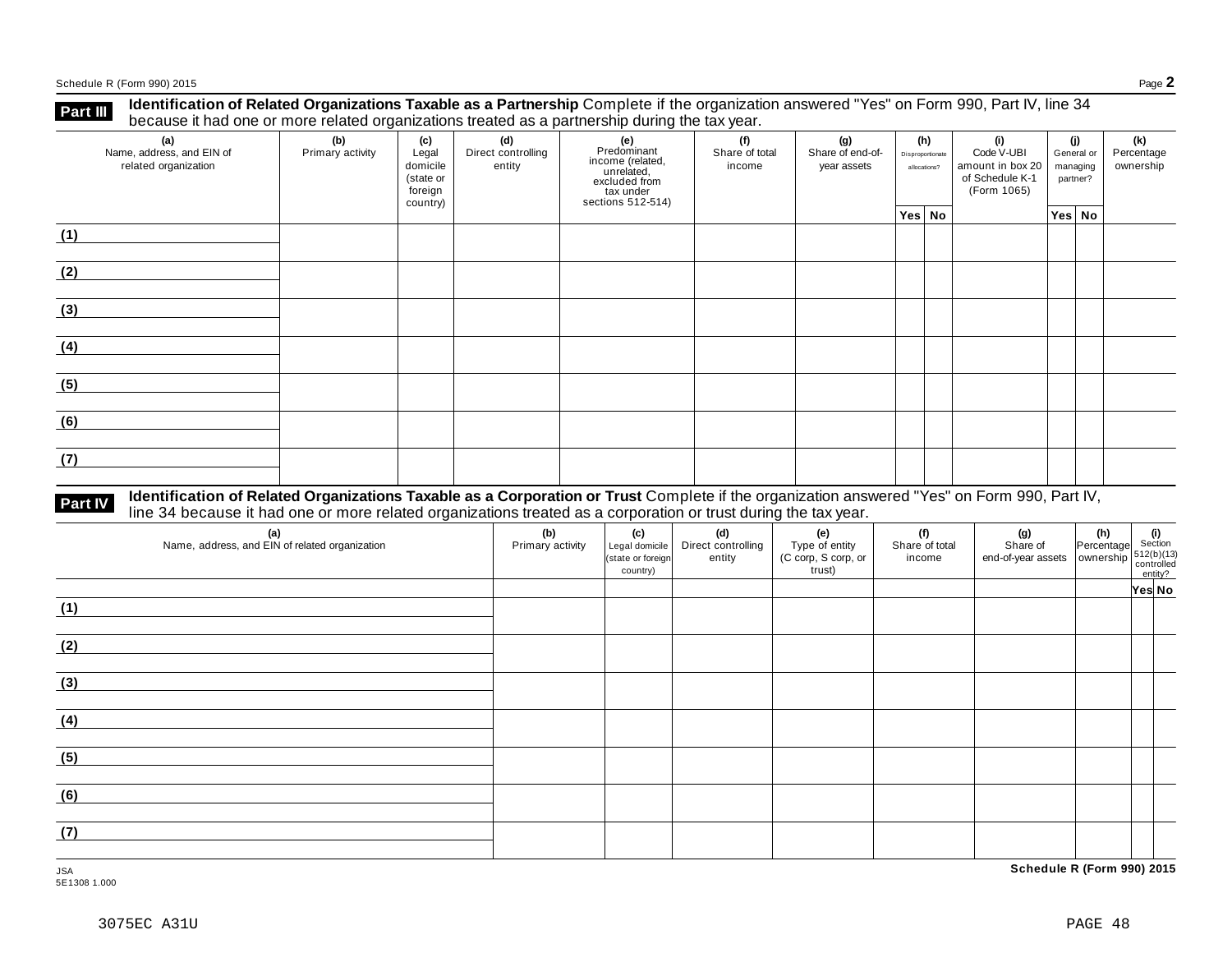| Part V |  |  |  | Transactions With Related Organizations Complete if the organization answered "Yes" on Form 990, Part IV, line 34, 35b, or 36. |
|--------|--|--|--|--------------------------------------------------------------------------------------------------------------------------------|
|--------|--|--|--|--------------------------------------------------------------------------------------------------------------------------------|

|              | Note. Complete line 1 if any entity is listed in Parts II, III, or IV of this schedule.                                                                                      |                                          |                | Yes No |
|--------------|------------------------------------------------------------------------------------------------------------------------------------------------------------------------------|------------------------------------------|----------------|--------|
|              | During the tax year, did the organization engage in any of the following transactions with one or more related organizations listed in Parts II-IV?                          |                                          |                |        |
|              |                                                                                                                                                                              |                                          | 1a             |        |
| b            |                                                                                                                                                                              |                                          | 1b             |        |
| C            |                                                                                                                                                                              |                                          | 1 <sub>c</sub> |        |
|              |                                                                                                                                                                              |                                          | 1d             |        |
|              |                                                                                                                                                                              |                                          | 1e             |        |
|              |                                                                                                                                                                              |                                          |                |        |
| f            |                                                                                                                                                                              |                                          | 1f             |        |
| $\mathbf{a}$ |                                                                                                                                                                              |                                          | 1 <sub>g</sub> |        |
|              |                                                                                                                                                                              |                                          |                |        |
| h            |                                                                                                                                                                              |                                          | 1h             |        |
|              |                                                                                                                                                                              |                                          | 1i             |        |
|              |                                                                                                                                                                              |                                          | 11             |        |
|              |                                                                                                                                                                              |                                          |                |        |
|              |                                                                                                                                                                              |                                          | 1 <sub>k</sub> |        |
|              |                                                                                                                                                                              |                                          | 11             |        |
|              |                                                                                                                                                                              |                                          | 1 <sub>m</sub> |        |
| n            |                                                                                                                                                                              |                                          | 1n             |        |
|              |                                                                                                                                                                              |                                          | 1 <sub>o</sub> |        |
|              |                                                                                                                                                                              |                                          |                |        |
| p            |                                                                                                                                                                              |                                          | 1p             |        |
| a            |                                                                                                                                                                              |                                          | 1q             |        |
|              |                                                                                                                                                                              |                                          |                |        |
|              |                                                                                                                                                                              |                                          | 1r             |        |
|              |                                                                                                                                                                              |                                          | 1s             |        |
|              | If the answer to any of the above is "Yes," see the instructions for information on who must complete this line, including covered relationships and transaction thresholds. |                                          |                |        |
|              | (a)<br>(b)<br>(c)                                                                                                                                                            |                                          | (d)            |        |
|              | Name of related organization<br>Transaction<br>Amount involved                                                                                                               | Method of determining<br>amount involved |                |        |
|              | $type(a-s)$                                                                                                                                                                  |                                          |                |        |
|              |                                                                                                                                                                              |                                          |                |        |
| (1)          |                                                                                                                                                                              |                                          |                |        |
|              |                                                                                                                                                                              |                                          |                |        |
| (2)          |                                                                                                                                                                              |                                          |                |        |
|              |                                                                                                                                                                              |                                          |                |        |
|              |                                                                                                                                                                              |                                          |                |        |
| (3)          |                                                                                                                                                                              |                                          |                |        |
|              |                                                                                                                                                                              |                                          |                |        |
| (4)          |                                                                                                                                                                              |                                          |                |        |
|              |                                                                                                                                                                              |                                          |                |        |
| (5)          |                                                                                                                                                                              |                                          |                |        |
|              |                                                                                                                                                                              |                                          |                |        |
| (6)          |                                                                                                                                                                              |                                          |                |        |
| .ISA         |                                                                                                                                                                              | Schedule R (Form 990) 2015               |                |        |

5E1309 1.000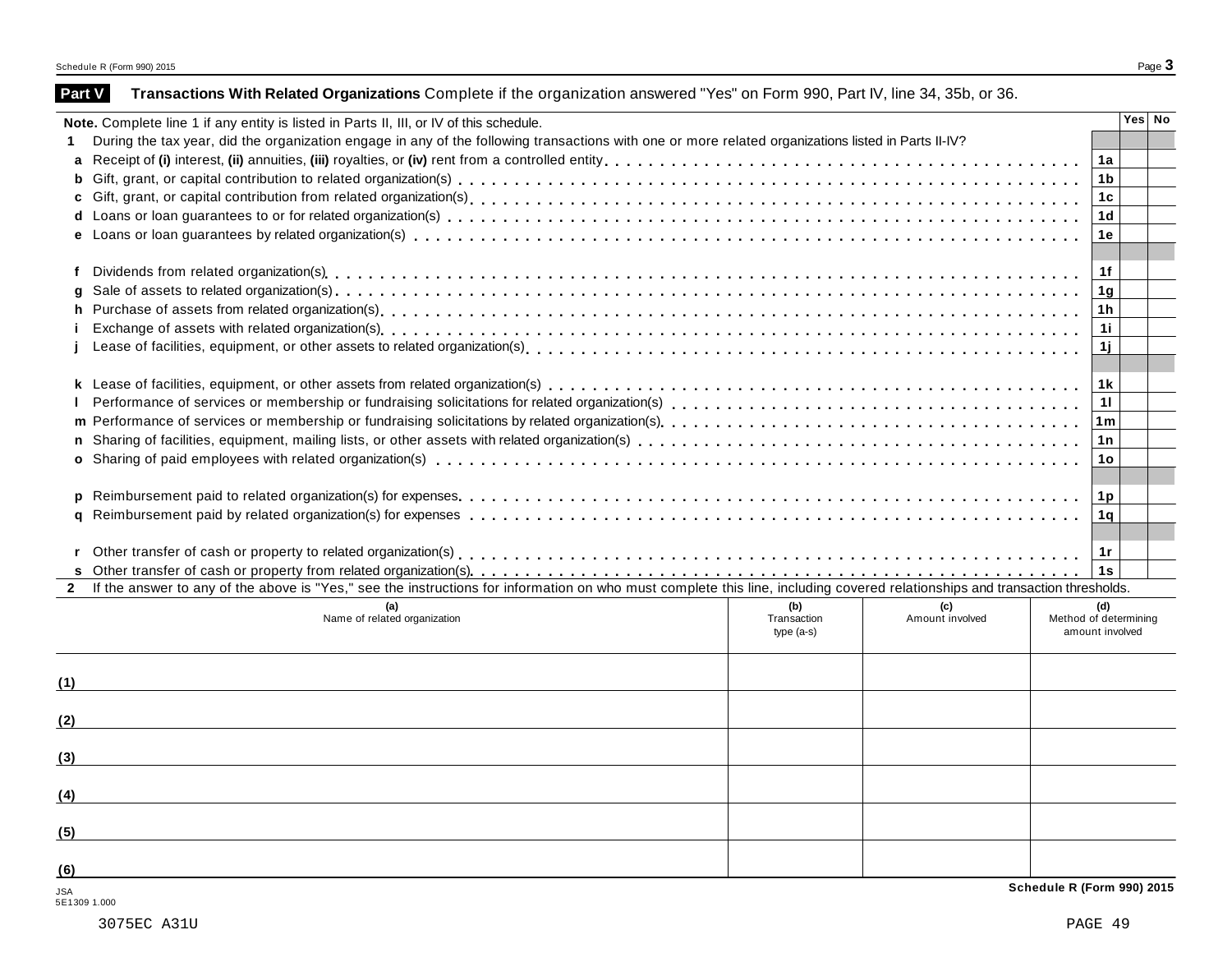## **Part VI Unrelated Organizations Taxable as a Partnership** Complete if the organization answered "Yes" on Form 990, Part IV, line 37.

Provide the following information for each entity taxed as a partnership through which the organization conducted more than five percent of its activities (measured by total assets or gross revenue) that was not a related organization. See instructions regarding exclusion for certain investment partnerships.

| (a)<br>Name, address, and EIN of entity | (b)<br>Primary activity | (c)<br>Legal domicile<br>(state or foreign<br>country) | $(d)$<br>Predominant<br>income (related,<br>unrelated, excluded<br>from tax under | $\left  \begin{array}{c} \text{(e)} \\ \text{Are all partners} \end{array} \right $<br>section<br>501(c)(3) |        | organizations? |  | (f)<br>Share of<br>total income | (g)<br>Share of<br>end-of-year<br>assets |  | (h)<br>Disproportionate<br>allocations? | $\begin{array}{c} \textbf{(i)} \\ \textbf{Code V - UBI} \end{array}$<br>amount in box 20<br>of Schedule K-1<br>(Form 1065) | managing<br>partner?       | (j)<br>General or | (k)<br>Percentage<br>ownership |
|-----------------------------------------|-------------------------|--------------------------------------------------------|-----------------------------------------------------------------------------------|-------------------------------------------------------------------------------------------------------------|--------|----------------|--|---------------------------------|------------------------------------------|--|-----------------------------------------|----------------------------------------------------------------------------------------------------------------------------|----------------------------|-------------------|--------------------------------|
|                                         |                         |                                                        | sections 512-514)                                                                 |                                                                                                             | Yes No |                |  | <b>Yes</b>                      | <b>No</b>                                |  | Yes                                     | <b>No</b>                                                                                                                  |                            |                   |                                |
| (1)                                     |                         |                                                        |                                                                                   |                                                                                                             |        |                |  |                                 |                                          |  |                                         |                                                                                                                            |                            |                   |                                |
| (2)                                     |                         |                                                        |                                                                                   |                                                                                                             |        |                |  |                                 |                                          |  |                                         |                                                                                                                            |                            |                   |                                |
| (3)                                     |                         |                                                        |                                                                                   |                                                                                                             |        |                |  |                                 |                                          |  |                                         |                                                                                                                            |                            |                   |                                |
| (4)                                     |                         |                                                        |                                                                                   |                                                                                                             |        |                |  |                                 |                                          |  |                                         |                                                                                                                            |                            |                   |                                |
| (5)                                     |                         |                                                        |                                                                                   |                                                                                                             |        |                |  |                                 |                                          |  |                                         |                                                                                                                            |                            |                   |                                |
| (6)                                     |                         |                                                        |                                                                                   |                                                                                                             |        |                |  |                                 |                                          |  |                                         |                                                                                                                            |                            |                   |                                |
| (7)                                     |                         |                                                        |                                                                                   |                                                                                                             |        |                |  |                                 |                                          |  |                                         |                                                                                                                            |                            |                   |                                |
| (8)                                     |                         |                                                        |                                                                                   |                                                                                                             |        |                |  |                                 |                                          |  |                                         |                                                                                                                            |                            |                   |                                |
| (9)                                     |                         |                                                        |                                                                                   |                                                                                                             |        |                |  |                                 |                                          |  |                                         |                                                                                                                            |                            |                   |                                |
| (10)                                    |                         |                                                        |                                                                                   |                                                                                                             |        |                |  |                                 |                                          |  |                                         |                                                                                                                            |                            |                   |                                |
| (11)                                    |                         |                                                        |                                                                                   |                                                                                                             |        |                |  |                                 |                                          |  |                                         |                                                                                                                            |                            |                   |                                |
| (12)                                    |                         |                                                        |                                                                                   |                                                                                                             |        |                |  |                                 |                                          |  |                                         |                                                                                                                            |                            |                   |                                |
| (13)                                    |                         |                                                        |                                                                                   |                                                                                                             |        |                |  |                                 |                                          |  |                                         |                                                                                                                            |                            |                   |                                |
| (14)                                    |                         |                                                        |                                                                                   |                                                                                                             |        |                |  |                                 |                                          |  |                                         |                                                                                                                            |                            |                   |                                |
| (15)                                    |                         |                                                        |                                                                                   |                                                                                                             |        |                |  |                                 |                                          |  |                                         |                                                                                                                            |                            |                   |                                |
| (16)                                    |                         |                                                        |                                                                                   |                                                                                                             |        |                |  |                                 |                                          |  |                                         |                                                                                                                            |                            |                   |                                |
| <b>JSA</b>                              |                         |                                                        |                                                                                   |                                                                                                             |        |                |  |                                 |                                          |  |                                         |                                                                                                                            | Schedule R (Form 990) 2015 |                   |                                |

5E1310 1.000